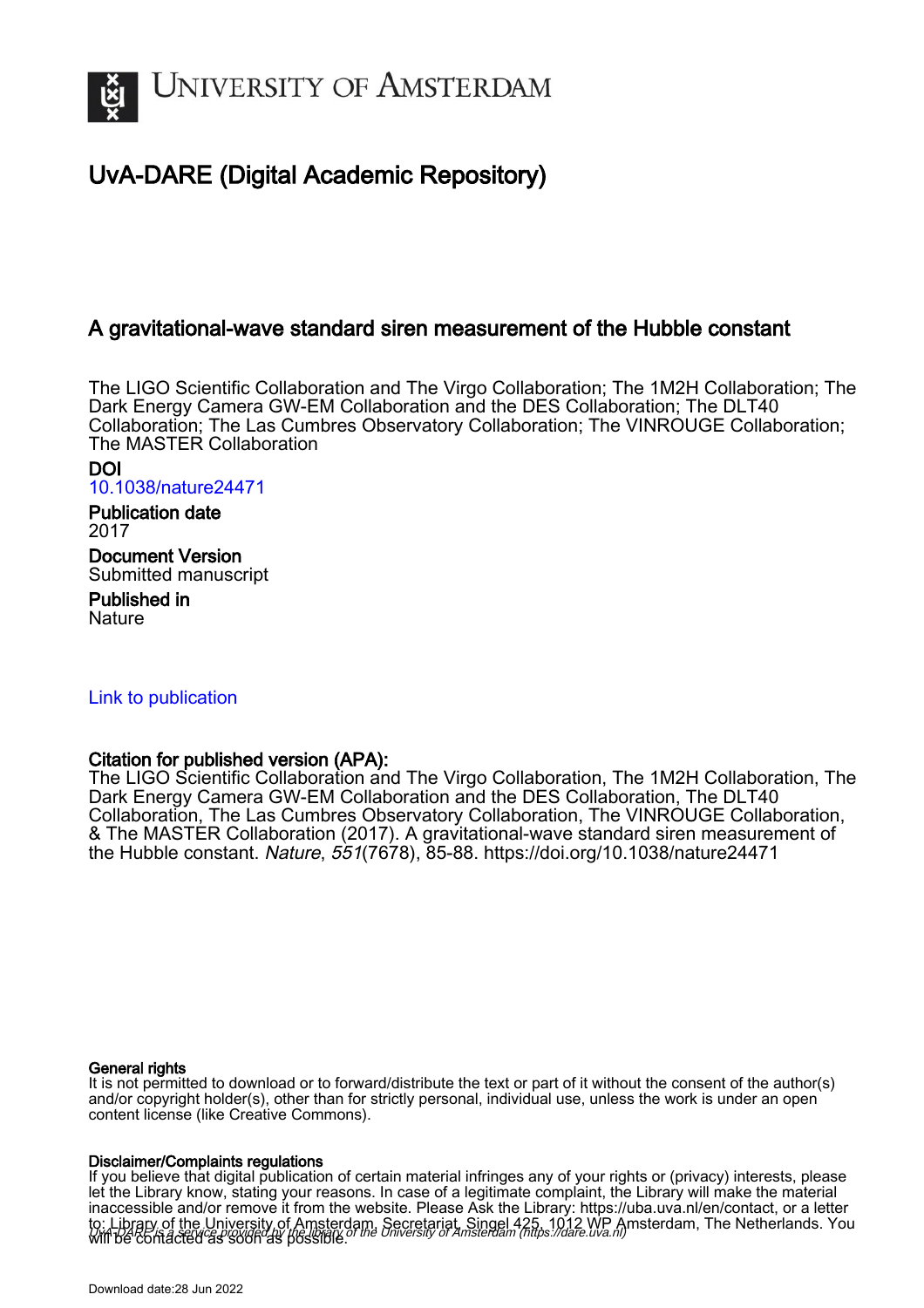#### A GRAVITATIONAL-WAVE STANDARD SIREN MEASUREMENT OF THE HUBBLE CONSTANT

THE LIGO SCIENTIFIC COLLABORATION AND THE VIRGO COLLABORATION, THE 1M2H COLLABORATION, THE DARK ENERGY CAMERA GW-EM COLLABORATION AND THE DES COLLABORATION, THE DLT40 COLLABORATION, THE LAS CUMBRES OBSERVATORY COLLABORATION, THE VINROUGE COLLABORATION, THE MASTER COLLABORATION, et al.

### ABSTRACT

The detection of GW170817 [\(Abbott et al.](#page-14-0) [2017a\)](#page-14-0) in both gravitational waves and electromagnetic waves heralds the age of gravitational-wave multi-messenger astronomy. On 17 August 2017 the Advanced Laser Interferometer Gravitational-wave Observatory (LIGO) [\(LIGO Scientific Collaboration et al.](#page-15-0) [2015\)](#page-15-0) and Virgo [\(Acernese et al.](#page-14-1) [2015\)](#page-14-1) detectors observed GW170817, a strong signal from the merger of a binary neutron-star system. Less than 2 seconds after the merger, a gamma-ray burst (GRB 170817A) was detected within a region of the sky consistent with the LIGO-Virgo-derived location of the gravitational-wave source [\(Abbott et al.](#page-14-2) [2017b;](#page-14-2) [Goldstein et al.](#page-14-3) [2017;](#page-14-3) [Savchenko et al.](#page-15-1) [2017\)](#page-15-1). This sky region was subsequently observed by optical astronomy facilities [\(Abbott et al.](#page-14-4) [2017c\)](#page-14-4), resulting in the identification of an optical transient signal within ∼ 10 arcsec of the galaxy NGC 4993 [\(Coulter et al.](#page-14-5) [2017;](#page-14-5) [Soares-Santos et al.](#page-15-2) [2017;](#page-15-2) [Valenti et al.](#page-15-3) [2017;](#page-15-3) [Arcavi et al.](#page-14-6) [2017;](#page-14-6) [Tanvir et al.](#page-15-4) [2017;](#page-15-4) [Lipunov et al.](#page-15-5) [2017\)](#page-15-5). These multi-messenger observations allow us to use GW170817 as a standard siren [\(Schutz](#page-15-6) [1986;](#page-15-6) [Holz & Hughes](#page-15-7) [2005;](#page-15-7) [Dalal et al.](#page-14-7) [2006;](#page-14-7) [Nissanke et al.](#page-15-8) [2010,](#page-15-8) [2013\)](#page-15-9), the gravitational-wave analog of an astronomical standard candle, to measure the Hubble constant. This quantity, which represents the local expansion rate of the Universe, sets the overall scale of the Universe and is of fundamental importance to cosmology. Our measurement combines the distance to the source inferred purely from the gravitational-wave signal with the recession velocity inferred from measurements of the redshift using electromagnetic data. This approach does not require any form of cosmic "distance ladder" [\(Freedman et al.](#page-14-8) [2001\)](#page-14-8); the gravitational-wave (GW) analysis can be used to estimate the luminosity distance out to cosmological scales directly, without the use of intermediate astronomical distance measurements. We determine the Hubble constant to be  $70.0_{-8.0}^{+12.0}$  km s<sup>-1</sup> Mpc<sup>-1</sup> (maximum a posteriori and 68% credible interval). This is consistent with existing measurements [\(Planck](#page-15-10) [Collaboration et al.](#page-15-10) [2016;](#page-15-10) [Riess et al.](#page-15-11) [2016\)](#page-15-11), while being completely independent of them. Additional standard-siren measurements from future gravitational-wave sources will provide precision constraints of this important cosmological parameter.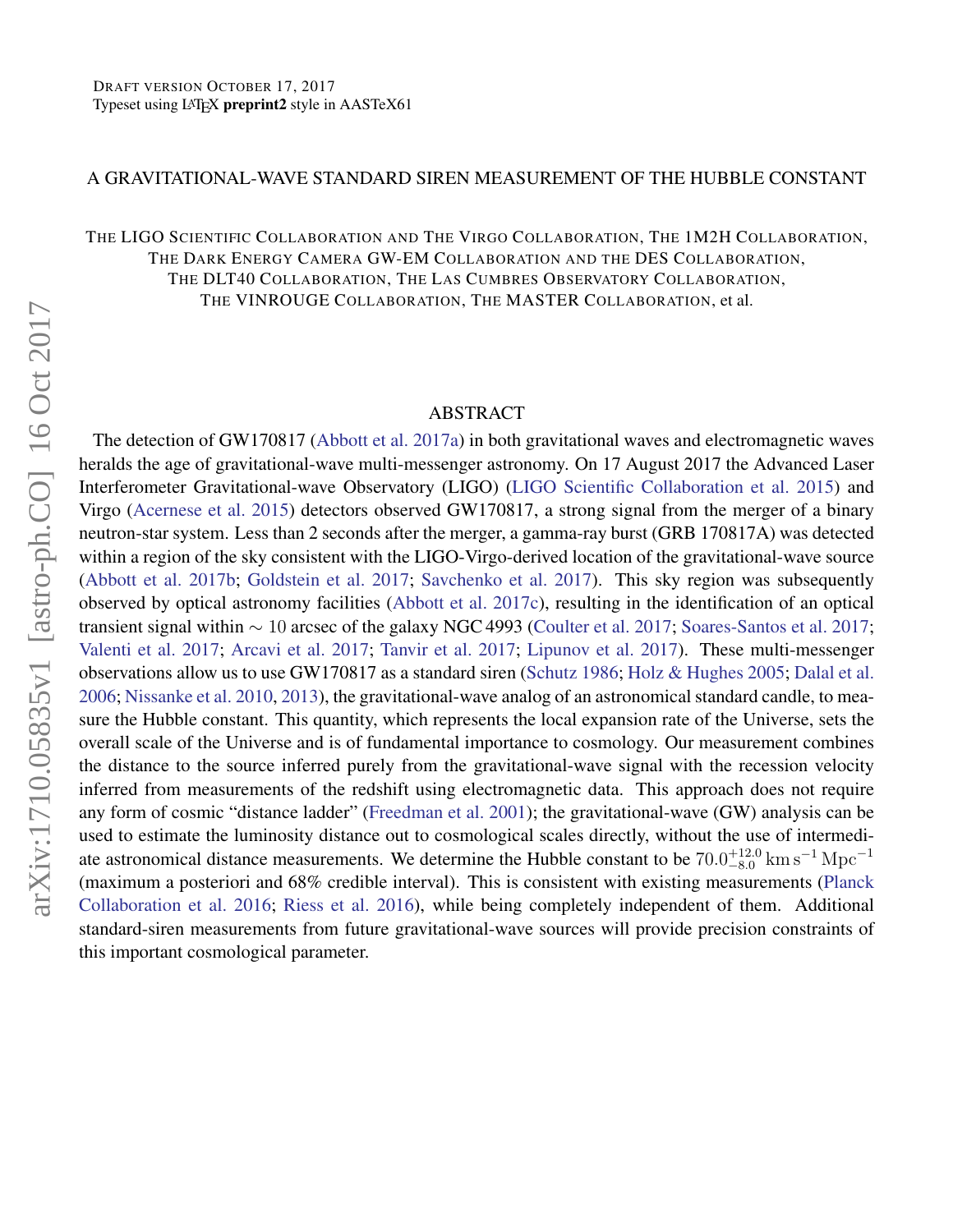The Hubble constant  $H_0$  measures the mean expansion rate of the Universe. At nearby distances  $(d \leq 50$  Mpc) it is well approximated by the expression

<span id="page-2-0"></span>
$$
v_H = H_0 d,\t\t(1)
$$

where  $v_H$  is the local "Hubble flow" velocity of a source, and d is the distance to the source. At such distances all cosmological distance measures (such as luminosity distance and comoving distance) differ at the order of  $v_H/c$  where c is the speed of light. As  $v_H/c \sim 1\%$  for GW170817 we do not distinguish between them. We are similarly insensitive to the values of other cosmological parameters, such as  $\Omega_m$  and  $\Omega_{\Lambda}$ .

To obtain the Hubble flow velocity at the position of GW170817, we use the optical identification of the host galaxy NGC 4993 [\(Abbott et al.](#page-14-4) [2017c\)](#page-14-4). This identification is based solely on the 2-dimensional projected offset and is independent of any assumed value of  $H_0$ . The position and redshift of this galaxy allow us to estimate the appropriate value of the Hubble flow velocity. Because the source is relatively nearby the random relative motions of galaxies, known as peculiar velocities, need to be taken into account. The peculiar velocity is  $\sim 10\%$  of the measured recessional velocity (see Methods).

The original standard siren proposal [\(Schutz](#page-15-6) [1986\)](#page-15-6) did not rely on the unique identification of a host galaxy. By combining information from  $\sim$  100 independent GW detections, each with a set of potential host galaxies, a  $\sim 5\%$  estimate of  $H_0$ can be obtained even without the detection of any transient optical counterparts [\(Del Pozzo](#page-14-9) [2012\)](#page-14-9). This is particularly relevant, as gravitational-wave networks will detect many binary black hole mergers over the coming years [\(Abbott et al.](#page-14-10) [2016a\)](#page-14-10), and these are not expected to be accompanied by electromagnetic counterparts. Alternatively, if an EM counterpart has been identified but the host galaxy is unknown, the same statistical method can be applied but using only those galaxies in

a narrow beam around the location of the optical counterpart. However, such statistical analyses are sensitive to a number of complicating effects, including the incompleteness of current galaxy catalogs or the need for dedicated follow-up surveys, as well as a range of selection effects [\(Messen](#page-15-12)[ger & Veitch](#page-15-12) [2013\)](#page-15-12). In what follows we exploit the identification of NGC 4993 as the host galaxy of GW170817 to perform a standard siren mea-surement of the Hubble constant [\(Holz & Hughes](#page-15-7) [2005;](#page-15-7) [Dalal et al.](#page-14-7) [2006;](#page-14-7) [Nissanke et al.](#page-15-8) [2010,](#page-15-8) [2013\)](#page-15-9).

Analysis of the GW data associated with GW170817 produces estimates for the parameters of the source, under the assumption that general relativity is the correct model of gravity [\(Abbott et al.](#page-14-0) [2017a\)](#page-14-0). We are most interested in the joint posterior distribution on the luminosity distance and binary orbital inclination angle. For the analysis in this paper we fix the location of the GW source on the sky to the identified location of the counterpart [\(Coulter et al.](#page-14-5) [2017\)](#page-14-5). See the Methods section for details.

An analysis of the GW data alone finds that GW170817 occurred at a distance  $d = 43.8^{+2.9}_{-6.9}$  Mpc (all values are quoted as the maximum posterior value with the minimal width 68.3% credible interval). We note that the distance quoted here differs from that in other studies [\(Abbott et al.](#page-14-0) [2017a\)](#page-14-0), since here we assume that the optical counterpart represents the true sky location of the GW source instead of marginalizing over a range of potential sky locations. The  $\sim 15\%$  uncertainty is due to a combination of statistical measurement error from the noise in the detectors, instrumental calibration uncertainties [\(Abbott et al.](#page-14-0) [2017a\)](#page-14-0), and a geometrical factor dependent upon the correlation of distance with inclination angle. The GW measurement is consistent with the distance to NGC 4993 measured using the Tully-Fisher relation,  $d_{\text{TF}} = 41.1 \pm 5.8 \,\text{Mpc}$  [\(Sakai et al.](#page-15-13) [2000;](#page-15-13) [Freedman et al.](#page-14-8) [2001\)](#page-14-8).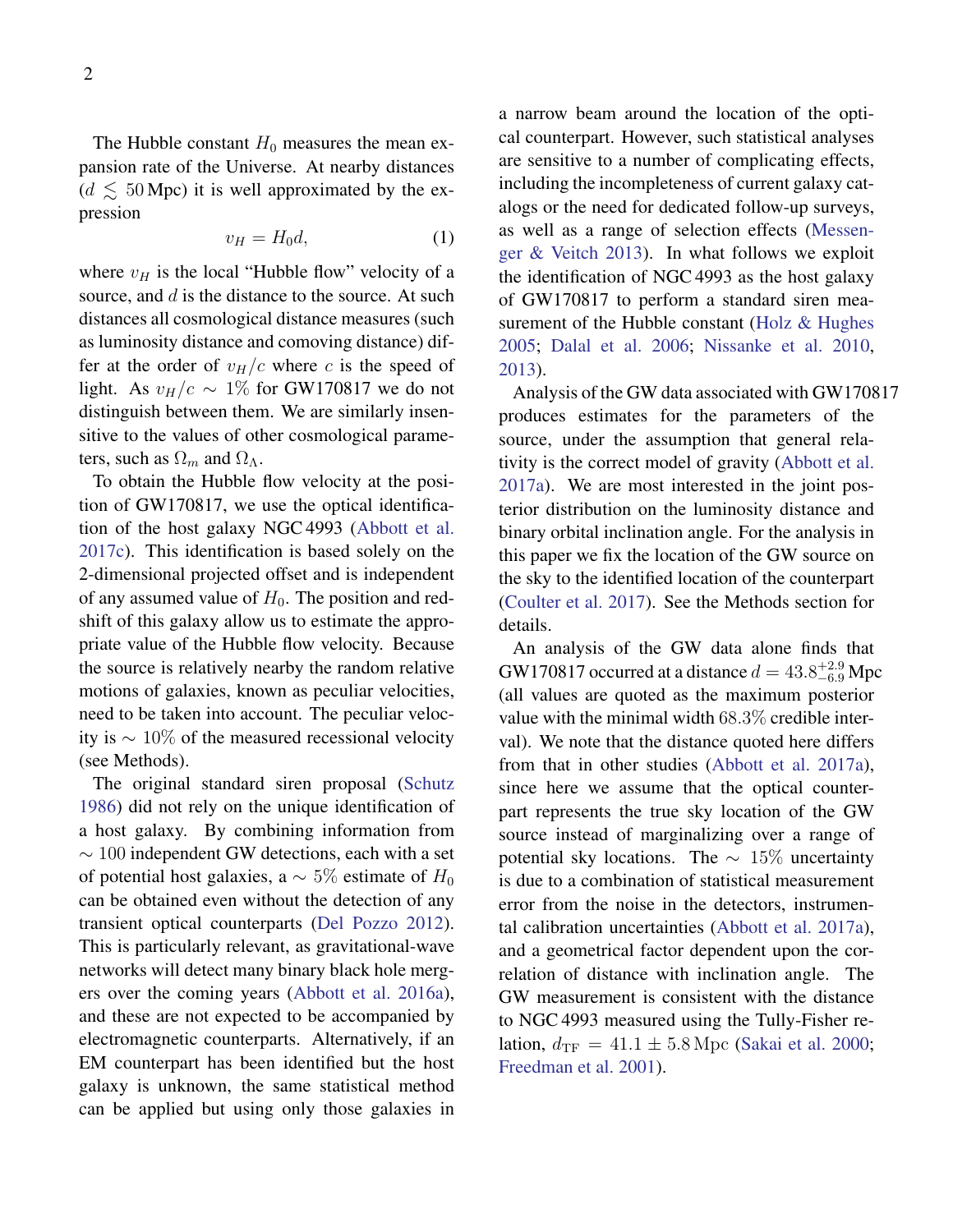The measurement of the GW polarization is crucial for inferring the binary inclination. This inclination,  $\iota$ , is defined as the angle between the line of sight vector from the source to the detector and the orbital angular momentum vector of the binary system. For electromagnetic (EM) phenomena it is typically not possible to tell whether a system is orbiting clockwise or counter-clockwise (or, equivalently, face-on or face-off), and sources are therefore usually characterized by a viewing angle: min  $(\iota, 180^\circ - \iota)$ . By contrast, GW measurements can identify the sense of the rotation, and thus  $\iota$  ranges from 0 (counter-clockwise) to 180 deg (clockwise). Previous GW detections by LIGO had large uncertainties in luminosity distance and inclination [\(Abbott et al.](#page-14-10) [2016a\)](#page-14-10) because the two LIGO detectors that were involved are nearly co-aligned, preventing a precise polarization measurement. In the present case, thanks to Virgo as an additional detector, the cosine of the inclination can be constrained at  $68.3\%$  ( $1\sigma$ ) confidence to the range  $[-1.00, -0.81]$  corresponding to inclination angles between [144, 180] deg. This implies that the plane of the binary orbit is almost, but not quite, perpendicular to our line of sight to the source ( $\iota \approx 180 \text{ deg}$ ), which is consistent with the observation of a coincident GRB (LVC, GBM, & INTEGRAL 2017 in prep.; Goldstein et al. 2017, ApJL, submitted; Savchenko et al. 2017, ApJL, submitted). We report inferences on  $\cos \iota$ because our prior for it is flat, so the posterior is proportional to the marginal likelihood for it from the GW observations.

EM follow-up of the GW sky localization region [\(Abbott et al.](#page-14-4) [2017c\)](#page-14-4) discovered an optical transient [\(Coulter et al.](#page-14-5) [2017;](#page-14-5) [Soares-Santos](#page-15-2) [et al.](#page-15-2) [2017;](#page-15-2) [Valenti et al.](#page-15-3) [2017;](#page-15-3) [Arcavi et al.](#page-14-6) [2017;](#page-14-6) [Tanvir et al.](#page-15-4) [2017;](#page-15-4) [Lipunov et al.](#page-15-5) [2017\)](#page-15-5) in close proximity to the galaxy NGC 4993. The location of the transient was previously observed by the *Distance Less Than 40 Mpc* (DLT40) survey on 2017 July 27.99 UT and no sources were found [\(Valenti et al.](#page-15-3) [2017\)](#page-15-3). We estimate the probability



<span id="page-3-0"></span>**Figure 1. GW170817 measurement of**  $H_0$ **.** Marginalized posterior density for  $H_0$  (blue curve). Constraints at 1- and  $2\sigma$  from Planck [\(Planck Collaboration et al.](#page-15-10) [2016\)](#page-15-10) and SHoES [\(Riess et al.](#page-15-11) [2016\)](#page-15-11) are shown in green and orange. The maximum a posteriori value and minimal 68.3% credible interval from this PDF is  $H_0 = 70.0^{+12.0}_{-8.0}$  km s<sup>-1</sup> Mpc<sup>-1</sup>. The 68.3% (1 $\sigma$ ) and 95.4% ( $2\sigma$ ) minimal credible intervals are indicated by dashed and dotted lines.

of a random chance association between the optical counterpart and NGC 4993 to be 0.004% (see the Methods section for details). In what follows we assume that the optical counterpart is associated with GW170817, and that this source resides in NGC 4993.

To compute  $H_0$  we need to estimate the background Hubble flow velocity at the position of NGC 4993. In the traditional electromagnetic calibration of the cosmic "distance ladder" [\(Freed](#page-14-8)[man et al.](#page-14-8) [2001\)](#page-14-8), this step is commonly carried out using secondary distance indicator information, such as the Tully-Fisher relation [\(Sakai et al.](#page-15-13) [2000\)](#page-15-13), which allows one to infer the background Hubble flow velocity in the local Universe scaled back from more distant secondary indicators calibrated in quiet Hubble flow. We do not adopt this approach here, however, in order to preserve more fully the independence of our results from the electromagnetic distance ladder. Instead we estimate the Hubble flow velocity at the position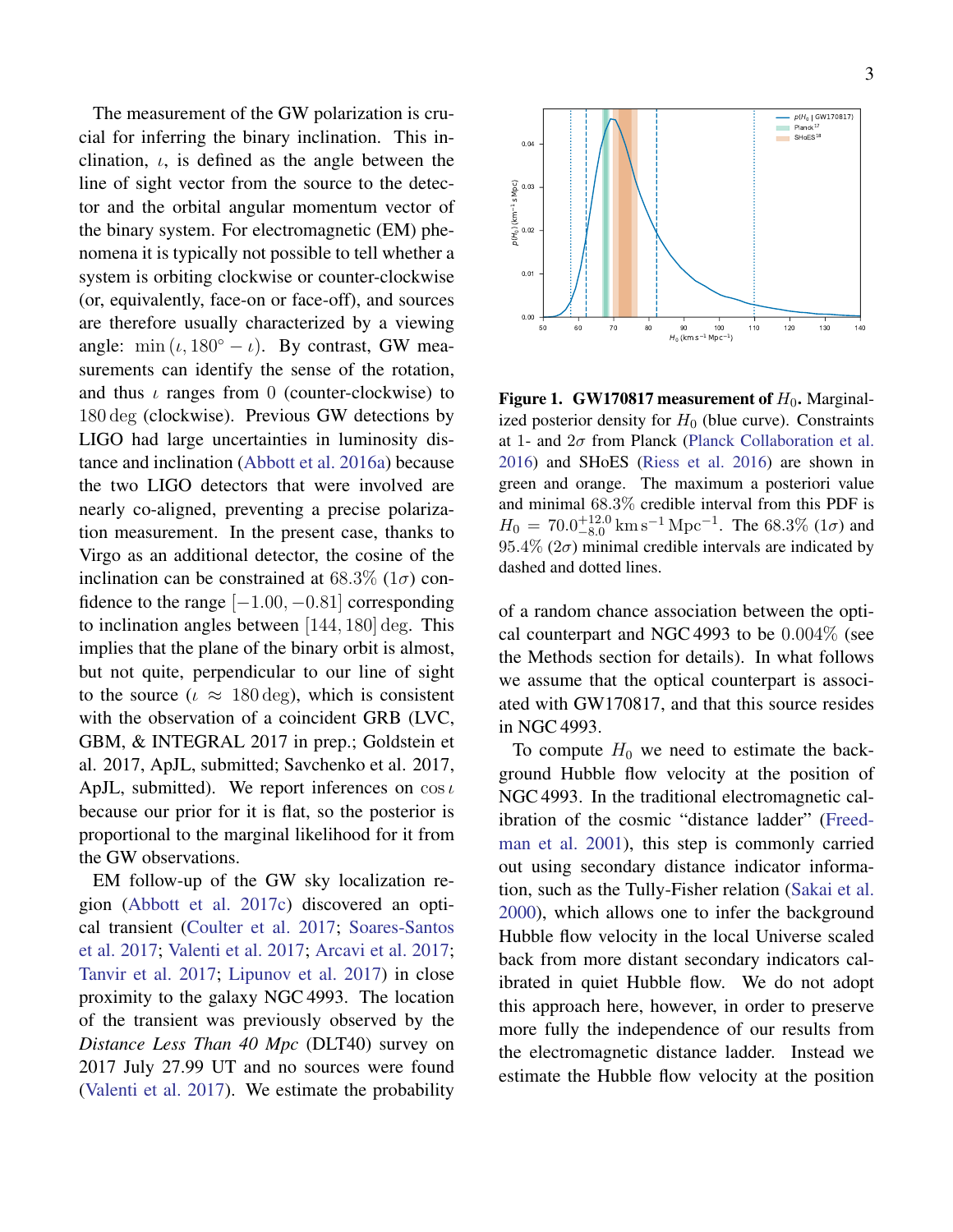

(<sup>d</sup> eg)

<span id="page-4-0"></span>Figure 2. Inference on  $H_0$  and inclination. Posterior density of  $H_0$  and cos  $\iota$  from the joint GW-EM analysis (blue contours). Shading levels are drawn at every 5% credible level, with the 68.3% ( $1\sigma$ , solid) and  $95.4\%$  ( $2\sigma$ , dashed) contours in black. Values of  $H_0$  and 1- and  $2\sigma$  error bands are also displayed from Planck [\(Planck Collaboration et al.](#page-15-10) [2016\)](#page-15-10) and SHoES [\(Riess](#page-15-11) [et al.](#page-15-11) [2016\)](#page-15-11). As noted in the text, inclination angles near 180 deg (cos  $\iota = -1$ ) indicate that the orbital angular momentum is anti-parallel with the direction from the source to the detector.

of NGC 4993 by correcting for local peculiar motions.

NGC 4993 is part of a collection of galaxies, ESO-508, whose center-of-mass recession velocity relative to the frame of the CMB [\(Hinshaw et al.](#page-15-14) [2009\)](#page-15-14) is [\(Crook et al.](#page-14-11) [2007\)](#page-14-11)  $3327 \pm 72 \,{\rm km \, s^{-1}}$ . We correct the group velocity by  $310 \text{ km s}^{-1}$  due to the coherent bulk flow [\(Springob et al.](#page-15-15) [2014;](#page-15-15) [Car](#page-14-12)[rick et al.](#page-14-12) [2015\)](#page-14-12) towards The Great Attractor (see Methods section for details). The standard error on our estimate of the peculiar velocity is  $69 \text{ km s}^{-1}$ , but recognizing that this value may be sensitive to details of the bulk flow motion that have been imperfectly modelled, in our subsequent analysis we adopt a more conservative estimate [\(Carrick](#page-14-12) [et al.](#page-14-12) [2015\)](#page-14-12) of  $150 \text{km s}^{-1}$  for the uncertainty on the peculiar velocity at the location of NGC 4993, and fold this into our estimate of the uncertainty on  $v_H$ . From this, we obtain a Hubble velocity  $v_H = 3017 \pm 166$  km s<sup>-1</sup>.

Once the distance and Hubble velocity distributions have been determined from the GW and EM data, respectively, we can constrain the value of the Hubble constant. The measurement of the distance is strongly correlated with the measurement of the inclination of the orbital plane of the binary. The analysis of the GW data also depends on other parameters describing the source, such as the masses of the components [\(Abbott et al.](#page-14-10) [2016a\)](#page-14-10). Here we treat the uncertainty in these other variables by marginalizing over the posterior distribution on system parameters [\(Abbott et al.](#page-14-0) [2017a\)](#page-14-0), with the exception of the position of the system on the sky which is taken to be fixed at the location of the optical counterpart.

We carry out a Bayesian analysis to infer a posterior distribution on  $H_0$  and inclination, marginalized over uncertainties in the recessional and peculiar velocities; see the Methods section for details. Figure [1](#page-3-0) shows the marginal posterior for  $H_0$ . The maximum a posteriori value with the minimal 68.3% credible interval is  $H_0 = 70.0^{+12.0}_{-8.0}$  km s<sup>-1</sup> Mpc<sup>-1</sup>. Our estimate agrees well with state-of-the-art determinations of this quantity, including CMB measurements from Planck [\(Planck Collabora](#page-15-10)[tion et al.](#page-15-10) [2016\)](#page-15-10) (67.74  $\pm$  0.46 km s<sup>-1</sup> Mpc<sup>-1</sup>, "TT,TE,EE+lowP+lensing+ext") and Type Ia supernova measurements from SHoES [\(Riess et al.](#page-15-11) [2016\)](#page-15-11) (73.24  $\pm$  1.74 km s<sup>-1</sup> Mpc<sup>-1</sup>), as well as baryon acoustic oscillations measurements from SDSS [\(Aubourg et al.](#page-14-13) [2015\)](#page-14-13), strong lensing mea-surements from H0LiCOW [\(Bonvin et al.](#page-14-14) [2017\)](#page-14-14), high-l CMB measurements from SPT [\(Henning](#page-14-15) [et al.](#page-14-15) [2017\)](#page-14-15), and Cepheid measurements from the HST key project [\(Freedman et al.](#page-14-8) [2001\)](#page-14-8). Our measurement is a new and independent determination of this quantity. The close agreement indicates that, although each method may be affected by different systematic uncertainties, we see no evidence at present for a systematic difference between GW and established EM-based estimates. As has been much remarked upon, the Planck and SHoES re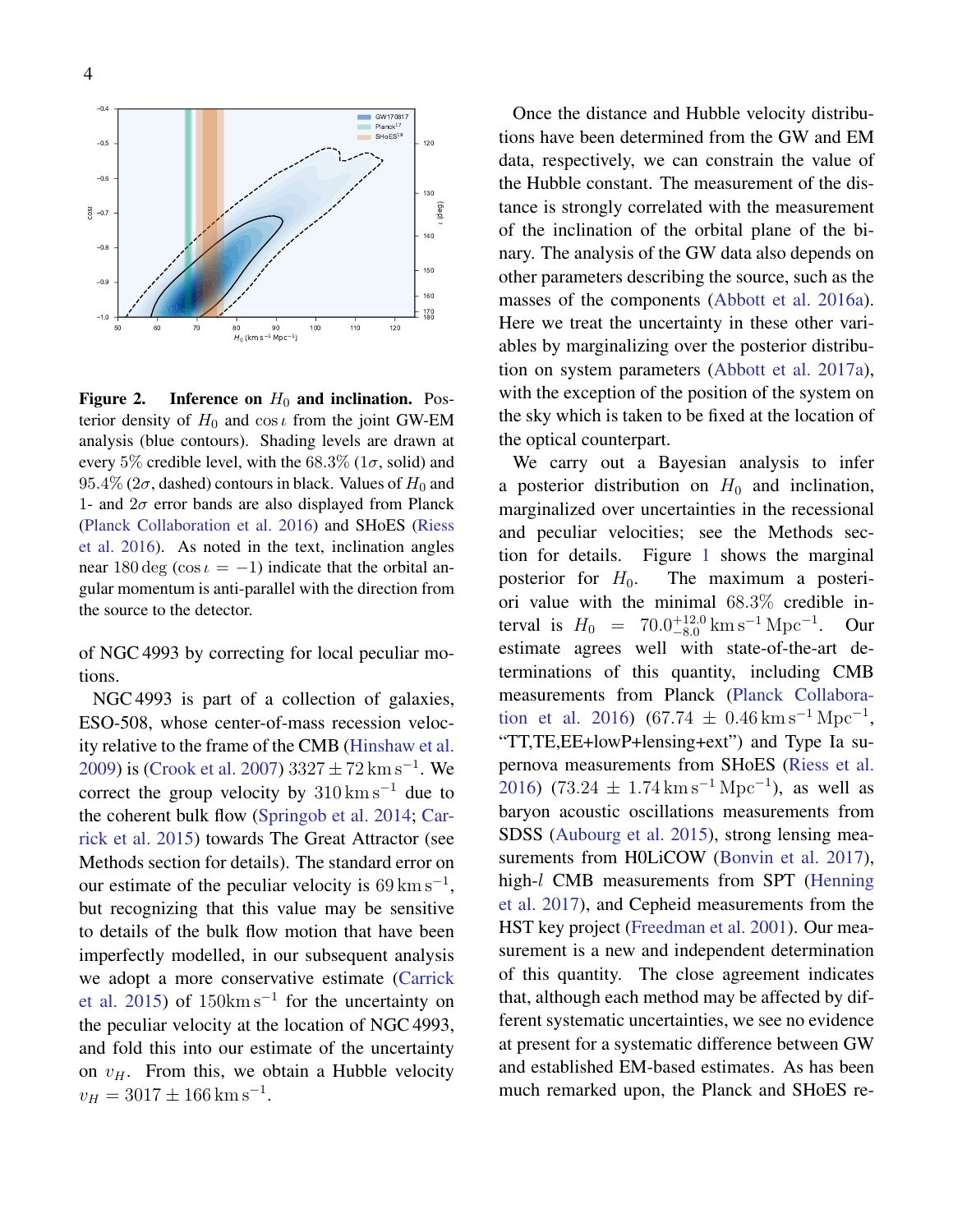sults are inconsistent at  $\gtrsim 3\sigma$  level. Our measurement does not resolve this tension, and is broadly consistent with both.

One of the main sources of uncertainty in our measurement of  $H_0$  is due to the degeneracy between distance and inclination in the GW measurements. A face-on or face-off binary far away has a similar gravitational-wave amplitude to an edgeon binary closer in. This relationship is captured in Figure [2,](#page-4-0) which shows posterior contours in the  $H_0$ –cos  $\iota$  parameter space.

The posterior in Figure [1](#page-3-0) results from the vertical projection of Figure [2,](#page-4-0) marginalizing out uncertainties in the cosine of inclination to derive constraints on the Hubble constant. Alternatively, it is possible to project horizontally, and thereby marginalize out the Hubble constant to derive constraints on the cosine of inclination. If instead of deriving  $H_0$  independently we take the existing constraints on  $H_0$  [\(Planck Collabo](#page-15-10)[ration et al.](#page-15-10) [2016;](#page-15-10) [Riess et al.](#page-15-11) [2016\)](#page-15-11) as priors, we are able to significantly improve our constraints on  $\cos \iota$  as shown in Figure [3.](#page-5-0) Assuming the Planck value for  $H_0$ , the minimal 68.3% credible interval for the cosine of inclination is  $[-1.00, -0.92]$  (corresponding to an inclination angle range [157, 177] deg). For the SHoES value of  $H_0$ , it is  $[-0.97, -0.85]$  (corresponding to an inclination angle range [148, 166] deg). For this latter SHoES result we note that the face-off  $\iota = 180 \deg$ orientation is just outside the 90% confidence range. It will be particularly interesting to compare these constraints to those from modeling of the short GRB, afterglow, and optical counterpart associated with GW170817 [\(Abbott et al.](#page-14-4) [2017c\)](#page-14-4).

We have presented a standard siren determination of the Hubble constant, using a combination of a GW distance and an EM Hubble velocity estimate. Our measurement does not use a "distance ladder", and makes no prior assumptions about  $H_0$ . We find  $H_0 = 70.0^{+12.0}_{-8.0}$  km s<sup>-1</sup> Mpc<sup>-1</sup>, which is consistent with existing measurements [\(Riess](#page-15-11) [et al.](#page-15-11) [2016;](#page-15-11) [Planck Collaboration et al.](#page-15-10) [2016\)](#page-15-10). This



<span id="page-5-0"></span>Figure 3. Constraints on the inclination angle of GW170817. Posterior density on  $\cos \iota$ , for various assumptions about the prior distribution of  $H_0$ . The analysis of the joint GW and EM data with a  $1/H_0$  prior density gives the blue curve; using values of  $H_0$  from Planck [\(Planck Collaboration et al.](#page-15-10) [2016\)](#page-15-10) and SHoES [\(Riess et al.](#page-15-11) [2016\)](#page-15-11) as a prior on  $H_0$  give the green and red curves, respectively. Choosing a narrow prior on  $H_0$ converts the precise Hubble velocity measurements for the group containing NGC 4993 to a precise distance measurement, breaking the distance inclination degeneracy, and leading to strong constraints on the inclination. Minimal 68.3% ( $1\sigma$ ) credible intervals are indicated by dashed lines. Because our prior on inclination is flat on  $\cos \iota$  the densities in this plot are proportional to the marginalised likelihood for  $\cos \iota$ .

first GW–EM multi-messenger event demonstrates the potential for cosmological inference from GW standard sirens. We expect that additional multimessenger binary neutron-star events will be detected in the coming years, and combining subsequent independent measurements of H0 from these future standard sirens will lead to an era of precision gravitational-wave cosmology.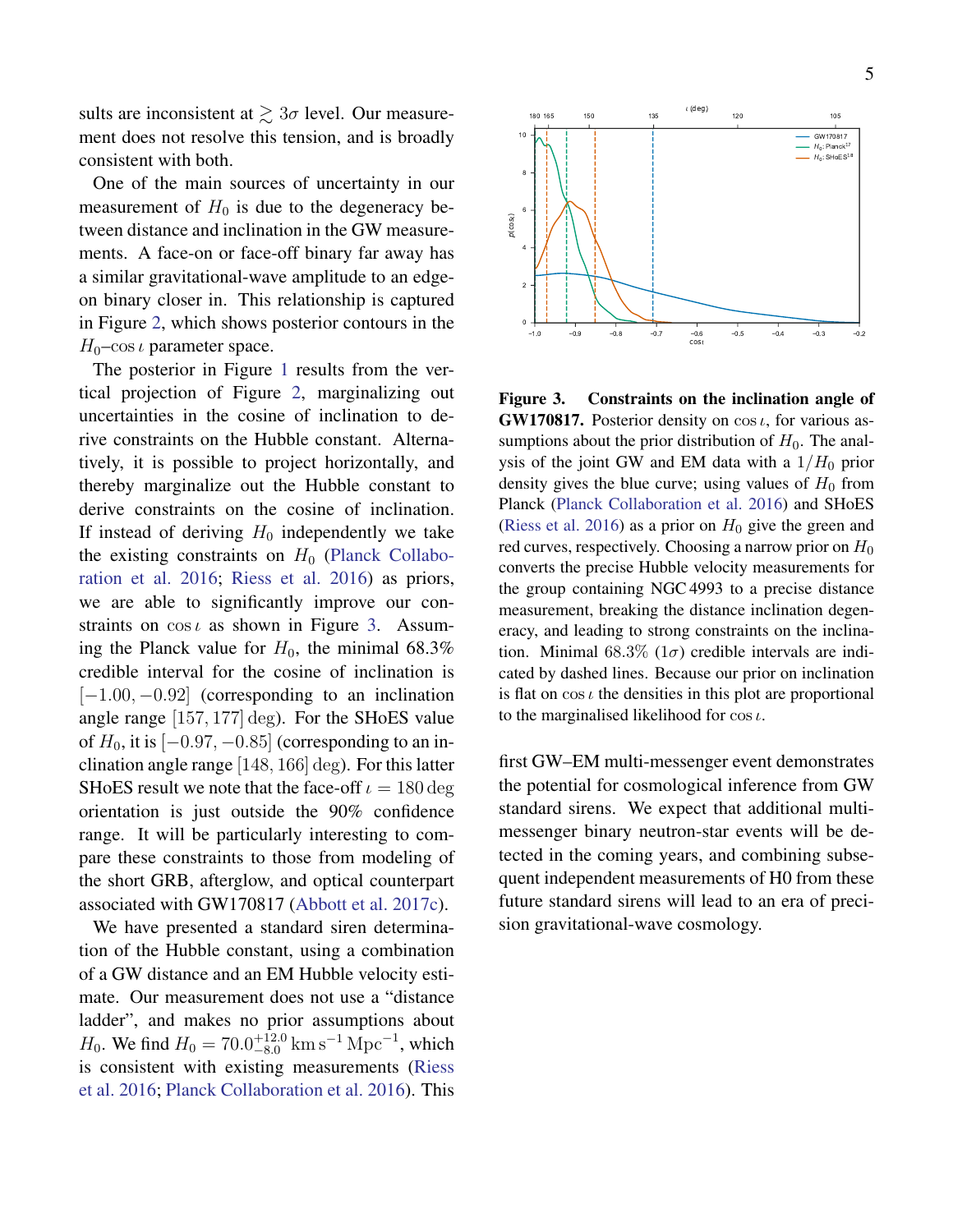#### **METHODS**

# *PROBABILITY OF OPTICAL COUNTERPART ASSOCIATION WITH NGC 4993*

We calculate the probability that an NGC 4993 like galaxy (or brighter) is misidentified as the host by asking how often the centre of one or more such galaxies falls by random chance within a given angular radius  $\theta$  of the counterpart. Assuming Poisson counting statistics this probability is given by  $P = 1 - \exp[-\pi \theta^2 S(\langle m] \cdot \theta^2)$  where  $S(\langle m \rangle \cdot \theta^2)$  is the surface density of galaxies with apparent magnitude equal to or brighter than  $m$ . From the local galaxy sample distribution in the infrared (Kband) apparent magnitude [\(Huang et al.](#page-15-16) [1998\)](#page-15-16) we obtain  $S(< K) = 0.68 \times 10^{(0.64(K-10.0)-0.7)} \text{ deg}^{-2}$ . As suggested by [\(Bloom et al.](#page-14-16) [2002\)](#page-14-16), we set  $\theta$ equal to twice the half-light radius of the galaxy, for which we use NGC 4993's diameter of  $\sim 1.1$ arcmin, as measured in the near infrared band (the predominant emission band for early-type galaxies). Using  $K = 9.2$  mag taken from the 2MASS survey [\(Skrutskie et al.](#page-15-17) [2006\)](#page-15-17) for NGC 4993, we find the probability of random chance association is  $P = 0.004\%$ .

## *FINDING THE HUBBLE VELOCITY OF NGC 4993*

In previous EM determinations of the cosmic "distance ladder", the Hubble flow velocity of the local calibrating galaxies has generally been estimated using redshift-independent secondary galaxy distance indicators, such as the Tully-Fisher relation or type Ia supernovae, calibrated with more distant samples that can be assumed to sit in quiet Hubble flow [\(Freedman et al.](#page-14-8) [2001\)](#page-14-8). We do not adopt this approach for NGC 4993, however, in order that our inference of the Hubble constant is fully independent of the electromagnetic distance scale. Instead we estimate the Hubble flow velocity at the position of NGC 4993 by correcting its measured recessional velocity for local peculiar motions.

NGC 4993 resides in a group of galaxies whose center-of-mass recession velocity relative to the Cosmic Microwave Background (CMB) frame [\(Hinshaw et al.](#page-15-14) [2009\)](#page-15-14) is [\(Crook et al.](#page-14-11) [2007,](#page-14-11) [2008\)](#page-14-17)  $3327 \pm 72$  km s<sup>-1</sup>. We assume that all of the galaxies in the group are at the same distance and therefore have the same Hubble flow velocity, which we assign to be the Hubble velocity of GW170817. This assumption is accurate to within  $1\%$  given that the radius of the group is  $\sim 0.4$  Mpc. To calculate the Hubble flow velocity of the group, we correct its measured recessional velocity by the peculiar velocity caused by the local gravitational field. This is a significant correction [\(Springob](#page-15-15) [et al.](#page-15-15) [2014;](#page-15-15) [Carrick et al.](#page-14-12) [2015\)](#page-14-12); typical peculiar velocities are 300 km s<sup>-1</sup>, equivalent to  $\sim 10\%$  of the total recessional velocity at a distance of 40 M<sub>pc</sub>.

We employ the 6dF galaxy redshift survey peculiar velocity map [\(Springob et al.](#page-15-15) [2014;](#page-15-15) [Jones](#page-15-18) [et al.](#page-15-18) [2009\)](#page-15-18), which used more than 8,000 Fundamental Plane galaxies to map the peculiar velocity field in the Southern hemisphere out to redshift  $z \approx 0.055$ . We weight the peculiar velocity corrections from this catalog with a Gaussian kernel centered on NGC 4993's sky position and with a width of  $8h^{-1}$  Mpc; the kernel width is independent of  $H_0$  and is equivalent to a width of 800 km s<sup>-1</sup> in velocity space, typical of the widths used in the catalog itself. There are 10 galaxies in the 6dF peculiar velocity catalog within one kernel width of NGC 4993. In the CMB frame [\(Hin](#page-15-14)[shaw et al.](#page-15-14) [2009\)](#page-15-14), the weighted radial component of the peculiar velocity and associated uncertainty is  $\langle v_p \rangle = 310 \pm 69 \,\mathrm{km \, s^{-1}}.$ 

We verified the robustness of this peculiar velocity correction by comparing it with the velocity field reconstructed from the 2MASS redshift survey [\(Carrick et al.](#page-14-12) [2015;](#page-14-12) [Huchra et al.](#page-15-19) [2012\)](#page-15-19). This exploits the linear relationship between the peculiar velocity and mass density fields smoothed on scales larger than about  $8h^{-1}$  Mpc, and the constant of proportionality can be determined by com-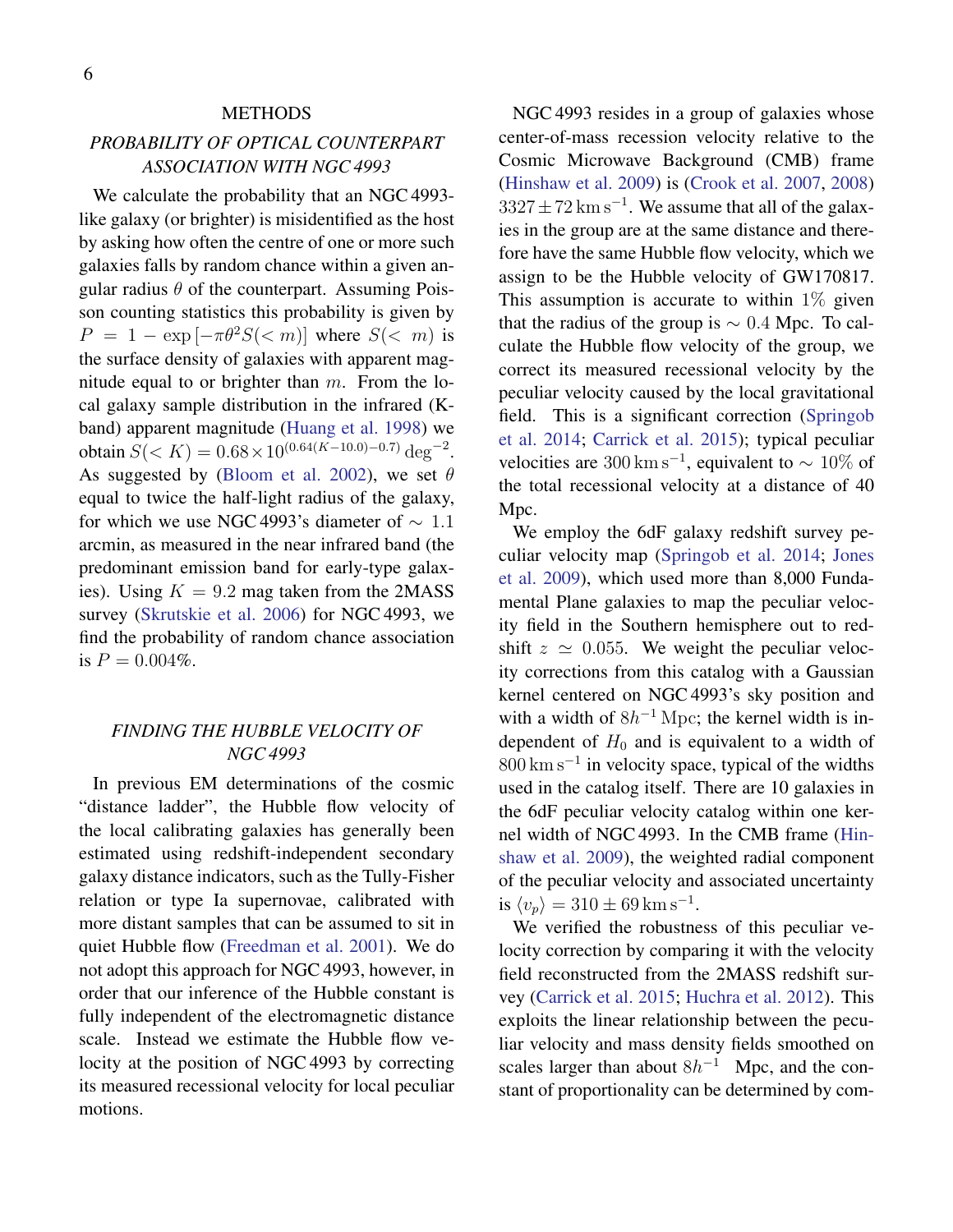parison with radial peculiar velocities of individual galaxies estimated from e.g. Tully-Fisher and Type Ia supernovae distances. Using these reconstructed peculiar velocities, which have a larger associated uncertainty [\(Carrick et al.](#page-14-12) [2015\)](#page-14-12) of  $150 \,\mathrm{km \, s^{-1}}$ , at the position of NGC 4993 we find a Hubble velocity in the CMB frame of  $v_H = 3047 \text{ km s}^{-1} - \text{in}$ excellent agreement with the result derived using 6dF. We adopt this larger uncertainty on the peculiar velocity correction in recognition that the peculiar velocity estimated from the 6dF data may represent an imperfect model of the true bulk flow at the location of NGC 4993. For our inference of the Hubble constant we therefore use a Hubble velocity  $v_H = 3017 \pm 166$  km s<sup>-1</sup> with 68.3% uncertainty.

Finally, while we emphasise again the independence of our Hubble constant inference from the electromagnetic distance scale, we note the consistency of our GW distance estimate to NGC 4993 with the Tully-Fisher distance estimate derived by scaling back the Tully-Fisher relation calibrated with more distant galaxies in quiet Hubble flow [\(Sakai et al.](#page-15-13) [2000\)](#page-15-13). This also strongly supports the robustness of our estimate for the Hubble velocity of NGC 4993.

#### *SUMMARY OF THE MODEL*

Given observed data from a set of GW detectors,  $x<sub>GW</sub>$ , parameter estimation is used to generate a posterior on the parameters that determine the waveform of the GW signal. Parameters are inferred within a Bayesian framework [\(Veitch et al.](#page-15-20) [2015\)](#page-15-20) by comparing strain measurements [\(Abbott](#page-14-0) [et al.](#page-14-0) [2017a\)](#page-14-0) in the two LIGO detectors and the Virgo detector with the gravitational waveforms expected from the inspiral of two point masses [\(Hannam et al.](#page-14-18) [2014\)](#page-14-18) under general relativity. We use algorithms for removing short-lived detector noise artifacts [\(Abbott et al.](#page-14-0) [2017a;](#page-14-0) [Cornish & Lit](#page-14-19)[tenberg](#page-14-19) [2015\)](#page-14-19) and we employ approximate pointparticle waveform models [\(Buonanno & Damour](#page-14-20) [1999;](#page-14-20) [Blanchet](#page-14-21) [2014;](#page-14-21) [Hannam et al.](#page-14-18) [2014\)](#page-14-18). We have verified that the systematic changes in the results presented here from incorporating non-pointmass (tidal) effects [\(Hinderer & Flanagan](#page-15-21) [2008;](#page-15-21) [Vines et al.](#page-15-22) [2011\)](#page-15-22) and from different data processing methods are much smaller than the statistical uncertainties in the measurement of  $H_0$  and the binary orbital inclination angle.

From this analysis we can obtain the parameter estimation likelihood of the observed GW data, marginalized over all parameters characterizing the GW signal except d and  $\cos t$ ,

$$
p(x_{\rm GW} \mid d, \cos \iota) = \int p(x_{\rm GW} \mid d, \cos \iota, \vec{\lambda}) p(\vec{\lambda}) d\vec{\lambda}.
$$
\n(2)

The other waveform parameters are denoted by  $\vec{\lambda}$ , with  $p(\vec{\lambda})$  denoting the corresponding prior.

Given perfect knowledge of the Hubble flow velocity of the GW source,  $v_H$ , this posterior distribution can be readily converted into a posterior on  $\cos \iota$  and  $H_0 = v_H/d$ ,

$$
p(H_0, \cos \iota | x_{\rm GW})
$$
  
 
$$
\propto (v_H/H_0^2) p(x_{\rm GW} | d = v_H/H_0, \cos \iota)
$$
  
 
$$
\times p_d(v_H/H_0) p_\iota(\cos \iota), \quad (3)
$$

where  $p_d(d)$  and  $p_t(\cos t)$  are the prior distributions on distance and inclination. For the Hubble velocity  $v_H = 3017 \,\mathrm{km \, s^{-1}}$ , the maximum a posteriori distance from the GW measurement of 43.8 Mpc corresponds to  $H_0 = 68.9 \,\mathrm{km \, s^{-1} \, Mpc^{-1}}$ , so this procedure would be expected to generate a posterior on  $H_0$  that peaks close to that value.

While the above analysis is conceptually straightforward, it makes a number of assumptions. In practice, the Hubble-flow velocity cannot be determined exactly and it must be corrected for uncertain peculiar velocities. The above does not explicitly set a prior on  $H_0$ , but instead inherits a  $1/H_0^4$  prior from the usual  $p_d(d) \propto d^2$  prior used in GW parameter estimation. In addition, the logic in this model is that a redshift has been obtained first and the distance is then measured using GWs. As GW detectors cannot be pointed,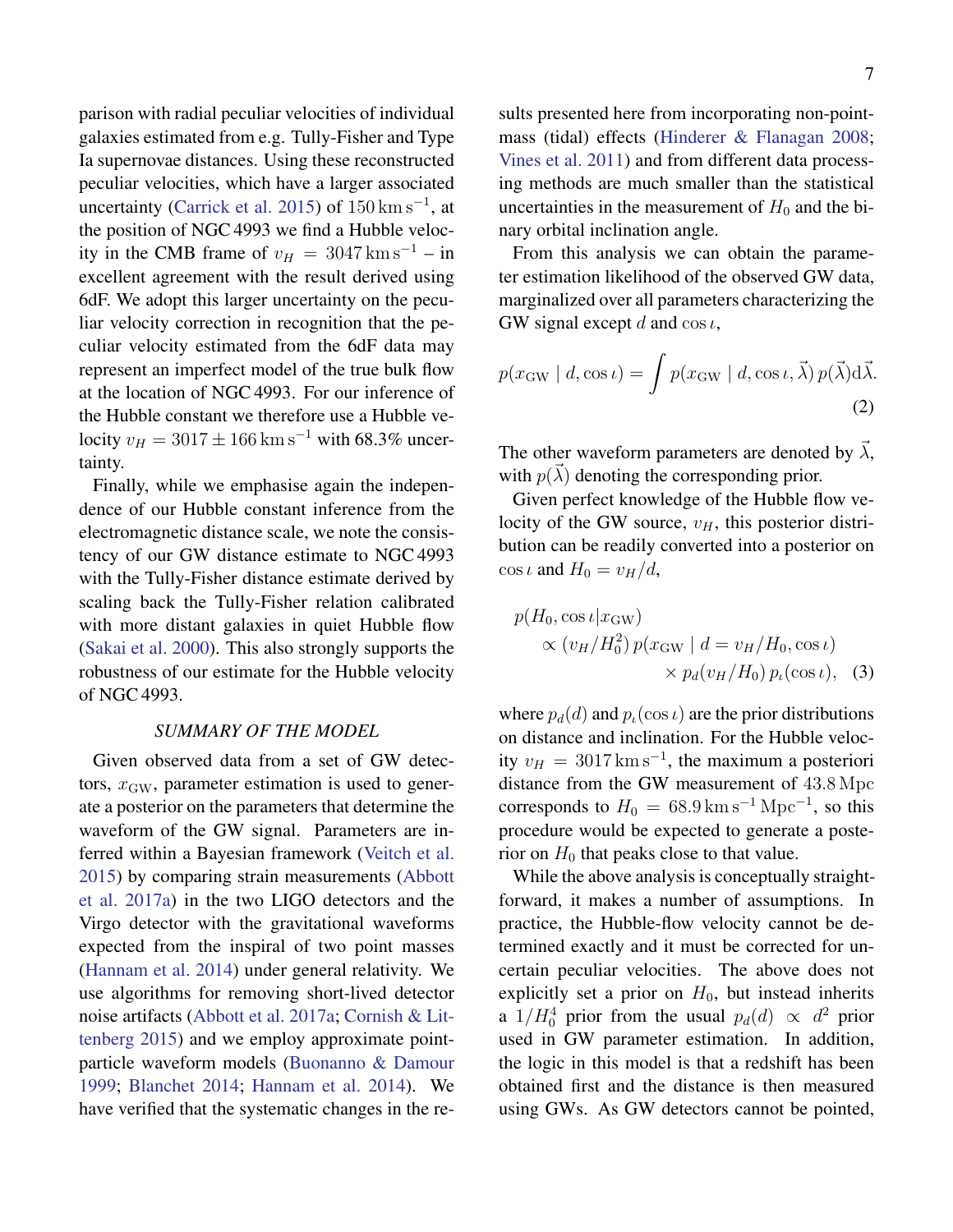we cannot target particular galaxies or redshifts for GW sources. In practice, we wait for a GW event to trigger the analysis and this introduces potential selection effects which we must consider. We will see below that the simple analysis described above does give results that are consistent with a more careful analysis for this first detection. However, the simple analysis cannot be readily extended to include second and subsequent detections, so we now describe a more general framework that does not suffer from these limitations.

We suppose that we have observed a GW event, which generated data  $x_{\text{GW}}$  in our detectors, and that we have also measured a recessional velocity for the host,  $v_r$ , and the peculiar velocity field,  $\langle v_p \rangle$ , in the vicinity of the host. These observations are statistically independent and so the combined likelihood is

$$
p(x_{\rm GW}, v_r, \langle v_p \rangle \mid d, \cos \iota, v_p, H_0) =
$$
  
 
$$
p(x_{\rm GW} \mid d, \cos \iota) p(v_r \mid d, v_p, H_0) p(\langle v_p \rangle \mid v_p).
$$
  
(4)

The quantity  $p(v_r | d, v_p, H_0)$  is the likelihood of the recessional velocity measurement, which we model as

$$
p(v_r | d, v_p, H_0) = N[v_p + H_0 d, \sigma_{v_r}^2](v_r)
$$
 (5)

where  $N[\mu, \sigma^2](x)$  is the normal (Gaussian) probability density with mean  $\mu$  and standard deviation  $\sigma$  evaluated at x. The measured recessional velocity,  $v_r = 3327 \,\mathrm{km \, s^{-1}}$ , with uncertainty  $\sigma_{v_r} =$  $72 \text{ km s}^{-1}$ , is the mean velocity and standard error for the members of the group hosting NGC 4993 taken from the two micron all sky survey (2MASS) [\(Crook et al.](#page-14-11) [2007,](#page-14-11) [2008\)](#page-14-17), corrected to the CMB frame [\(Hinshaw et al.](#page-15-14) [2009\)](#page-15-14). We take a similar Gaussian likelihood for the measured peculiar velocity,  $\langle v_p \rangle = 310 \,\mathrm{km \,s^{-1}}$ , with uncertainty  $\sigma_{v_p} =$  $150 \,\mathrm{km\,s^{-1}}$ :

$$
p(\langle v_p \rangle \mid v_p) = N \left[ v_p, \sigma_{v_p}^2 \right] (\langle v_p \rangle). \tag{6}
$$

From the likelihood [\(4\)](#page-8-0) we derive the posterior

<span id="page-8-1"></span>
$$
p(H_0, d, \cos \iota, v_p \mid x_{\text{GW}}, v_r, \langle v_p \rangle)
$$
  
 
$$
\propto \frac{p(H_0)}{\mathcal{N}_s(H_0)} p(x_{\text{GW}} \mid d, \cos \iota) p(v_r \mid d, v_p, H_0)
$$
  
 
$$
\times p(\langle v_p \rangle \mid v_p) p(d) p(v_p) p(\cos \iota), \quad (7)
$$

where  $p(H_0)$ ,  $p(d)$ ,  $p(v_p)$  and  $p(\cos t)$  are the parameter prior probabilities. Our standard analysis assumes a volumetric prior,  $p(d) \propto d^2$ , on the Hubble distance, but we explore sensitivity to this choice below. We take a flat-in-log prior on  $H_0$ ,  $p(H_0) \propto 1/H_0$ , impose a flat (i.e. isotropic) prior on  $\cos \iota$ , and a flat prior on  $v_p$  for  $v_p \in$ [-1000, 1000] km s<sup>-1</sup>. These priors characterise our beliefs about the cosmological population of GW events and their hosts before we make any additional measurements or account for selection biases. The full statistical model is summarized graphically in Extended Data Figure [1.](#page-3-0) This model with these priors is our canonical analysis.

<span id="page-8-0"></span>In Eq. [\(7\)](#page-8-1), the term  $\mathcal{N}_s(H_0)$  encodes selection effects [\(Loredo](#page-15-23) [2004;](#page-15-23) [Mandel et al.](#page-15-24) [2016;](#page-15-24) [Abbott](#page-14-10) [et al.](#page-14-10) [2016a\)](#page-14-10). These arise because of the finite sensitivity of our detectors. While all events in the Universe generate a response in the detector, we will only be able to identify, and hence use, signals that generate a response of sufficiently high amplitude. The decision about whether to include an event in the analysis is a property of the data only, in this case  $\{x_{\rm GW}, v_r, \langle v_p \rangle\}$ , but the fact that we condition our analysis on a signal being detected, i.e., the data exceeding these thresholds, means that the likelihood must be renormalized to become the likelihood for detected events. This is the role of

<span id="page-8-2"></span>
$$
\mathcal{N}_{s}(H_{0}) = \int d\vec{\lambda} dd dv_{p} d\cos \iota dx_{GW} dv_{r} d\langle v_{p} \rangle
$$
  
detectable  

$$
\times \left[ p(x_{GW} | d, \cos \iota, \vec{\lambda}) p(v_{r} | d, v_{p}, H_{0}) \times p(\langle v_{p} \rangle | v_{p}) p(\vec{\lambda}) p(d) p(v_{p}) p(\cos \iota) \right], (8)
$$

where the integral is over the full prior ranges of the parameters,  $\{d, v_p, \cos \iota, \vec{\lambda}\}\$ , and over data sets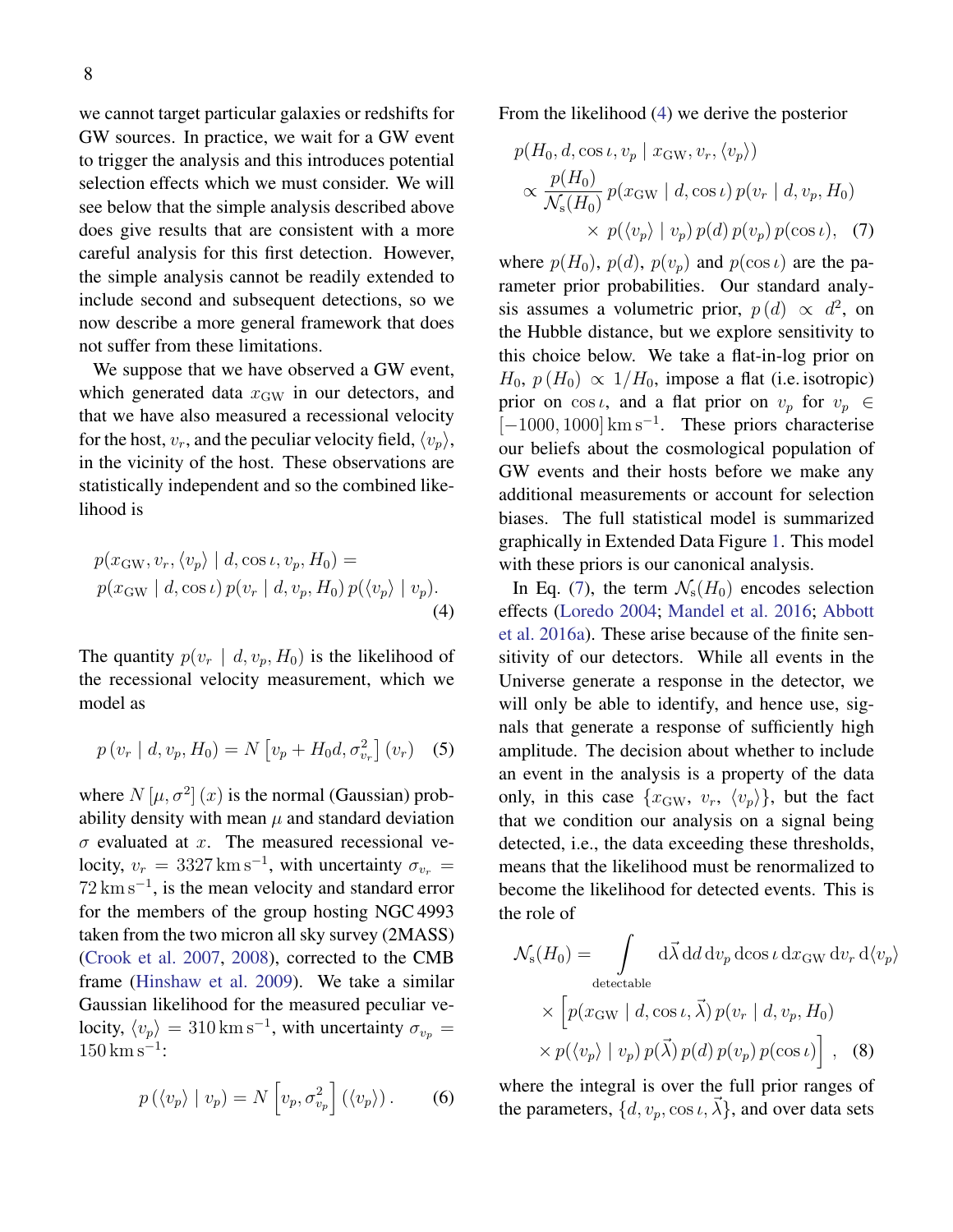that would be selected for inclusion in the analysis, i.e., exceed the specified thresholds. If the integral was over all data sets it would evaluate to 1, but because the range is restricted there can be a non-trivial dependence on parameters characterizing the population of sources, in this case  $H_0$ .

In the current analysis, there are in principle selection effects in both the GW data and the EM data. However, around the time of detection of GW170817, the LIGO-Virgo detector network had a detection horizon of  $\sim 190$  Mpc for binary neutron star (BNS) events [\(Abbott et al.](#page-14-0) [2017a\)](#page-14-0), within which EM measurements are largely complete. For example, the counterpart associated with GW170817 had brightness ∼ 17 mag in the I band at 40 Mpc [\(Valenti et al.](#page-15-3) [2017;](#page-15-3) [Arcavi et al.](#page-14-6) [2017;](#page-14-6) [Tanvir et al.](#page-15-4) [2017;](#page-15-4) [Lipunov et al.](#page-15-5) [2017;](#page-15-5) [Coul](#page-14-5)[ter et al.](#page-14-5) [2017\)](#page-14-5); this source would be  $\sim 22 \,\text{mag}$ at 400 Mpc, and thus still detectable by survey telescopes such as DECam well beyond the GW horizon. Even the dimmest theoretical lightcurves for kilonovae are expected to peak at  $\sim 22.5$  mag at the LIGO–Virgo horizon [\(Metzger & Berger](#page-15-25) [2012\)](#page-15-25). We therefore expect that we are dominated by GW selection effects at the current time and can ignore EM selection effects. The fact that the fraction of BNS events that will have observed kilonova counterparts is presently unknown does not modify these conclusions, since we can restrict our analysis to GW events with kilonova counterparts only.

In the GW data, the decision about whether or not to analyse an event is largely determined by the signal-to-noise ratio (SNR),  $\rho$ , of the event. A reasonable model for the selection process is a cut in SNR, i.e., events with  $\rho > \rho_*$  are analysed [\(Abbott](#page-14-22) [et al.](#page-14-22) [2016b\)](#page-14-22). In that model, the integral over  $x_{\rm GW}$ in Eq. [\(8\)](#page-8-2) can be replaced by an integral over SNR from  $\rho_*$  to  $\infty$ , and  $p(x_{\text{GW}}|d, \cos \iota, \lambda)$  replaced by  $p(\rho|d, \cos \iota, \vec{\lambda})$  in the integrand. This distribution depends on the noise properties of the operating detectors, and on the intrinsic strain amplitude of the source. The former are clearly independent of the population parameters, while the latter scales like a function of the source parameters divided by the luminosity distance. The dependence on source parameters is on redshifted parameters, which introduces an explicit redshift dependence. However, within the  $\sim 190$  Mpc horizon, redshift corrections are at most  $\leq 5\%$ , and the Hubble constant measurement is a weak function of these, meaning the overall impact is even smaller. At present, whether or not a particular event in the population ends up being analysed can therefore be regarded as a function of  $d$  only. When GW selection effects dominate, only the terms in Eq. [\(8\)](#page-8-2) arising from the GW measurement matter. As these are a function of d only and we set a prior on d, there is no explicit  $H_0$  dependence in these terms. Hence,  $\mathcal{N}_s(H_0)$  is a constant and can be ignored. This would not be the case if we set a prior on the redshifts of potential sources instead of their distances, since then changes in  $H_0$  would modify the range of detectable redshifts. As the LIGO–Virgo detectors improve in sensitivity the redshift dependence in the GW selection effects will become more important, as will EM selection effects. However, at that point we will also have to consider deviations in the cosmological model from the simple Hubble flow described in Eq. [\(1\)](#page-2-0) of the main article.

Marginalising Eq. [\(7\)](#page-8-1) over d,  $v_p$  and cos  $\iota$  then yields

$$
p(H_0 | x_{\rm GW}, v_r, \langle v_p \rangle) \propto p(H_0) \int \mathrm{d}d \,\mathrm{d}v_p \,\mathrm{d}\cos\iota
$$

$$
\times p(x_{\rm GW} | d, \cos\iota) p(v_r | d, v_p, H_0)
$$

$$
\times p(\langle v_p \rangle | v_p) p(d) p(v_p) p(\cos\iota). \quad (9)
$$

The posterior computed in this way was shown in Figure [1](#page-3-0) in the main article and has a maximum a posteriori value and minimal 68.3% credible interval of  $70.0^{+12.0}_{-8.0}$  km s<sup>-1</sup> Mpc<sup>-1</sup>, as quoted in the main article. The posterior mean is  $78 \text{ km s}^{-1} \text{ Mpc}^{-1}$  and the standard deviation is  $15 \text{ km s}^{-1} \text{ Mpc}^{-1}$ . Various other summary statistics are given in Extended Data Table [1.](#page-12-0)

### *ROBUSTNESS TO PRIOR SPECIFICATION*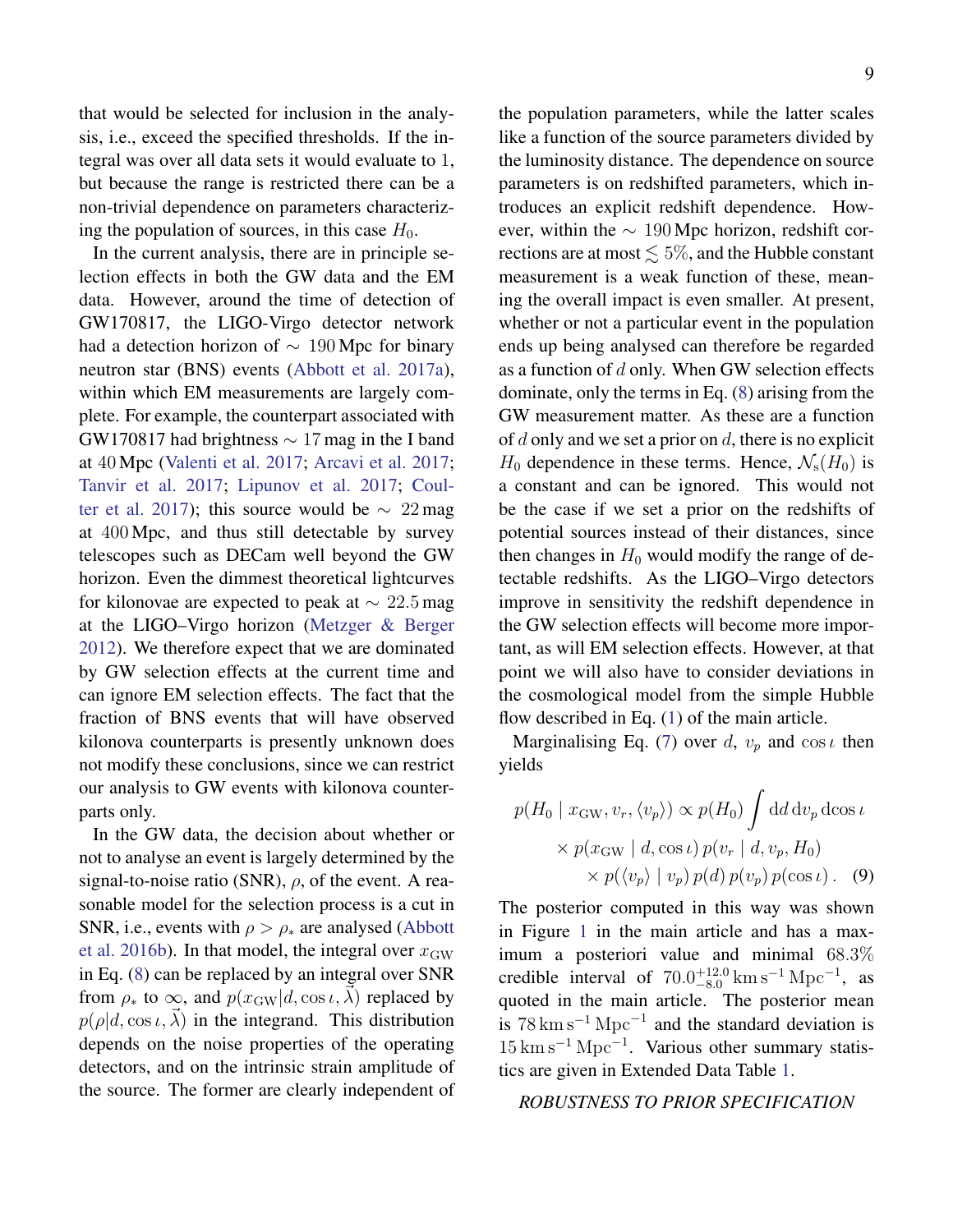

Extended Data Figure 1. Graphical model illustrating the statistical relationships between the data and parameters. Open circles indicate parameters which require a prior; filled circles described measured data, which are conditioned on in the analysis. Here we assume we have measurements of the GW data,  $x_{\text{GW}}$ , a recessional velocity (i.e. redshift),  $v_r$ , and the mean peculiar velocity in the neighborhood of NGC 4993,  $\langle v_n \rangle$ . Arrows flowing into a node indicate that the conditional probability density for the node depends on the source parameters; for example, the conditional distribution for the observed GW data,  $p(x_{\text{GW}} | d, \cos t)$ , discussed in the text, depends on the distance and inclination of the source (and additional parameters, here marginalized out).

Our canonical analysis uses a uniform volumetric prior on distance,  $p(d) \propto d^2$ . The distribution of galaxies is not completely uniform due to clustering, so we explore sensitivity to this prior choice. We are free to place priors on any two of the three variables  $\{d, H_0, z\}$ , where  $z = H_0 d/c$  is the Hubble flow redshift of NGC 4993. A choice of prior for two of these variables induces a prior on the third which may or may not correspond to a natural choice for that parameter. A prior on z could be obtained from galaxy catalog observations [\(Dalya et al.](#page-14-23) [2016\)](#page-14-23), but must be corrected for incompleteness. When setting a prior on  $H_0$  and z, the posterior becomes

$$
p(H_0, z, \cos \iota, v_p \mid x_{\text{GW}}, v_r, \langle v_p \rangle)
$$
  
 
$$
\propto \frac{p(H_0)}{\mathcal{N}_s(H_0)} p(x_{\text{GW}} \mid d = cz/H_0, \cos \iota) p(v_r \mid z, v_p)
$$
  
 
$$
\times p(\langle v_p \rangle \mid v_p) p(z) p(v_p) p(\cos \iota), \quad (10)
$$

but now

$$
\mathcal{N}_{s}(H_{0}) = \int d z d v_{p} d \cos \iota d x_{GW} d v_{r} d \langle v_{p} \rangle
$$
  
detectable  

$$
\times p(x_{GW} | d = cz/H_{0}, \cos \iota) p(v_{r} | z, v_{p})
$$
  

$$
\times p(\langle v_{p} \rangle | v_{p}) p(z) p(v_{p}) p(\cos \iota).
$$
 (11)

When GW selection effects dominate, the integral is effectively

$$
\mathcal{N}_{s}(H_{0}) = \int dz \, d\cos \iota \, dx_{GW}
$$
  
\n
$$
\times p(x_{GW} \mid d = cz/H_{0}, \cos \iota) p(z) p(\cos \iota)
$$
  
\n
$$
= \int d\iota d\cos \iota \, dx_{GW}
$$
  
\n
$$
\times p(x_{GW} \mid d, \cos \iota) p(dH_{0}/c) p(\cos \iota) (H_{0}/c),
$$
\n(12)

which has an  $H_0$  dependence, unless  $p(z)$  takes a special,  $H_0$ -dependent form,  $p(z) = f(z/H_0)/H_0$ . However, if the redshift prior is volumetric,  $p(z) \propto$  $z^2$ , the selection effect term is  $\propto H_0^3$ , which cancels a similar correction to the likelihood and gives a posterior on  $H_0$  that is identical to the canonical analysis.

For a single event, any choice of prior can be mapped to our canonical analysis with a different prior on  $H_0$ . For any reasonable prior choices on d or  $z$ , we would expect to gradually lose sensitivity to the particular prior choice as further observed events are added to the analysis. However, to illustrate the uncertainty that comes from the prior choice for this first event, we compare in Extended Data Figure [2](#page-4-0) and Extended Data Table [1](#page-12-0) the results from the canonical prior choice  $p(d) \propto d^2$ to those from two other choices: using a flat prior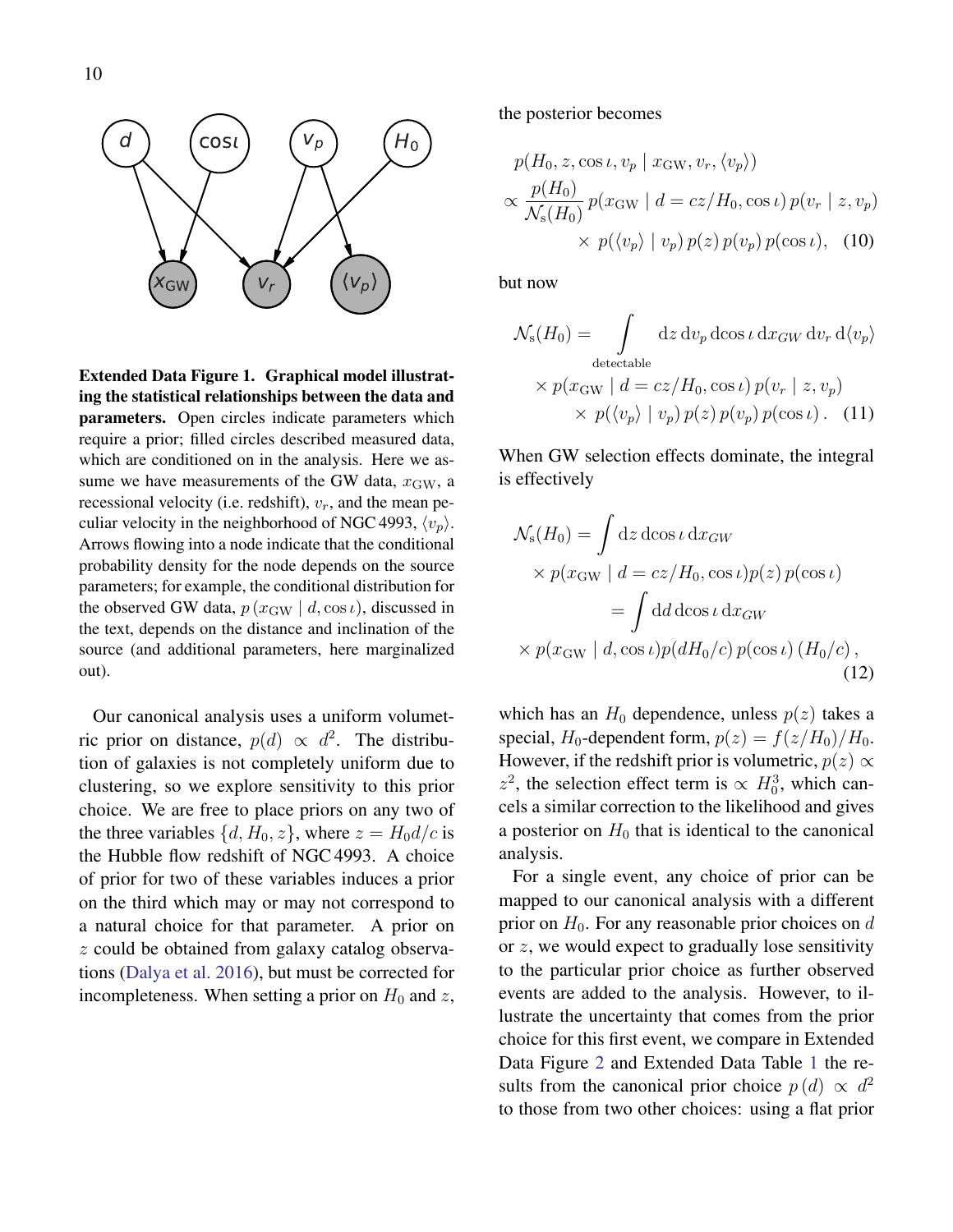on z, and assuming a velocity correction due to the peculiar velocity of NGC 4993 that is a Gaussian with width  $250 \text{ km s}^{-1}$ . (To do the first of these, the posterior samples from GW parameter estimation have to be re-weighted, since they are generated with the  $d^2$  prior used in the canonical analysis. We first "undo" the default prior before applying the desired new prior.)

The choice of a flat prior on  $z$  is motivated by the simple model described above, in which we imagine first making a redshift measurement for the host and then use that as a prior for analysing the GW data. Setting priors on distance and redshift, the simple analysis gives the same result as the canonical analysis, but now we set a prior on redshift and  $H_0$  and obtain a different result. This is to be expected because we are making different assumptions about the underlying population, and it arises for similar reasons as the different biases in peculiar velocity measurements based on redshiftselected or distance-selected samples [\(Strauss &](#page-15-26) [Willick](#page-15-26) [1995\)](#page-15-26). As can be seen in Extended Data Table [1,](#page-12-0) the results change by less than  $1\sigma$ , as measured by the statistical error of the canonical analysis.

By increasing the uncertainty in the peculiar velocity prior, we test the assumptions in our canonical analysis that (1) NGC 4993 is a member of the nearby group of galaxies, and (2) that this group has a center-of-mass velocity close to the Hubble flow. The results in Extended Data Table [1](#page-12-0) summarizes changes in the values of  $H_0$  and in the error bars.

We conclude that the impact of a reasonable change to the prior is small relative to the statistical uncertainties for this event.

## *INCORPORATING ADDITIONAL CONSTRAINTS ON H*<sub>0</sub>

By including previous measurements of  $H_0$ [\(Planck Collaboration et al.](#page-15-10) [2016;](#page-15-10) [Riess et al.](#page-15-11) [2016\)](#page-15-11) we can constrain the orbital inclination more precisely. We do this by setting the  $H_0$ prior in Eq. [\(7\)](#page-8-1) to  $p(H_0|\mu_{H_0}, \sigma_{H_0}^2) = N[\mu_{H_0}, \sigma_{H_0}^2]$ ,



Extended Data Figure 2. Using different assumptions compared to our canonical analysis. The posterior distribution on  $H_0$  discussed in the main text is shown in black, the alternative flat prior on  $z$  (discussed in the Methods section) gives the distribution shown in blue, and the increased uncertainty  $(250 \text{ km s}^{-1})$  applied to our peculiar velocity measurement (also discussed in the Methods section) is shown in pink. Minimal 68.3% ( $1\sigma$ ) credible intervals are shown by dashed lines.

where for ShoES [\(Riess et al.](#page-15-11) [2016\)](#page-15-11)  $\mu_{H_0}$  =  $73.24 \,\mathrm{km} \,\mathrm{s}^{-1} \,\mathrm{Mpc}^{-1}$  and  $\sigma_{H_0} = 1.74 \,\mathrm{km} \,\mathrm{s}^{-1} \,\mathrm{Mpc}^{-1}$ , while for Planck [\(Planck Collaboration et al.](#page-15-10) [2016\)](#page-15-10)  $\mu_{H_0}$  = 67.74 km s<sup>-1</sup> Mpc<sup>-1</sup> and  $\sigma_{H_0}$  =  $0.46 \text{ km s}^{-1} \text{ Mpc}^{-1}$ . The posterior on cos  $\iota$  is then

$$
p(\cos \iota \mid x_{\text{GW}}, v_r, \langle v_p \rangle, \mu_{H_0}, \sigma_{H_0}^2) \propto \int \mathrm{d}d \,\mathrm{d}v_p \,\mathrm{d}H_0
$$

$$
\times p(x_{\text{GW}} \mid d, \cos \iota) p(v_r \mid d, v_p, H_0) p(\langle v_p \rangle \mid v_p)
$$

$$
\times p(H_0 | \mu_{H_0}, \sigma_{H_0}^2) p(d) p(v_p). \quad (13)
$$

This posterior was shown in Figure [3](#page-5-0) of the main article.

The authors gratefully acknowledge the support of the United States National Science Foundation (NSF) for the construction and operation of the LIGO Laboratory and Advanced LIGO as well as the Science and Technology Facilities Council (STFC) of the United Kingdom, the Max-Planck-Society (MPS), and the State of Niedersachsen/Germany for support of the construction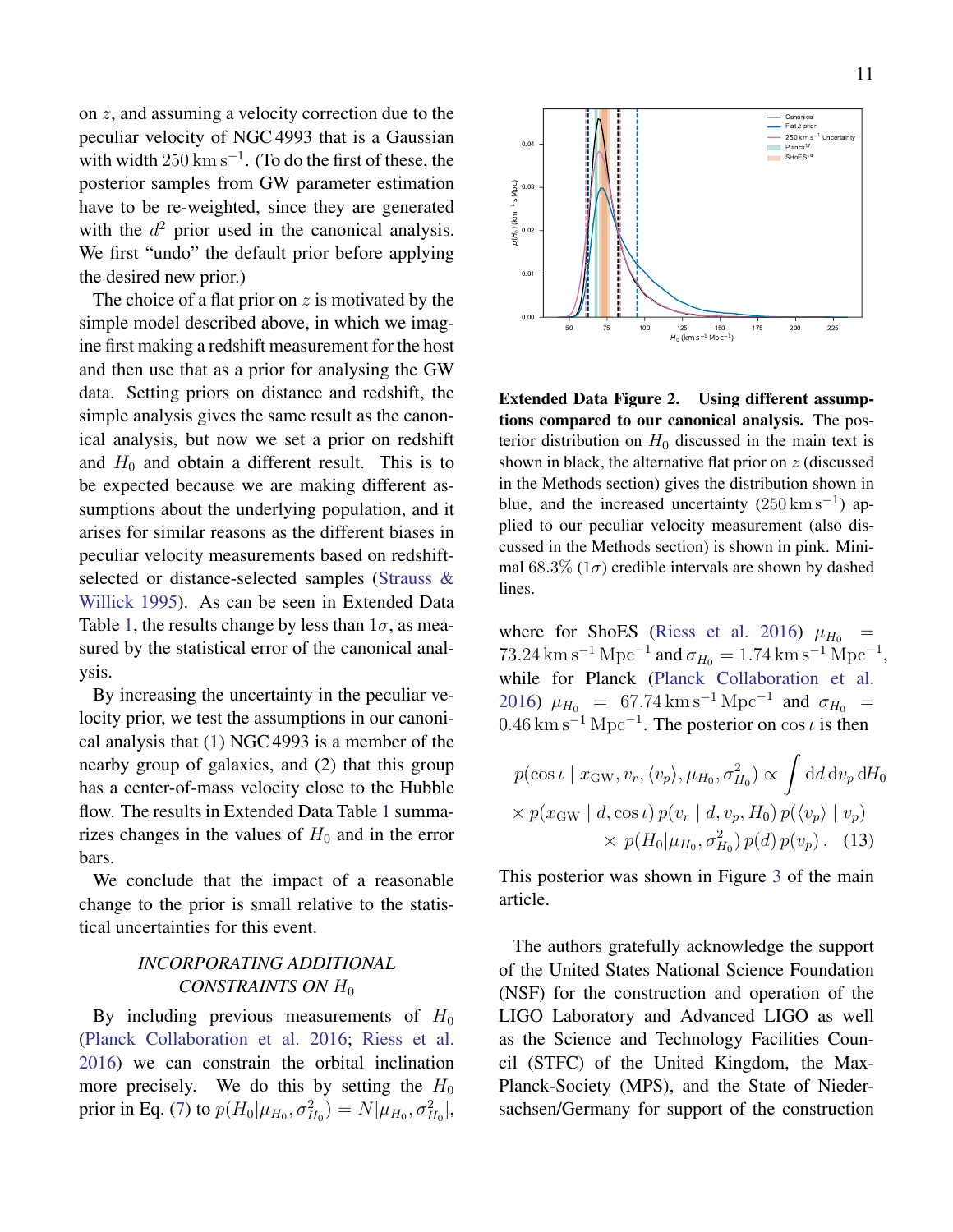| Parameter                                                                               | 68.3% Symm.                | 68.3% MAP                  | 90% Symm.                  | 90% MAP                    |
|-----------------------------------------------------------------------------------------|----------------------------|----------------------------|----------------------------|----------------------------|
| $H_0 / (\text{km s}^{-1} \text{ Mpc}^{-1})$                                             | $74.0^{+16.0}_{-8.0}$      | $70.0^{+12.0}_{-8.0}$      | $74.0_{-12}^{+33}$         | $70.0^{+28}_{-11}$         |
| $H_0 / (\mathrm{km s^{-1} \, Mpc^{-1}})$ (flat in z prior)                              | $81^{+27}_{-13}$           | $71.0^{+23.0}_{-9.0}$      | $81^{+50}_{-17}$           | $71.0^{+48}_{-11}$         |
| $H_0 / (\mathrm{km s^{-1} \, Mpc^{-1}}) (250 \, \mathrm{km \, s^{-1} \, \sigma_{v_r}})$ | $74.0^{+16.0}_{-9.0}$      | $70.0^{+14.0}_{-9.0}$      | $74.0^{+33}_{-14}$         | $70.0^{+29}_{-14}$         |
| $\cos \iota$ (GW only)                                                                  | $-0.88^{+0.18}_{-0.09}$    | $-0.974_{-0.026}^{+0.164}$ | $-0.88^{+0.32}_{-0.11}$    | $-0.974_{-0.026}^{+0.332}$ |
| $\cos\iota$ (SHoES)                                                                     | $-0.901_{-0.057}^{+0.065}$ | $-0.912_{-0.059}^{+0.061}$ | $-0.901^{+0.106}_{-0.083}$ | $-0.912_{-0.086}^{+0.095}$ |
| $\cos \iota$ (Planck)                                                                   | $-0.948^{+0.052}_{-0.036}$ | $-0.982^{+0.060}_{-0.016}$ | $-0.948^{+0.091}_{-0.046}$ | $-0.982^{+0.104}_{-0.018}$ |
| $\iota$ /deg (GW only)                                                                  | $152^{+14}_{-17}$          | $167^{+13}_{-23}$          | $152^{+20}_{-27}$          | $167^{+13}_{-37}$          |
| $\iota/\text{deg}$ (SHoES)                                                              | $154.0^{+9.0}_{-8.0}$      | $156.0^{+10.0}_{-7.0}$     | $154.0^{+15}_{-12}$        | $156.0^{+21}_{-11}$        |
| $\iota$ /deg (Planck)                                                                   | $161.0^{+8.0}_{-8.0}$      | $169.0^{+8.0}_{-12.0}$     | $161.0^{+12}_{-12}$        | $169.0^{+11}_{-18}$        |
| $d/(\text{Mpc})$                                                                        | $41.1^{+4.0}_{-7.3}$       | $43.8^{+2.9}_{-6.9}$       | $41.1^{+5.6}_{-12.6}$      | $43.8^{+5.6}_{-13.1}$      |

<span id="page-12-0"></span>Extended Data Table 1. Summary of constraints on the Hubble constant, binary inclination, and distance

NOTE—We give both one-sigma (68.3%) and 90% credible intervals for each quantity. "Symm." refers to a symmetric interval (e.g. median and 5% to 95% range), while "MAP" refers to maximum a posteriori intervals (e.g. MAP value and smallest range enclosing 90% of the posterior). Values given for  $\iota$  are derived from arc-cosine transforming the corresponding values for  $\cos t$ , so the "MAP" values differ from those that would be derived from the posterior on  $\iota$ .

of Advanced LIGO and construction and operation of the GEO600 detector. Additional support for Advanced LIGO was provided by the Australian Research Council. The authors gratefully acknowledge the Italian Istituto Nazionale di Fisica Nucleare (INFN), the French Centre National de la Recherche Scientifique (CNRS) and the Foundation for Fundamental Research on Matter supported by the Netherlands Organisation for Scientific Research, for the construction and operation of the Virgo detector and the creation and support of the EGO consortium. The authors also gratefully acknowledge research support from these agencies as well as by the Council of Scientific and Industrial Research of India, the Department of Science and Technology, India, the Science & Engineering Research Board (SERB), India, the Ministry of Human Resource Development, India, the Spanish Agencia Estatal de Investigación, the Vicepresidència i Conselleria d'Innovació, Recerca i Turisme and the Conselleria d'Educacio´ i Universitat del Govern de les Illes Balears, the Conselleria d'Educació, Investigació, Cultura i Esport de la Generalitat Valenciana, the National Science Centre of Poland, the Swiss National Science Foundation (SNSF), the Russian Foundation for Basic Research, the Russian Science Foundation, the European Commission, the European Regional Development Funds (ERDF), the Royal Society, the Scottish Funding Council, the Scottish Universities Physics Alliance, the Hungarian Scientific Research Fund (OTKA), the Lyon Institute of Origins (LIO), the National Research, Development and Innovation Office Hungary (NKFI), the National Research Foundation of Korea, Industry Canada and the Province of Ontario through the Ministry of Economic Development and Innovation, the Natural Science and Engineering Research Council Canada, the Canadian Institute for Advanced Research, the Brazilian Ministry of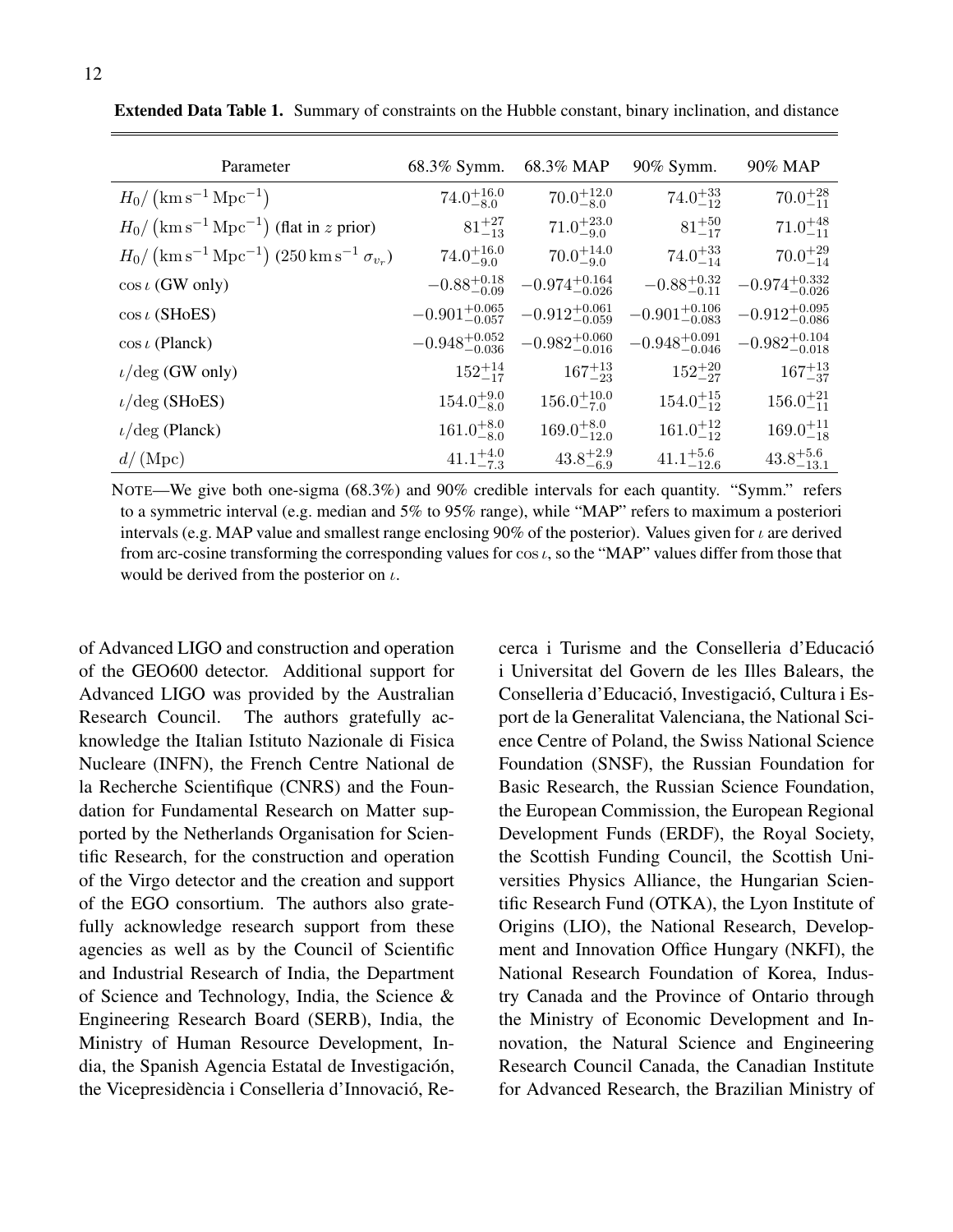Science, Technology, Innovations, and Communications, the International Center for Theoretical Physics South American Institute for Fundamental Research (ICTP-SAIFR), the Research Grants Council of Hong Kong, the National Natural Science Foundation of China (NSFC), the Leverhulme Trust, the Research Corporation, the Ministry of Science and Technology (MOST), Taiwan and the Kavli Foundation. The authors gratefully acknowledge the support of the NSF, STFC, MPS, INFN, CNRS and the State of Niedersachsen/Germany for provision of computational resources. This article has been assigned the document number [LIGO-P1700296.](http://dcc.ligo.org/P1700296/public)

We thank the University of Copenhagen, DARK Cosmology Centre, and the Niels Bohr International Academy for hosting D.A.C., R.J.F., A.M.B., E.R., and M.R.S. during the discovery of GW170817/SSS17a. R.J.F., A.M.B., E.R., and D.E.H. were participating in the Kavli Summer Program in Astrophysics, "Astrophysics with gravitational wave detections." This program was supported by the the Kavli Foundation, Danish National Research Foundation, the Niels Bohr International Academy, and the DARK Cosmology Centre.

The UCSC group is supported in part by NSF grant AST–1518052, the Gordon & Betty Moore Foundation, the Heising-Simons Foundation, generous donations from many individuals through a UCSC Giving Day grant, and from fellowships from the Alfred P. Sloan Foundation (R.J.F), the David and Lucile Packard Foundation (R.J.F. and E.R.) and the Niels Bohr Professorship from the DNRF (E.R.). A.M.B. acknowledges support from a UCMEXUS-CONACYT Doctoral Fellowship. Support for this work was provided by NASA through Hubble Fellowship grants HST– HF–51348.001 and HST–HF–51373.001 awarded by the Space Telescope Science Institute, which is operated by the Association of Universities for Research in Astronomy, Inc., for NASA, under contract NAS5–26555.

The Berger Time-Domain Group at Harvard is supported in part by the NSF through grants AST-1411763 and AST-1714498, and by NASA through grants NNX15AE50G and NNX16AC22G.

Funding for the DES Projects has been provided by the DOE and NSF (USA), MEC, MICINN, MINECO (Spain), STFC (UK), HEFCE (UK), NCSA (UIUC), KICP (U. Chicago), CCAPP (Ohio State), MIFPA (Texas A&M), CNPQ, FAPERJ, FINEP (Brazil), DFG (Germany) and the Collaborating Institutions in the Dark Energy Survey. The Collaborating Institutions are Argonne Lab, UC Santa Cruz, University of Cambridge, CIEMAT-Madrid, University of Chicago, University College London, DES-Brazil Consortium, University of Edinburgh, ETH Zürich, Fermilab, University of Illinois, ICE (IEEC-CSIC), IFAE Barcelona, Lawrence Berkeley Lab, LMU München and the associated Excellence Cluster Universe, University of Michigan, NOAO, University of Nottingham, Ohio State University, University of Pennsylvania, University of Portsmouth, SLAC National Lab, Stanford University, University of Sussex, Texas A&M University, and the OzDES Membership Consortium. Based in part on observations at Cerro Tololo Inter-American Observatory, National Optical Astronomy Observatory, which is operated by the Association of Universities for Research in Astronomy (AURA) under a cooperative agreement with the National Science Foundation. The DES Data Management System is supported by the NSF under Grant Numbers AST-1138766 and AST-1536171. The DES participants from Spanish institutions are partially supported by MINECO under grants AYA2015- 71825, ESP2015-88861, FPA2015-68048, and Centro de Excelencia SEV-2012-0234, SEV-2016- 0597 and MDM-2015-0509. Research leading to these results has received funding from the ERC under the EU's  $7<sup>th</sup>$  Framework Programme including grants ERC 240672, 291329 and 306478. We acknowledge support from the Australian Research Council Centre of Excellence for All-sky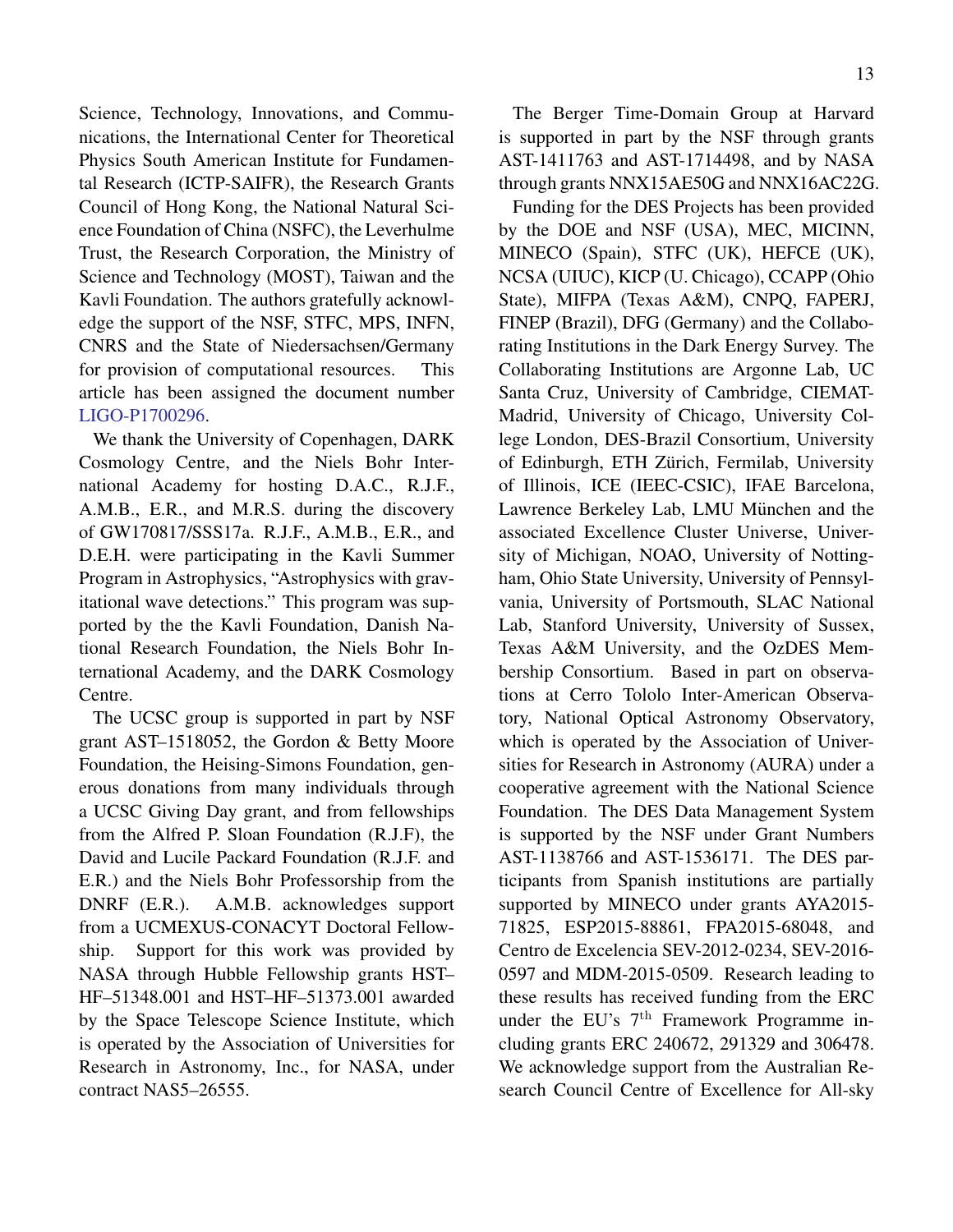Astrophysics (CAASTRO), through project number CE110001020. This manuscript has been authored by Fermi Research Alliance, LLC under Contract No. DE-AC02-07CH11359 with the U.S. Department of Energy, Office of Science, Office of High Energy Physics. The United States Government retains and the publisher, by accepting the article for publication, acknowledges that the United States Government retains a non-exclusive, paidup, irrevocable, world-wide license to publish or reproduce the published form of this manuscript, or allow others to do so, for United States Government purposes.

D.J.S. acknowledges support for the DLT40 program from NSF grant AST-1517649.

Support for I.A. was provided by NASA through the Einstein Fellowship Program, grant PF6- 170148. G.H., D.A.H. and C.M. are supported by NSF grant AST-1313484. D.P. acknowledges support by Israel Science Foundation grant 541/17.

VINROUGE is an European Southern Observatory Large Survey (id: 0198.D-2010).

MASTER acknowledges the Lomonosov MSU Development Programm and the Russian Federation Ministry of Education and Science.

This research has made use of the NASA/IPAC Extragalactic Database (NED) which is operated by the Jet Propulsion Laboratory, California Institute of Technology, under contract with the National Aeronautics and Space Administration.

All authors contributed to the work presented in this paper.

The authors declare that they have no competing financial interests.

Correspondence and requests for materials should be addressed to the LVC spokespeople (email: [lsc](mailto:lsc-spokesperson@ligo.org)[spokesperson@ligo.org,](mailto:lsc-spokesperson@ligo.org) [virgo-spokesperson@ego](mailto:virgo-spokesperson@ego-gw.eu)[gw.eu\)](mailto:virgo-spokesperson@ego-gw.eu).

Available public codes can be found at the LIGO Open Science Center ([https://losc.ligo.](https://losc.ligo.org) [org](https://losc.ligo.org)).

Available public data can be found at the LIGO Open Science Center ([https://losc.ligo.](https://losc.ligo.org) [org](https://losc.ligo.org)).

## **REFERENCES**

- <span id="page-14-10"></span>Abbott, B. P., Abbott, R., Abbott, T. D., et al. 2016a, PRX, 6, 041015
- <span id="page-14-22"></span>—. 2016b, ApJS, 227, 14
- <span id="page-14-0"></span>Abbott, B. P., et al. 2017a, PRL, 119, doi[:10.1103/PhysRevLett.119.161101](http://dx.doi.org/10.1103/PhysRevLett.119.161101)
- <span id="page-14-2"></span>—. 2017b, ApJL, 848, doi[:10.3847/2041-8213/aa920c](http://dx.doi.org/10.3847/2041-8213/aa920c)
- <span id="page-14-4"></span>—. 2017c, ApJL, 848, doi[:10.3847/2041-8213/aa91c9](http://dx.doi.org/10.3847/2041-8213/aa91c9)
- <span id="page-14-1"></span>Acernese, F., Agathos, M., Agatsuma, K., et al. 2015, CQG, 32, 024001

<span id="page-14-6"></span>Arcavi, I., Hosseinzadeh, G., Howell, D. A., et al. 2017, Nature, doi[:10.1038/nature24291](http://dx.doi.org/10.1038/nature24291)

- <span id="page-14-13"></span>Aubourg, E., Bailey, S., Bautista, J. E., et al. 2015, ´ PRD, 92, 123516
- <span id="page-14-21"></span>Blanchet, L. 2014, LRR, 17, 2
- <span id="page-14-16"></span>Bloom, J. S., Kulkarni, S. R., & Djorgovski, S. G. 2002, AJ, 123, 1111
- <span id="page-14-14"></span>Bonvin, V., Courbin, F., Suyu, S. H., et al. 2017, MNRAS, 465, 4914
- <span id="page-14-20"></span>Buonanno, A., & Damour, T. 1999, PRD, D59, 084006
- <span id="page-14-12"></span>Carrick, J., Turnbull, S. J., Lavaux, G., & Hudson, M. J. 2015, MNRAS, 450, 317
- <span id="page-14-19"></span>Cornish, N. J., & Littenberg, T. B. 2015, CQG, 32, 135012
- <span id="page-14-5"></span>Coulter, D. A., et al. 2017, Science, doi[:10.1126/science.aap9811](http://dx.doi.org/10.1126/science.aap9811)
- <span id="page-14-11"></span>Crook, A. C., Huchra, J. P., Martimbeau, N., et al. 2007, ApJ, 655, 790
- <span id="page-14-17"></span>—. 2008, ApJ, 685, 1320
- <span id="page-14-7"></span>Dalal, N., Holz, D. E., Hughes, S. A., & Jain, B. 2006, PRD, 74, 063006
- <span id="page-14-23"></span>Dalya, G., Frei, Z., Galgoczi, G., Raffai, P., & de Souza, R. S. 2016, VizieR Online Data Catalog, 7275
- <span id="page-14-9"></span>Del Pozzo, W. 2012, PRD, D86, 043011
- <span id="page-14-8"></span>Freedman, W. L., Madore, B. F., Gibson, B. K., et al. 2001, ApJ, 553, 47
- <span id="page-14-3"></span>Goldstein, A., et al. 2017, ApJL, 848, doi[:10.3847/2041-8213/aa8f41](http://dx.doi.org/10.3847/2041-8213/aa8f41)
- <span id="page-14-18"></span>Hannam, M., Schmidt, P., Bohé, A., et al. 2014, PRL, 113, 151101
- <span id="page-14-15"></span>Henning, J. W., Sayre, J. T., Reichardt, C. L., et al. 2017, ArXiv e-prints, arXiv:1707.09353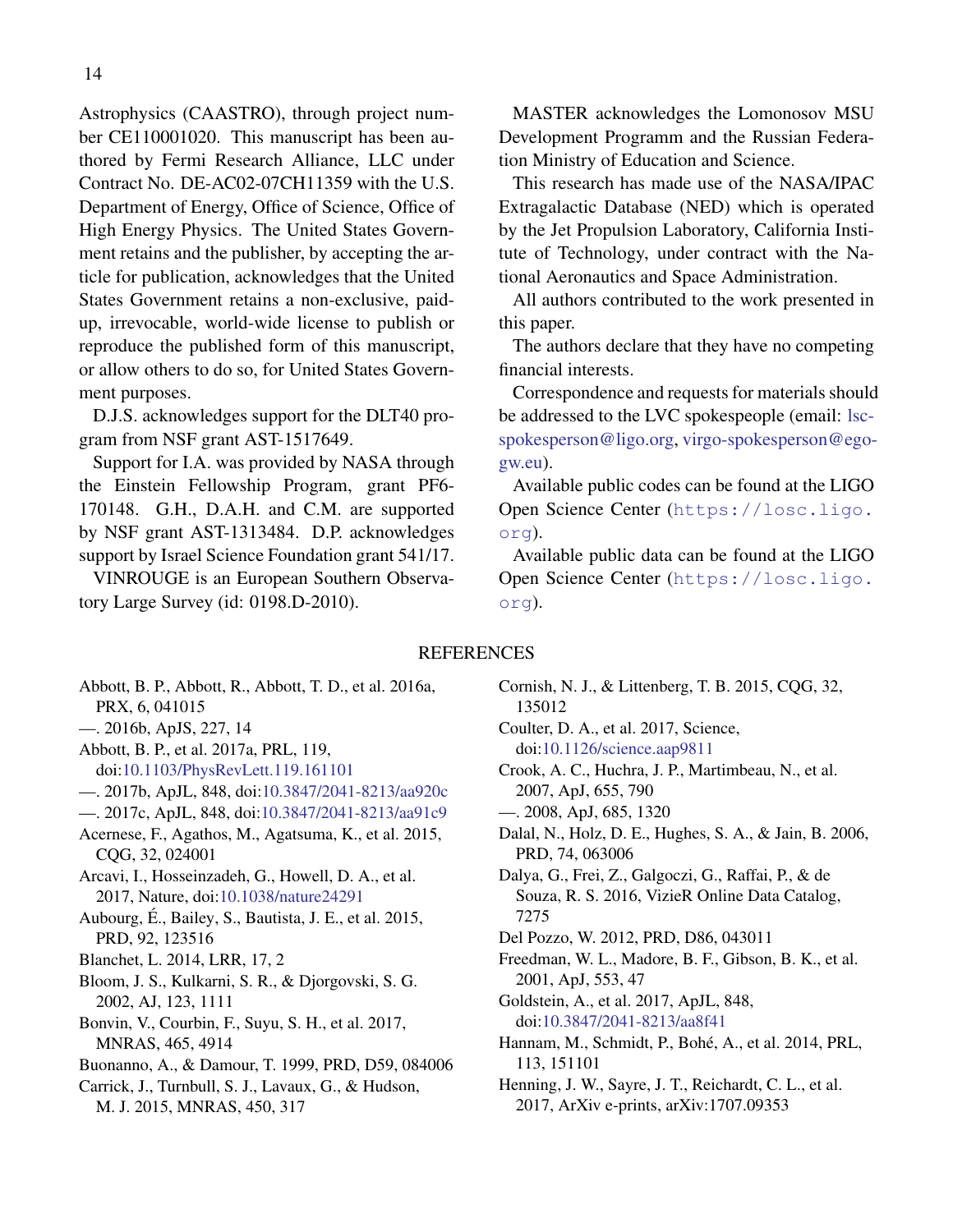- <span id="page-15-21"></span>Hinderer, T., & Flanagan, É. É. 2008, PRD, 78, 064028
- <span id="page-15-14"></span>Hinshaw, G., Weiland, J. L., Hill, R. S., et al. 2009, ApJS, 180, 225
- <span id="page-15-7"></span>Holz, D. E., & Hughes, S. A. 2005, ApJ, 629, 15
- <span id="page-15-16"></span>Huang, J.-S., Cowie, L. L., & Luppino, G. A. 1998, ApJ, 496, 31
- <span id="page-15-19"></span>Huchra, J. P., Macri, L. M., Masters, K. L., et al. 2012, ApJS, 199, 26
- <span id="page-15-18"></span>Jones, D. H., Read, M. A., Saunders, W., et al. 2009, MNRAS, 399, 683
- <span id="page-15-0"></span>LIGO Scientific Collaboration, Aasi, J., Abbott, B. P., et al. 2015, CQG, 32, 074001
- <span id="page-15-5"></span>Lipunov, V., Gorbovskoy, E., Kornilov, V., et al. 2017, ApJL, 848, doi[:10.3847/2041-8213/aa92c0](http://dx.doi.org/10.3847/2041-8213/aa92c0)
- <span id="page-15-23"></span>Loredo, T. J. 2004, in AIP Conference Series, Vol. 735, AIP Conference Series, ed. R. Fischer, R. Preuss, & U. V. Toussaint, 195–206
- <span id="page-15-24"></span>Mandel, I., Farr, W. M., & Gair, J. 2016, Extracting distribution parameters from multiple uncertain observations with selection biases, Tech. rep., LIGO, [https:](https://dcc.ligo.org/LIGO-P1600187/public)

[//dcc.ligo.org/LIGO-P1600187/public](https://dcc.ligo.org/LIGO-P1600187/public)

- <span id="page-15-12"></span>Messenger, C., & Veitch, J. 2013, NJP, 15, 053027
- <span id="page-15-25"></span>Metzger, B. D., & Berger, E. 2012, ApJ, 746, 48
- <span id="page-15-9"></span>Nissanke, S., Holz, D. E., Dalal, N., et al. 2013, ArXiv e-prints, arXiv:1307.2638
- <span id="page-15-8"></span>Nissanke, S., Holz, D. E., Hughes, S. A., Dalal, N., & Sievers, J. L. 2010, ApJ, 725, 496
- <span id="page-15-10"></span>Planck Collaboration, Ade, P. A. R., Aghanim, N., et al. 2016, A&A, 594, A13
- <span id="page-15-11"></span>Riess, A. G., Macri, L. M., Hoffmann, S. L., et al. 2016, ApJ, 826, 56
- <span id="page-15-13"></span>Sakai, S., Mould, J. R., Hughes, S. M. G., et al. 2000, ApJ, 529, 698
- <span id="page-15-1"></span>Savchenko, V., et al. 2017, ApJL, 848, doi[:10.3847/2041-8213/aa8f94](http://dx.doi.org/10.3847/2041-8213/aa8f94)
- <span id="page-15-6"></span>Schutz, B. F. 1986, Nature, 323, 310
- <span id="page-15-17"></span>Skrutskie, M. F., Cutri, R. M., Stiening, R., et al. 2006, AJ, 131, 1163
- <span id="page-15-2"></span>Soares-Santos, M., Holz, D. E., Annis, J., et al. 2017, ApJL, 848, doi[:10.3847/2041-8213/aa9059](http://dx.doi.org/10.3847/2041-8213/aa9059)
- <span id="page-15-15"></span>Springob, C. M., Magoulas, C., Colless, M., et al. 2014, MNRAS, 445, 2677
- <span id="page-15-26"></span>Strauss, M. A., & Willick, J. A. 1995, PR, 261, 271
- <span id="page-15-4"></span>Tanvir, N., et al. 2017, ApJL, 848, doi[:10.3847/2041-8213/aa90b6](http://dx.doi.org/10.3847/2041-8213/aa90b6)
- <span id="page-15-3"></span>Valenti, S., Sand, D. J., Yang, S., et al. 2017, ApJL, 848, doi[:10.3847/2041-8213/aa8edf](http://dx.doi.org/10.3847/2041-8213/aa8edf)
- <span id="page-15-20"></span>Veitch, J., Raymond, V., Farr, B., et al. 2015, PRD, 91, 042003
- <span id="page-15-22"></span>Vines, J., Flanagan, É. É., & Hinderer, T. 2011, PRD, 83, 084051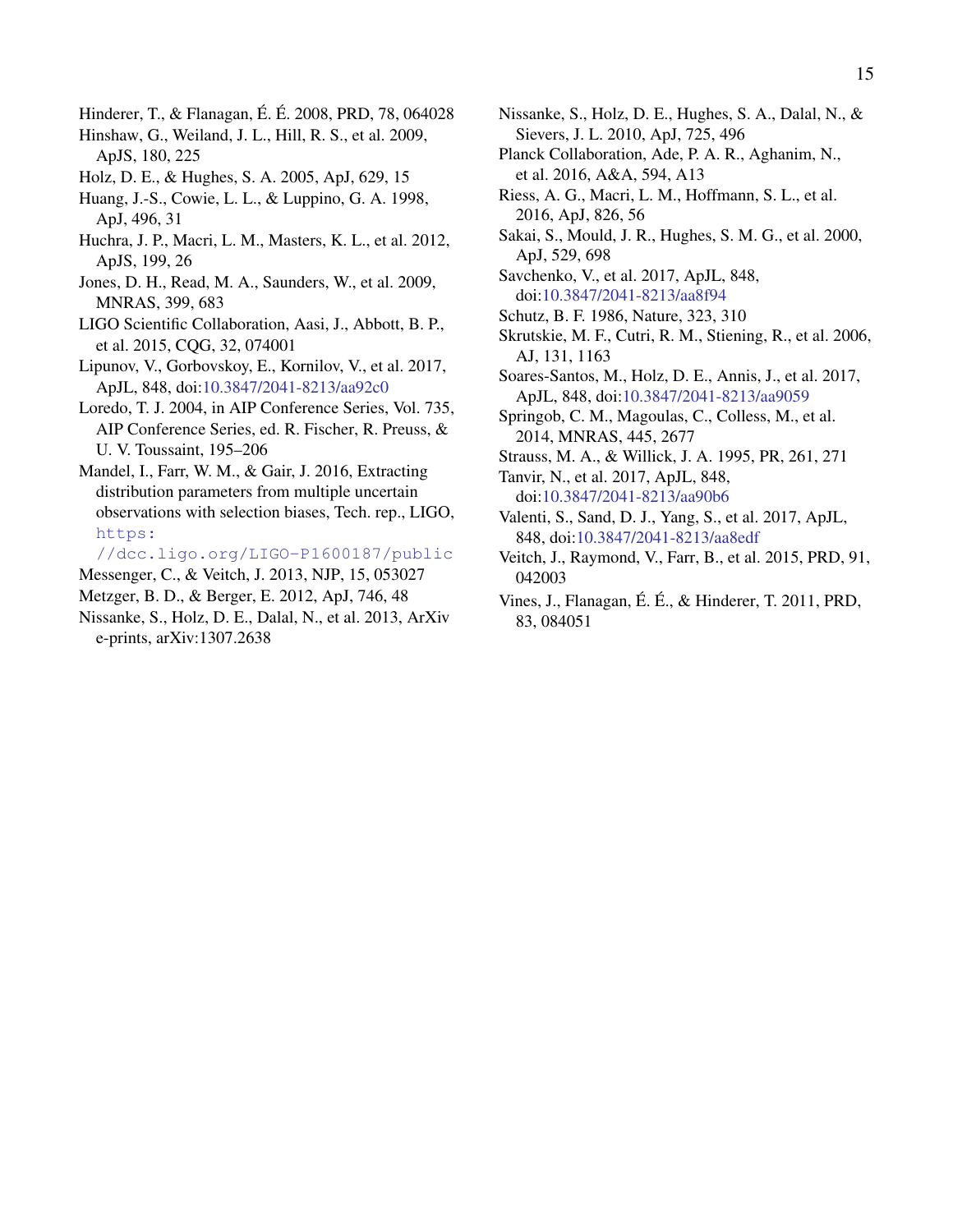# All Authors and Affiliations

THE LIGO SCIENTIFIC COLLABORATION AND THE VIRGO COLLABORATION, THE 1M2H COLLABORATION, THE DARK ENERGY CAMERA GW-EM COLLABORATION AND THE DES COLLABORATION, THE DLT40 COLLABORATION, THE LAS CUMBRES OBSERVATORY COLLABORATION, THE VINROUGE COLLABORATION, THE MASTER COLLABORATION, B. P. ABBOTT,  $^1$  R. Abbott,  $^1$ T. D. Abbott,<sup>2</sup> F. Acernese,<sup>3,4</sup> K. Ackley,<sup>5,6</sup> C. Adams,<sup>7</sup> T. Adams,<sup>8</sup> P. Addesso,<sup>9</sup> R. X. Adhikari,<sup>1</sup> V. B. Adya, $^{10}$  C. Affeldt, $^{10}$  M. Afrough, $^{11}$  B. Agarwal, $^{12}$  M. Agathos, $^{13}$  K. Agatsuma, $^{14}$ N. AGGARWAL,<sup>15</sup> O. D. AGUIAR,<sup>16</sup> L. AIELLO,<sup>17, 18</sup> A. AIN,<sup>19</sup> P. AJITH,<sup>20</sup> B. ALLEN,<sup>10, 21, 22</sup> G. ALLEN,<sup>12</sup> A. ALLOCCA,<sup>23,24</sup> P. A. Altin,<sup>25</sup> A. Amato,<sup>26</sup> A. Ananyeva,<sup>1</sup> S. B. Anderson,<sup>1</sup> W. G. Anderson,<sup>21</sup> S. V. ANGELOVA, $^{27}$  S. Antier, $^{28}$  S. Appert, $^{1}$  K. Arai, $^{1}$  M. C. Araya, $^{1}$  J. S. Areeda, $^{29}$  N. Arnaud, $^{28,\,30}$ K. G. Arun, $^{31}$  S. Ascenzi, $^{32,33}$  G. Ashton, $^{10}$  M. Ast, $^{34}$  S. M. Aston, $^7$  P. Astone, $^{35}$  D. V. Atallah, $^{36}$ P. AUFMUTH, $^{22}$  C. Aulbert,  $^{10}$  K. AultONeal,  $^{37}$  C. Austin,  $^2$  A. Avila-Alvarez,  $^{29}$  S. Babak,  $^{38}$ P. BACON,<sup>39</sup> M. K. M. BADER,<sup>14</sup> S. BAE,<sup>40</sup> P. T. BAKER,<sup>41</sup> F. BALDACCINI,<sup>42,43</sup> G. BALLARDIN,<sup>30</sup> S. W. Ballmer,<sup>44</sup> S. Banagiri,<sup>45</sup> J. C. Barayoga,<sup>1</sup> S. E. Barclay,<sup>46</sup> B. C. Barish,<sup>1</sup> D. Barker,<sup>47</sup> K. BARKETT,<sup>48</sup> F. BARONE,<sup>3,4</sup> B. BARR,<sup>46</sup> L. BARSOTTI,<sup>15</sup> M. BARSUGLIA,<sup>39</sup> D. BARTA,<sup>49</sup> J. BARTLETT,<sup>47</sup> I. BARTOS,<sup>50,5</sup> R. Bassiri,<sup>51</sup> A. Basti,<sup>23, 24</sup> J. C. Batch,<sup>47</sup> M. Bawaj,<sup>52, 43</sup> J. C. Bayley,<sup>46</sup> M. BAZZAN, $^{53,\,54}$  B. Bécsy, $^{55}$  C. Beer, $^{10}$  M. Bejger, $^{56}$  I. Belahcene, $^{28}$  A. S. Bell, $^{46}$  B. K. Berger, $^{1}$ G. Bergmann,  $^{10}$  J. J. Bero,  $^{57}$  C. P. L. Berry,  $^{58}$  D. Bersanetti,  $^{59}$  A. Bertolini,  $^{14}$  J. Betzwieser,  $^7$ S. BHAGWAT, $^{44}$  R. Bhandare, $^{60}$  I. A. Bilenko, $^{61}$  G. Billingsley, $^{1}$  C. R. Billman, $^{5}$  J. Birch, $^{7}$ R. Birney,  $^{62}$  O. Birnholtz,  $^{10}$  S. Biscans,  $^{1,\,15}$  S. Biscoveanu,  $^{63,\,6}$  A. Bisht,  $^{22}$  M. Bitossi,  $^{30,\,24}$ C. Biwer,<sup>44</sup> M. A. Bizouard,<sup>28</sup> J. K. Blackburn,<sup>1</sup> J. Blackman,<sup>48</sup> C. D. Blair,<sup>1,64</sup> D. G. Blair,<sup>64</sup> R. M. BLAIR,<sup>47</sup> S. Bloemen,<sup>65</sup> O. Bock,<sup>10</sup> N. Bode,<sup>10</sup> M. Boer,<sup>66</sup> G. Bogaert,<sup>66</sup> A. Bohe,<sup>38</sup> F. BONDU,<sup>67</sup> E. BONILLA,<sup>51</sup> R. BONNAND,<sup>8</sup> B. A. BOOM,<sup>14</sup> R. BORK,<sup>1</sup> V. BOSCHI,<sup>30,24</sup> S. BOSE,<sup>68,19</sup> K. BOSSIE, $^7$  Y. Bouffanais, $^{39}$  A. Bozzi, $^{30}$  C. Bradaschia, $^{24}$  P. R. Brady, $^{21}$  M. Branchesi, $^{17,\,18}$ J. E. Brau, $^{69}$  T. Briant, $^{70}$  A. Brillet, $^{66}$  M. Brinkmann, $^{10}$  V. Brisson, $^{28}$  P. Brockill, $^{21}$ J. E. Broida, $^{71}$  A. F. Brooks, $^{1}$  D. A. Brown, $^{44}$  D. D. Brown, $^{72}$  S. Brunett, $^{1}$  C. C. Buchanan, $^{2}$ A. BUIKEMA,<sup>15</sup> T. BULIK,<sup>73</sup> H. J. BULTEN,<sup>74,14</sup> A. BUONANNO,<sup>38,75</sup> D. BUSKULIC,<sup>8</sup> C. BUY,<sup>39</sup> R. L. Byer, $^{51}$  M. Cabero, $^{10}$  L. Cadonati, $^{76}$  G. Cagnoli, $^{26,77}$  C. Cahillane, $^{1}$ J. Calderón Bustillo,<sup>76</sup> T. A. Callister,<sup>1</sup> E. Calloni,<sup>78,4</sup> J. B. Camp,<sup>79</sup> M. Canepa,<sup>80,59</sup> P. CANIZARES, <sup>65</sup> K. C. CANNON, <sup>81</sup> H. Cao, <sup>72</sup> J. Cao, <sup>82</sup> C. D. Capano, <sup>10</sup> E. Capocasa, <sup>39</sup> F. CARBOGNANI, $^{30}$  S. Caride, $^{83}$  M. F. Carney, $^{84}$  J. Casanueva Diaz, $^{28}$  C. Casentini, $^{32,33}$ S. CAUDILL, $^{21,\,14}$  M. Cavaglià, $^{11}$  F. Cavalier, $^{28}$  R. Cavalieri, $^{30}$  G. Cella, $^{24}$  C. B. Cepeda, $^{1}$ P. Cerdá-Durán,<sup>85</sup> G. Cerretani,<sup>23, 24</sup> E. Cesarini,<sup>86, 33</sup> S. J. Chamberlin,<sup>63</sup> M. Chan,<sup>46</sup> S. Chao,<sup>87</sup> P. CHARLTON,<sup>88</sup> E. Chase,<sup>89</sup> E. Chassande-Mottin,<sup>39</sup> D. Chatterjee,<sup>21</sup> K. Chatziioannou,<sup>90</sup> B. D. Cheeseboro,<sup>41</sup> H. Y. Chen,<sup>91</sup> X. Chen,<sup>64</sup> Y. Chen,<sup>48</sup> H.-P. Cheng,<sup>5</sup> H. Chia,<sup>5</sup> A. Chincarini,<sup>59</sup> A. CHIUMMO,<sup>30</sup> T. CHMIEL,<sup>84</sup> H. S. CHO,<sup>92</sup> M. CHO,<sup>75</sup> J. H. CHOW,<sup>25</sup> N. CHRISTENSEN,<sup>71,66</sup> Q. CHU,<sup>64</sup> A. J. K. Chua, <sup>13</sup> S. Chua, <sup>70</sup> A. K. W. Chung, <sup>93</sup> S. Chung, <sup>64</sup> G. Ciani, <sup>5, 53, 54</sup> R. Ciolfi, <sup>94, 95</sup> C. E. CIRELLI,<sup>51</sup> A. CIRONE,<sup>80,59</sup> F. CLARA,<sup>47</sup> J. A. CLARK,<sup>76</sup> P. CLEARWATER,<sup>96</sup> F. CLEVA,<sup>66</sup> C. COCCHIERI, <sup>11</sup> E. COCCIA, <sup>17, 18</sup> P.-F. COHADON, <sup>70</sup> D. COHEN, <sup>28</sup> A. COLLA, <sup>97, 35</sup> C. G. COLLETTE, <sup>98</sup> L. R. COMINSKY, $^{99}$  M. Constancio Jr., $^{16}$  L. Conti, $^{54}$  S. J. Cooper, $^{58}$  P. Corban, $^7$  T. R. Corbitt, $^2$ I. CORDERO-CARRIÓN,  $^{100}$  K. R. Corley,  $^{50}$  N. Cornish,  $^{101}$  A. Corsi,  $^{83}$  S. Cortese,  $^{30}$  C. A. Costa,  $^{16}$ M. W. COUGHLIN,<sup>71,1</sup> S. B. COUGHLIN,<sup>89</sup> J.-P. COULON,<sup>66</sup> S. T. COUNTRYMAN,<sup>50</sup> P. COUVARES,<sup>1</sup> P. B. COVAS,  $^{102}$  E. E. COWAN,  $^{76}$  D. M. COWARD,  $^{64}$  M. J. COWART,  $^{7}$  D. C. COYNE,  $^{1}$  R. COYNE,  $^{83}$ J. D. E. Creighton, $^{21}$  T. D. Creighton, $^{103}$  J. Cripe, $^2$  S. G. Crowder,  $^{104}$  T. J. Cullen, $^{29,\,2}$ A. CUMMING,<sup>46</sup> L. CUNNINGHAM,<sup>46</sup> E. CUOCO,<sup>30</sup> T. DAL CANTON,<sup>79</sup> G. DÁLYA,<sup>55</sup> S. L. DANILISHIN,<sup>22, 10</sup> S. D'Antonio, $^{33}$  K. Danzmann, $^{22,\,10}$  A. Dasgupta, $^{105}$  C. F. Da Silva Costa, $^5$  L. E. H. Datrier, $^{46}$ V. DATTILO,  $^{30}$  I. Dave,  $^{60}$  M. Davier,  $^{28}$  D. Davis,  $^{44}$  E. J. Daw,  $^{106}$  B. Day,  $^{76}$  S. De,  $^{44}$  D. DeBra,  $^{51}$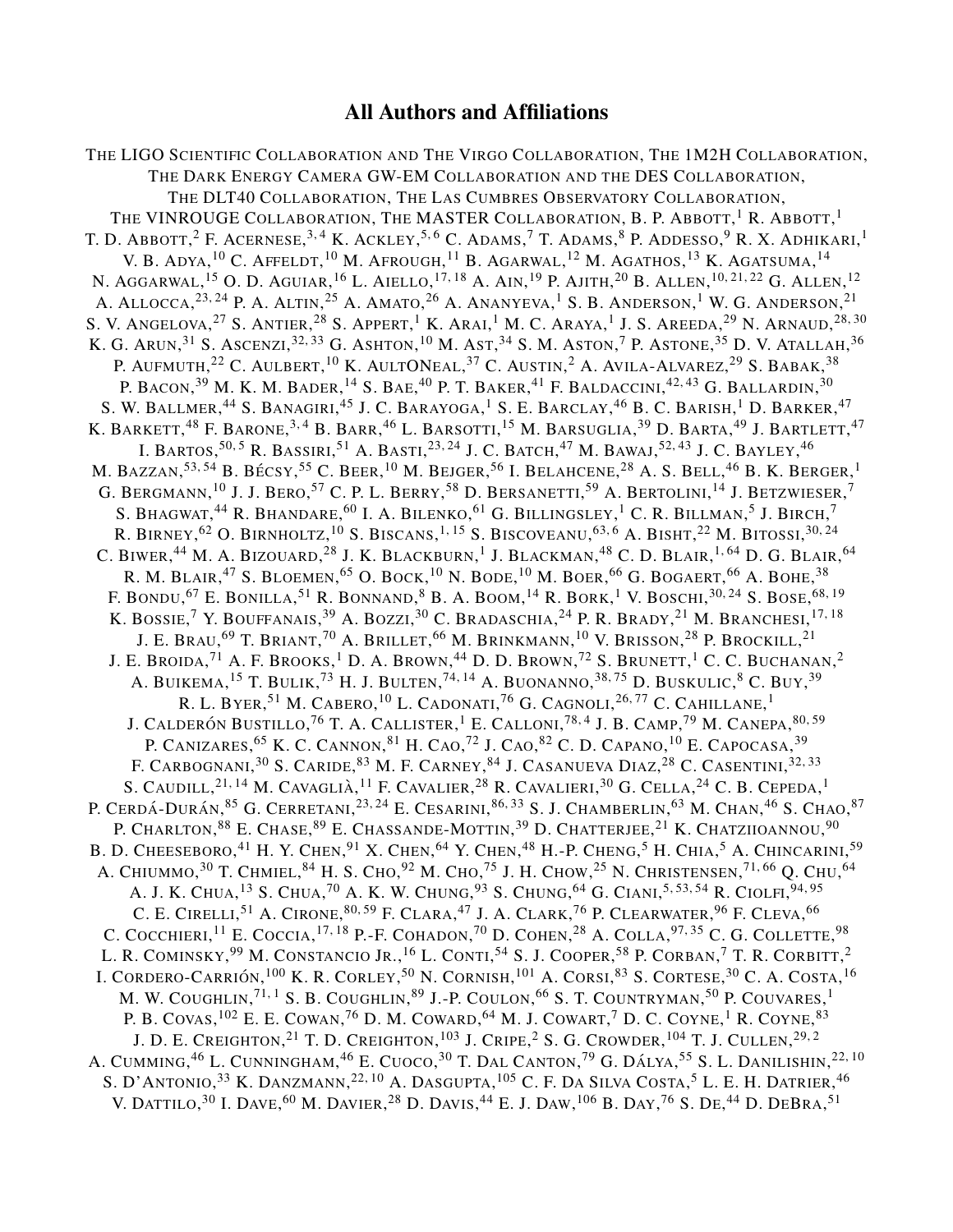J. Degallaix,<sup>26</sup> M. De Laurentis,<sup>17,4</sup> S. Deléglise,<sup>70</sup> W. Del Pozzo,<sup>58,23,24</sup> N. Demos,<sup>15</sup> T. DENKER,  $^{10}$  T. Dent,  $^{10}$  R. De Pietri,  $^{107,\,108}$  V. Dergachev,  $^{38}$  R. De Rosa,  $^{78,\,4}$  R. T. DeRosa,  $^7$ C. DE ROSSI, $^{26, 30}$  R. DeSalvo, $^{109}$  O. de Varona, $^{10}$  J. Devenson, $^{27}$  S. Dhurandhar, $^{19}$  M. C. Díaz, $^{103}$ L. Di Fiore, <sup>4</sup> M. Di Giovanni, <sup>110, 95</sup> T. Di Girolamo, <sup>50, 78, 4</sup> A. Di Lieto, <sup>23, 24</sup> S. Di Pace, <sup>97, 35</sup> I. Di Palma, $^{97,\,35}$  F. Di Renzo, $^{23,\,24}$  Z. Doctor, $^{91}$  V. Dolique, $^{26}$  F. Donovan, $^{15}$  K. L. Dooley, $^{11}$ S. DORAVARI, <sup>10</sup> I. DORRINGTON, <sup>36</sup> R. DOUGLAS, <sup>46</sup> M. DOVALE ÁLVAREZ, <sup>58</sup> T. P. DOWNES, <sup>21</sup> M. DRAGO, <sup>10</sup> C. Dreissigacker,  $^{10}$  J. C. Driggers,  $^{47}$  Z. Du,  $^{82}$  M. Ducrot,  $^{8}$  P. Dupej,  $^{46}$  S. E. Dwyer,  $^{47}$  T. B. Edo,  $^{106}$ M. C. Edwards, $^{71}$  A. Effler, $^{7}$  H.-B. Eggenstein, $^{38,\,10}$  P. Ehrens, $^{1}$  J. Eichholz, $^{1}$  S. S. Eikenberry, $^{5}$ R. A. EISENSTEIN,<sup>15</sup> R. C. Essick,<sup>15</sup> D. Estevez,<sup>8</sup> Z. B. Etienne,<sup>41</sup> T. Etzel,<sup>1</sup> M. Evans,<sup>15</sup> T. M. Evans,  $^7$  M. Factourovich,  $^{50}$  V. Fafone,  $^{32,33,\,17}$  H. Fair,  $^{44}$  S. Fairhurst,  $^{36}$  X. Fan,  $^{82}$ S. FARINON, $^{59}$  B. Farr, $^{91}$  W. M. Farr, $^{58}$  E. J. Fauchon-Jones, $^{36}$  M. Favata, $^{111}$  M. Fays, $^{36}$  C. Fee, $^{84}$ H. FEHRMANN,  $^{10}$  J. Feicht,  $^{1}$  M. M. Fejer,  $^{51}$  A. Fernandez-Galiana,  $^{15}$  I. Ferrante,  $^{23,\,24}$ E. C. Ferreira, <sup>16</sup> F. Ferrini, <sup>30</sup> F. Fidecaro, <sup>23, 24</sup> D. Finstad, <sup>44</sup> I. Fiori, <sup>30</sup> D. Fiorucci, <sup>39</sup> M. Fishbach, $^{91}$  R. P. Fisher, $^{44}$  M. Fitz-Axen, $^{45}$  R. Flaminio, $^{26,\,112}$  M. Fletcher, $^{46}$  H. Fong, $^{90}$ J. A. Font,<sup>85, 113</sup> p. W. F. Forsyth,<sup>25</sup> S. S. Forsyth,<sup>76</sup> J.-D. Fournier,<sup>66</sup> S. Frasca,<sup>97,35</sup> F. Frasconi,<sup>24</sup> Z. Frei, $^{55}$  A. Freise, $^{58}$  R. Frey, $^{69}$  V. Frey, $^{28}$  E. M. Fries, $^1$  P. Fritschel, $^{15}$  V. V. Frolov, $^7$  P. Fulda, $^5$ M. FYFFE,  $^7$  H. Gabbard,  $^{46}$  B. U. Gadre,  $^{19}$  S. M. Gaebel,  $^{58}$  J. R. Gair,  $^{114}$  L. Gammaitoni,  $^{42}$ M. R. GANIJA, $^{72}$  S. G. GAONKAR, $^{19}$  C. Garcia-Quiros, $^{102}$  F. Garufi, $^{78,4}$  B. Gateley, $^{47}$  S. Gaudio, $^{37}$ G. GAUR,  $^{115}$  V. Gayathri,  $^{116}$  N. Gehrels,  $^{79,*}$  G. Gemme,  $^{59}$  E. Genin,  $^{30}$  A. Gennai,  $^{24}$  D. George,  $^{12}$ J. George,  $^{60}$  L. Gergely,  $^{117}$  V. Germain,  $^8$  S. Ghonge,  $^{76}$  Abhirup Ghosh,  $^{20}$  Archisman Ghosh,  $^{20,\,14}$ S. GHOSH,<sup>65,14,21</sup> J. A. GIAIME,<sup>2,7</sup> K. D. GIARDINA,<sup>7</sup> A. GIAZOTTO,<sup>24</sup> K. GILL,<sup>37</sup> L. GLOVER,<sup>109</sup> E. GOETZ,<sup>118</sup> R. GOETZ,<sup>5</sup> S. GOMES,<sup>36</sup> B. GONCHAROV,<sup>6</sup> G. GONZÁLEZ,<sup>2</sup> J. M. GONZALEZ CASTRO,<sup>23,24</sup> A. GOPAKUMAR, $^{119}$  M. L. GORODETSKY, $^{61}$  S. E. GOSSAN, $^{1}$  M. GOSSELIN, $^{30}$  R. GOUATY, $^{8}$  A. Grado, $^{120,4}$ C. GRAEF, <sup>46</sup> M. GRANATA, <sup>26</sup> A. GRANT, <sup>46</sup> S. GRAS, <sup>15</sup> C. GRAY, <sup>47</sup> G. GRECO, <sup>121, 122</sup> A. C. GREEN, <sup>58</sup> E. M. GRETARSSON,<sup>37</sup> P. GROOT,<sup>65</sup> H. GROTE,<sup>10</sup> S. GRUNEWALD,<sup>38</sup> P. GRUNING,<sup>28</sup> G. M. GUIDI,<sup>121,122</sup> X. Guo, $^{82}$  A. Gupta, $^{63}$  M. K. Gupta, $^{105}$  K. E. Gushwa, $^1$  E. K. Gustafson, $^1$  R. Gustafson, $^{118}$ O. HALIM, $^{18,\,17}$  B. R. Hall, $^{68}$  E. D. Hall, $^{15}$  E. Z. Hamilton, $^{36}$  G. Hammond, $^{46}$  M. Haney, $^{123}$ M. M. HANKE, $^{10}$  J. Hanks, $^{47}$  C. Hanna, $^{63}$  M. D. Hannam, $^{36}$  O. A. Hannuksela, $^{93}$  J. Hanson, $^7$ T. HARDWICK,<sup>2</sup> J. HARMS,<sup>17, 18</sup> G. M. HARRY,<sup>124</sup> I. W. HARRY,<sup>38</sup> M. J. HART,<sup>46</sup> C.-J. HASTER,<sup>90</sup> K. HAUGHIAN, $^{46}$  J. Healy, $^{57}$  A. Heidmann, $^{70}$  M. C. Heintze, $^7$  H. Heitmann, $^{66}$  P. Hello, $^{28}$ G. HEMMING, $^{30}$  M. Hendry, $^{46}$  I. S. Heng, $^{46}$  J. Hennig, $^{46}$  A. W. Heptonstall, $^{1}$  M. Heurs, $^{10,22}$ S. HILD, $^{46}$  T. Hinderer, $^{65}$  D. Hoak, $^{30}$  D. Hofman, $^{26}$  K. Holt, $^7$  D. E. Holz, $^{91}$  P. Hopkins, $^{36}$  C. Horst, $^{21}$ J. HOUGH, $^{46}$  E. A. HOUSTON, $^{46}$  E. J. HOWELL, $^{64}$  A. Hreibi, $^{66}$  Y. M. Hu, $^{10}$  E. A. Huerta, $^{12}$  D. Huet, $^{28}$ B. HUGHEY, $^{37}$  S. Husa, $^{102}$  S. H. Huttner, $^{46}$  T. Huynh-Dinh, $^7$  N. Indik, $^{10}$  R. Inta, $^{83}$  G. Intini, $^{97,\,35}$ H. N. Isa,<sup>46</sup> J.-M. Isac,<sup>70</sup> m. Isi,<sup>1</sup> B. R. Iyer,<sup>20</sup> K. Izumi,<sup>47</sup> T. Jacqmin,<sup>70</sup> K. Jani,<sup>76</sup> P. Jaranowski,<sup>125</sup> S. JAWAHAR, $^{62}$  F. Jiménez-Forteza,  $^{102}$  W. W. Johnson,  $^2$  D. I. Jones,  $^{126}$  R. Jones,  $^{46}$  R. J. G. Jonker,  $^{14}$ L. Ju,<sup>64</sup> J. Junker, <sup>10</sup> C. V. Kalaghatgi, <sup>36</sup> V. Kalogera, <sup>89</sup> B. Kamai, <sup>1</sup> S. Kandhasamy, <sup>7</sup> G. Kang, <sup>40</sup> J. B. KANNER,<sup>1</sup> S. J. KAPADIA,<sup>21</sup> S. KARKI,<sup>69</sup> K. S. KARVINEN,<sup>10</sup> M. KASPRZACK,<sup>2</sup> M. KATOLIK,<sup>12</sup> E. KATSAVOUNIDIS,<sup>15</sup> W. KATZMAN,<sup>7</sup> S. KAUFER,<sup>22</sup> K. KAWABE,<sup>47</sup> F. KÉFÉLIAN,<sup>66</sup> D. KEITEL,<sup>46</sup> A. J. KEMBALL,<sup>12</sup> R. KENNEDY,<sup>106</sup> C. KENT,<sup>36</sup> J. S. KEY,<sup>127</sup> F. Y. KHALILI,<sup>61</sup> I. KHAN,<sup>17,33</sup> S. KHAN,<sup>10</sup> Z. KHAN, $^{105}$  E. A. KHAZANOV, $^{128}$  N. KIJBUNCHOO, $^{25}$  Chunglee Kim, $^{129}$  J. C. Kim, $^{130}$  K. Kim, $^{93}$ W. Kim,<sup>72</sup> W. S. Kim,<sup>131</sup> Y.-M. Kim,<sup>92</sup> S. J. Kimbrell,<sup>76</sup> E. J. King,<sup>72</sup> P. J. King,<sup>47</sup> M. KINLEY-HANLON,<sup>124</sup> R. Kirchhoff,<sup>10</sup> J. S. Kissel,<sup>47</sup> L. Kleybolte,<sup>34</sup> S. Klimenko,<sup>5</sup> T. D. KNOWLES,<sup>41</sup> P. KOCH,<sup>10</sup> S. M. KOEHLENBECK,<sup>10</sup> S. KOLEY,<sup>14</sup> V. KONDRASHOV,<sup>1</sup> A. KONTOS,<sup>15</sup> M. KOROBKO, $^{34}$  W. Z. KORTH, $^1$  I. KOWALSKA, $^{73}$  D. B. KOZAK, $^1$  C. Krämer, $^{10}$  V. Kringel, $^{10}$ B. Krishnan, $^{10}$  A. Królak, $^{132,\,133}$  G. Kuehn, $^{10}$  P. Kumar, $^{90}$  R. Kumar, $^{105}$  S. Kumar, $^{20}$  L. Kuo, $^{87}$ A. KUTYNIA,<sup>132</sup> S. KWANG,<sup>21</sup> B. D. LACKEY,<sup>38</sup> K. H. LAI,<sup>93</sup> M. LANDRY,<sup>47</sup> R. N. LANG,<sup>134</sup> J. LANGE,<sup>57</sup> B. LANTZ,<sup>51</sup> R. K. Lanza,<sup>15</sup> A. Lartaux-Vollard,<sup>28</sup> P. D. Lasky,<sup>6</sup> M. Laxen,<sup>7</sup> A. Lazzarini,<sup>1</sup>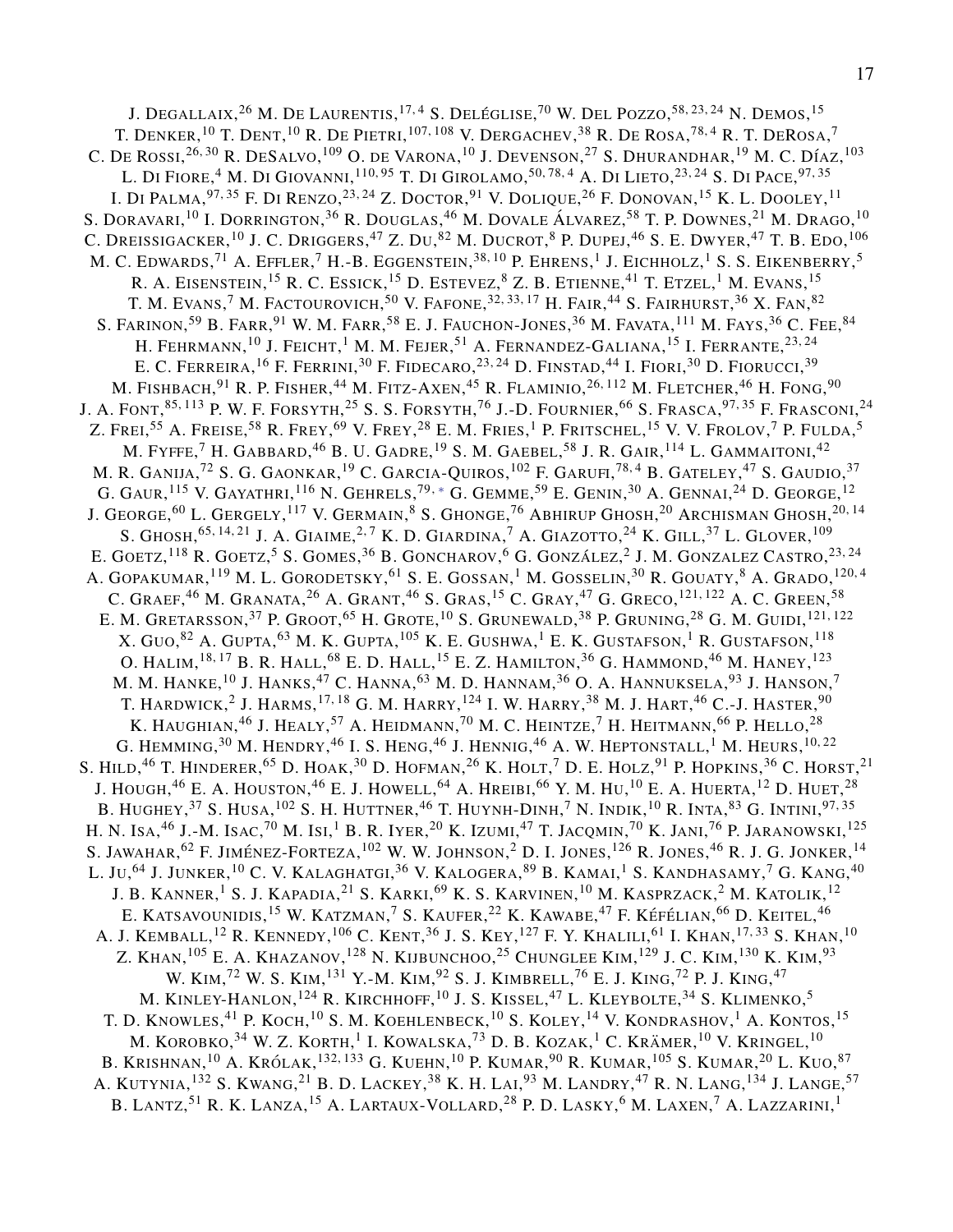C. LAZZARO,<sup>54</sup> P. LEACI,<sup>97,35</sup> S. LEAVEY,<sup>46</sup> C. H. LEE,<sup>92</sup> H. K. LEE,<sup>135</sup> H. M. LEE,<sup>136</sup> H. W. LEE,<sup>130</sup> K. LEE, $^{46}$  J. Lehmann,  $^{10}$  A. Lenon,  $^{41}$  M. Leonardi,  $^{110,95}$  N. Leroy,  $^{28}$  N. Letendre,  $^8$  Y. Levin,  $^6$ T. G. F. Li,<sup>93</sup> S. D. Linker,<sup>109</sup> T. B. Littenberg,<sup>137</sup> J. Liu,<sup>64</sup> X. Liu,<sup>21</sup> R. K. L. Lo,<sup>93</sup> N. A. LOCKERBIE, $^{62}$  L. T. LONDON, $^{36}$  J. E. LORD, $^{44}$  M. LORENZINI, $^{17,\,18}$  V. LORIETTE, $^{138}$  M. LORMAND, $^7$ G. LOSURDO, $^{24}$  J. D. LOUGH, $^{10}$  C. O. LOUSTO, $^{57}$  G. LOVELACE, $^{29}$  H. LÜCK, $^{22,\,10}$  D. LUMACA, $^{32,\,33}$ A. P. LUNDGREN,  $^{10}$  R. Lynch,  $^{15}$  Y. Ma,  $^{48}$  R. Macas,  $^{36}$  S. Macfoy,  $^{27}$  B. Machenschalk,  $^{10}$ M. MACINNIS, <sup>15</sup> D. M. MACLEOD, <sup>36</sup> I. MAGAÑA HERNANDEZ, <sup>21</sup> F. MAGAÑA-SANDOVAL, <sup>44</sup> L. MAGAÑA ZERTUCHE,<sup>44</sup> R. M. MAGEE,<sup>63</sup> E. MAJORANA,<sup>35</sup> I. MAKSIMOVIC,<sup>138</sup> N. MAN,<sup>66</sup> V. MANDIC,<sup>45</sup> V. MANGANO,<sup>46</sup> G. L. MANSELL,<sup>25</sup> M. MANSKE,<sup>21,25</sup> M. MANTOVANI,<sup>30</sup> F. MARCHESONI,<sup>52,43</sup> F. MARION,<sup>8</sup> S. MÁRKA,<sup>50</sup> Z. MÁRKA,<sup>50</sup> C. MARKAKIS,<sup>12</sup> A. S. MARKOSYAN,<sup>51</sup> A. MARKOWITZ,<sup>1</sup> E. MAROS,<sup>1</sup> A. MARQUINA, $^{100}$  F. Martelli, $^{121,\,122}$  L. Martellini, $^{66}$  I. W. Martin, $^{46}$  R. M. Martin, $^{111}$ D. V. Martynov, <sup>15</sup> K. Mason, <sup>15</sup> E. Massera, <sup>106</sup> A. Masserot, <sup>8</sup> T. J. Massinger, <sup>1</sup> M. Masso-Reid, <sup>46</sup> S. MASTROGIOVANNI,<sup>97, 35</sup> A. Matas,<sup>45</sup> F. Matichard,<sup>1, 15</sup> L. Matone,<sup>50</sup> N. Mavalvala,<sup>15</sup> N. MAZUMDER,<sup>68</sup> R. McCarthy,<sup>47</sup> D. E. McClelland,<sup>25</sup> S. McCormick,<sup>7</sup> L. McCuller,<sup>15</sup> S. C. McGuire, <sup>139</sup> G. McIntyre, <sup>1</sup> J. McIver, <sup>1</sup> D. J. McManus, <sup>25</sup> L. McNeill, <sup>6</sup> T. McRae, <sup>25</sup> S. T. MCWILLIAMS, $^{41}$  D. Meacher, $^{63}$  G. D. Meadors, $^{38,\,10}$  M. Mehmet, $^{10}$  J. Meidam, $^{14}$ E. MEJUTO-VILLA,  $^9$  A. Melatos,  $^{96}$  G. Mendell,  $^{47}$  R. A. Mercer,  $^{21}$  E. L. Merilh,  $^{47}$  M. Merzougui,  $^{66}$ S. MESHKOV,<sup>1</sup> C. MESSENGER,<sup>46</sup> C. MESSICK,<sup>63</sup> R. METZDORFF,<sup>70</sup> P. M. MEYERS,<sup>45</sup> H. MIAO,<sup>58</sup> C. MICHEL,  $^{26}$  H. Middleton,  $^{58}$  E. E. Mikhailov,  $^{140}$  L. Milano,  $^{78,4}$  A. L. Miller,  $^{5,97,35}$ B. B. MILLER,  $^{89}$  J. Miller,  $^{15}$  M. Millhouse,  $^{101}$  M. C. Milovich-Goff,  $^{109}$  O. Minazzoli,  $^{66,\,141}$ Y. MINENKOV,<sup>33</sup> J. MING,<sup>38</sup> C. MISHRA,<sup>142</sup> S. MITRA,<sup>19</sup> V. P. MITROFANOV,<sup>61</sup> G. MITSELMAKHER,<sup>5</sup> R. MITTLEMAN,<sup>15</sup> D. MOFFA,<sup>84</sup> A. MOGGI,<sup>24</sup> K. MOGUSHI,<sup>11</sup> M. MOHAN,<sup>30</sup> S. R. P. MOHAPATRA,<sup>15</sup> M. MONTANI,<sup>121,122</sup> C. J. MOORE,<sup>13</sup> D. MORARU,<sup>47</sup> G. MORENO,<sup>47</sup> S. R. MORRISS,<sup>103</sup> B. MOURS,<sup>8</sup> C. M. MOW-LOWRY,  $^{58}$  G. MUELLER,  $^5$  A. W. MUIR,  $^{36}$  Arunava Mukherjee,  $^{10}$  D. Mukherjee,  $^{21}$ S. MUKHERJEE,  $^{103}$  N. MUKUND,  $^{19}$  A. MULLAVEY,  $^7$  J. MUNCH,  $^{72}$  E. A. MUÑIZ,  $^{44}$  M. MURATORE,  $^{37}$ P. G. MURRAY,<sup>46</sup> K. Napier,<sup>76</sup> I. Nardecchia,<sup>32, 33</sup> L. Naticchioni,<sup>97, 35</sup> R. K. Nayak,<sup>143</sup> J. Neilson,<sup>109</sup> G. NELEMANS, $^{65,\,14}$  T. J. N. Nelson, $^7$  M. Nery, $^{10}$  A. Neunzert, $^{118}$  L. Nevin, $^1$  J. M. Newport, $^{124}$ G. Newton, $^{46,\, \dagger}$  K. K. Y. Ng, $^{93}$  T. T. Nguyen, $^{25}$  D. Nichols, $^{65}$  A. B. Nielsen, $^{10}$  S. Nissanke, $^{65,\, 14}$ A. Nitz,  $^{10}$  A. Noack,  $^{10}$  F. Nocera,  $^{30}$  D. Nolting,  $^7$  C. North,  $^{36}$  L. K. Nuttall,  $^{36}$  J. Oberling,  $^{47}$ G. D. O'DEA,  $^{109}$  G. H. Ogin,  $^{144}$  J. J. Oh,  $^{131}$  S. H. Oh,  $^{131}$  F. Ohme,  $^{10}$  M. A. Okada,  $^{16}$  M. Oliver,  $^{102}$ P. Oppermann, <sup>10</sup> Richard J. Oram, <sup>7</sup> B. O'Reilly, <sup>7</sup> R. Ormiston, <sup>45</sup> L. F. Ortega, <sup>5</sup> R. O'Shaughnessy,<sup>57</sup> S. Ossokine,<sup>38</sup> D. J. Ottaway,<sup>72</sup> H. Overmier,<sup>7</sup> B. J. Owen,<sup>83</sup> A. E. Pace,<sup>63</sup> J. PAGE,  $^{137}$  M. A. Page,  $^{64}$  A. Pai,  $^{116,145}$  S. A. Pai,  $^{60}$  J. R. Palamos,  $^{69}$  O. Palashov,  $^{128}$  C. Palomba,  $^{35}$ A. Pal-Singh, $^{34}$  Howard Pan, $^{87}$  Huang-Wei Pan, $^{87}$  B. Pang, $^{48}$  P. T. H. Pang, $^{93}$  C. Pankow, $^{89}$ F. PANNARALE, $^{36}$  B. C. Pant, $^{60}$  F. Paoletti, $^{24}$  A. Paoli, $^{30}$  M. A. Papa, $^{38,21,\,10}$  A. Parida, $^{19}$  W. Parker, $^7$ D. Pascucci,<sup>46</sup> A. Pasqualetti,<sup>30</sup> R. Passaquieti,<sup>23,24</sup> D. Passuello,<sup>24</sup> M. Patil,<sup>133</sup> B. Patricelli, $^{146,24}$  B. L. Pearlstone, $^{46}$  M. Pedraza, $^1$  R. Pedurand, $^{26,147}$  L. Pekowsky, $^{44}$  A. Pele, $^7$ S. PENN,  $^{148}$  C. J. Perez,  $^{47}$  A. Perreca,  $^{1,110,95}$  L. M. Perri,  $^{89}$  H. P. Pfeiffer,  $^{90,38}$  M. Phelps,  $^{46}$ O. J. Piccinni, $^{97,35}$  M. Pichot, $^{66}$  F. Piergiovanni, $^{121,122}$  V. Pierro, $^{9}$  G. Pillant, $^{30}$  L. Pinard, $^{26}$ I. M. PINTO, $^9$  M. Pirello, $^{47}$  M. Pitkin, $^{46}$  M. Poe, $^{21}$  R. Poggiani, $^{23,\,24}$  P. Popolizio, $^{30}$  E. K. Porter, $^{39}$ A. POST,  $^{10}$  J. Powell,  $^{46,\,149}$  J. Prasad,  $^{19}$  J. W. W. Pratt,  $^{37}$  G. Pratten,  $^{102}$  V. Predoi,  $^{36}$ T. PRESTEGARD, $^{21}$  M. Prijatelj, $^{10}$  M. Principe, $^{9}$  S. Privitera, $^{38}$  G. A. Prodi, $^{110,\,95}$  L. G. Prokhorov, $^{61}$ O. PUNCKEN, $^{10}$  M. PUNTURO, $^{43}$  P. PUPPO, $^{35}$  M. Pürrer, $^{38}$  H. Qi, $^{21}$  V. Quetschke, $^{103}$  E. A. Quintero, $^{1}$ R. QUITZOW-JAMES,<sup>69</sup> F. J. Raab,<sup>47</sup> D. S. Rabeling,<sup>25</sup> H. Radkins,<sup>47</sup> P. Raffai,<sup>55</sup> S. Raja,<sup>60</sup> C. RAJAN, $^{60}$  B. Rajbhandari, $^{83}$  M. Rakhmanov, $^{103}$  K. E. Ramirez, $^{103}$  A. Ramos-Buades, $^{102}$ P. RAPAGNANI,<sup>97, 35</sup> V. RAYMOND,<sup>38</sup> M. RAZZANO,<sup>23, 24</sup> J. Read,<sup>29</sup> T. Regimbau,<sup>66</sup> L. Rei,<sup>59</sup> S. Reid,<sup>62</sup> D. H. Reitze,<sup>1,5</sup> W. Ren,<sup>12</sup> S. D. Reyes,<sup>44</sup> F. Ricci,<sup>97,35</sup> P. M. Ricker,<sup>12</sup> S. Rieger,<sup>10</sup> K. Riles,<sup>118</sup> M. Rizzo,<sup>57</sup> N. A. Robertson,<sup>1, 46</sup> R. Robie,<sup>46</sup> F. Robinet,<sup>28</sup> A. Rocchi,<sup>33</sup> L. Rolland,<sup>8</sup>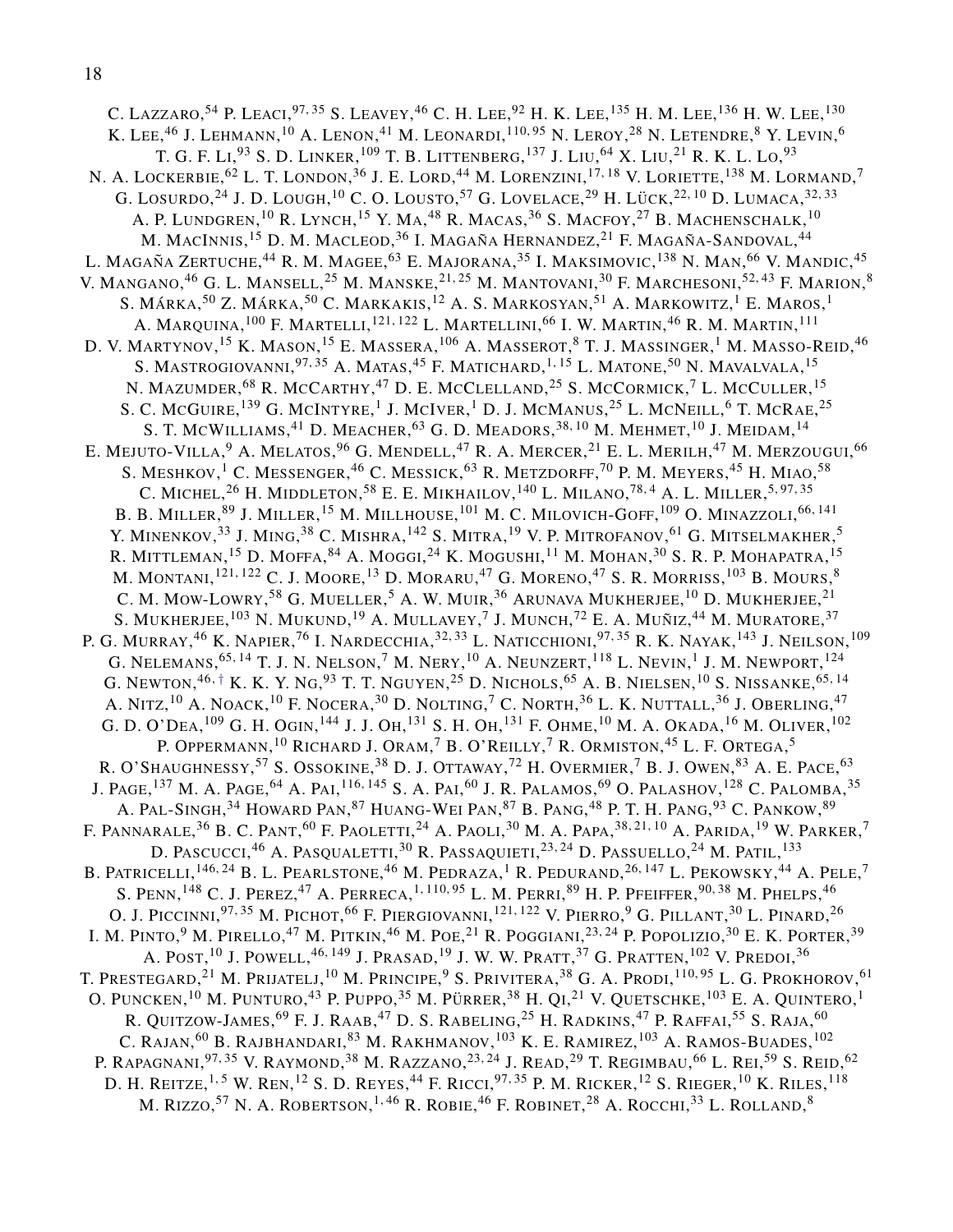J. G. ROLLINS, $^1$  V. J. ROMA, $^{69}$  J. D. ROMANO, $^{103}$  R. ROMANO, $^{3,4}$  C. L. ROMEL, $^{47}$  J. H. ROMIE, $^7$ D. ROSIŃSKA, $^{150,56}$  M. P. Ross, $^{151}$  S. Rowan, $^{46}$  A. Rüdiger, $^{10}$  P. Ruggi, $^{30}$  G. Rutins, $^{27}$  K. Ryan, $^{47}$ S. SACHDEV, <sup>1</sup> T. SADECKI, <sup>47</sup> L. SADEGHIAN, <sup>21</sup> M. SAKELLARIADOU, <sup>152</sup> L. SALCONI, <sup>30</sup> M. SALEEM, <sup>116</sup> F. SALEMI,  $^{10}$  A. Samajdar,  $^{143}$  L. Sammut,  $^{6}$  L. M. Sampson,  $^{89}$  E. J. Sanchez,  $^{1}$  L. E. Sanchez,  $^{1}$ N. SANCHIS-GUAL, $^{85}$  V. Sandberg, $^{47}$  J. R. Sanders, $^{44}$  B. Sassolas, $^{26}$  B. S. Sathyaprakash, $^{63,36}$ P. R. SAULSON,<sup>44</sup> O. SAUTER,<sup>118</sup> R. L. SAVAGE,<sup>47</sup> A. SAWADSKY,<sup>34</sup> P. SCHALE,<sup>69</sup> M. SCHEEL,<sup>48</sup> J. SCHEUER,  $^{89}$  J. Schmidt,  $^{10}$  P. Schmidt,  $^{1,65}$  R. Schnabel,  $^{34}$  R. M. S. Schofield,  $^{69}$  A. Schönbeck,  $^{34}$ E. SCHREIBER, $^{10}$  D. Schuette, $^{10,22}$  B. W. Schulte, $^{10}$  B. F. Schutz, $^{36,10}$  S. G. Schwalbe, $^{37}$  J. Scott, $^{46}$ S. M. SCOTT,  $^{25}$  E. Seidel,  $^{12}$  D. Sellers,  $^7$  A. S. Sengupta,  $^{153}$  D. Sentenac,  $^{30}$  V. Sequino,  $^{32,33,17}$ A. Sergeev,<sup>128</sup> D. A. Shaddock,<sup>25</sup> T. J. Shaffer,<sup>47</sup> A. A. Shah,<sup>137</sup> M. S. Shahriar,<sup>89</sup> M. B. Shaner, $^{109}$  L. Shao, $^{38}$  B. Shapiro, $^{51}$  P. Shawhan, $^{75}$  A. Sheperd, $^{21}$  D. H. Shoemaker, $^{15}$ D. M. Shoemaker,<sup>76</sup> K. Siellez,<sup>76</sup> X. Siemens,<sup>21</sup> M. Sieniawska,<sup>56</sup> D. Sigg,<sup>47</sup> A. D. Silva,<sup>16</sup> L. P. SINGER,  $^{79}$  A. Singh,  $^{38,10,22}$  A. Singhal,  $^{17,35}$  A. M. Sintes,  $^{102}$  B. J. J. Slagmolen,  $^{25}$  B. Smith,  $^7$ J. R. Smith,<sup>29</sup> R. J. E. Smith,<sup>1,6</sup> S. Somala,<sup>154</sup> E. J. Son,<sup>131</sup> J. A. Sonnenberg,<sup>21</sup> B. Sorazu,<sup>46</sup> F. SORRENTINO,<sup>59</sup> T. SOURADEEP,<sup>19</sup> A. P. SPENCER,<sup>46</sup> A. K. Srivastava,<sup>105</sup> K. Staats,<sup>37</sup> A. Staley,<sup>50</sup> D. STEER,  $^{39}$  M. Steinke,  $^{10}$  J. Steinlechner,  $^{34,46}$  S. Steinlechner,  $^{34}$  D. Steinmeyer,  $^{10}$ S. P. STEVENSON, <sup>58, 149</sup> R. STONE, <sup>103</sup> D. J. STOPS, <sup>58</sup> K. A. STRAIN, <sup>46</sup> G. STRATTA, <sup>121, 122</sup> S. E. STRIGIN, <sup>61</sup> A. STRUNK,<sup>47</sup> R. STURANI,<sup>155</sup> A. L. STUVER,<sup>7</sup> T. Z. SUMMERSCALES,<sup>156</sup> L. SUN,<sup>96</sup> S. SUNIL,<sup>105</sup> J. Suresh,  $^{19}$  P. J. Sutton,  $^{36}$  B. L. Swinkels,  $^{30}$  M. J. Szczepańczyk,  $^{37}$  M. Tacca,  $^{14}$  S. C. Tait,  $^{46}$ C. TALBOT, $^6$  D. Talukder, $^{69}$  D. B. Tanner, $^5$  M. Tápai, $^{117}$  A. Taracchini, $^{38}$  J. D. Tasson, $^{71}$ J. A. TAYLOR, $^{137}$  R. Taylor, $^{1}$  S. V. Tewari, $^{148}$  T. Theeg, $^{10}$  F. Thies, $^{10}$  E. G. Thomas, $^{58}$  M. Thomas, $^{7}$ P. THOMAS,<sup>47</sup> K. A. THORNE,<sup>7</sup> E. THRANE,<sup>6</sup> S. TIWARI,<sup>17,95</sup> V. TIWARI,<sup>36</sup> K. V. TOKMAKOV,<sup>62</sup> K. TOLAND, $^{46}$  M. Tonelli, $^{23,\,24}$  Z. Tornasi, $^{46}$  A. Torres-Forné, $^{85}$  C. I. Torrie, $^1$  D. Töyrä, $^{58}$ F. Travasso, $^{30,43}$  G. Traylor, $^7$  J. Trinastic, $^5$  M. C. Tringali, $^{110,95}$  L. Trozzo, $^{157,24}$  K. W. Tsang, $^{14}$ M. TSE,<sup>15</sup> R. Tso,<sup>1</sup> L. Tsukada,<sup>81</sup> D. Tsuna,<sup>81</sup> D. Tuyenbayev,<sup>103</sup> K. Ueno,<sup>21</sup> D. Ugolini,<sup>158</sup> C. S. Unnikrishnan, $^{119}$  A. L. Urban, $^{1}$  S. A. Usman, $^{36}$  H. Vahlbruch, $^{22}$  G. Vajente, $^{1}$  G. Valdes, $^{2}$ N. VAN BAKEL, $^{14}$  M. van Beuzekom, $^{14}$  J. F. J. van den Brand, $^{74,\,14}$  C. Van Den Broeck, $^{14}$ D. C. Vander-Hyde,<sup>44</sup> L. van der Schaaf,<sup>14</sup> J. V. van Heijningen,<sup>14</sup> A. A. van Veggel,<sup>46</sup> M. VARDARO,<sup>53,54</sup> V. VARMA,<sup>48</sup> S. VASS,<sup>1</sup> M. VASÚTH,<sup>49</sup> A. VECCHIO,<sup>58</sup> G. VEDOVATO,<sup>54</sup> J. VEITCH,<sup>46</sup> P. J. VEITCH,<sup>72</sup> K. VENKATESWARA,<sup>151</sup> G. VENUGOPALAN,<sup>1</sup> D. VERKINDT,<sup>8</sup> F. VETRANO,<sup>121,122</sup> A. VICERÉ,<sup>121, 122</sup> A. D. VIETS,<sup>21</sup> S. VINCIGUERRA,<sup>58</sup> D. J. VINE,<sup>27</sup> J.-Y. VINET,<sup>66</sup> S. VITALE,<sup>15</sup> T. Vo,<sup>44</sup> H. VOCCA,<sup>42,43</sup> C. VORVICK,<sup>47</sup> S. P. VYATCHANIN,<sup>61</sup> A. R. WADE,<sup>1</sup> L. E. WADE,<sup>84</sup> M. WADE,<sup>84</sup> R. WALET, $^{14}$  M. WALKER, $^{29}$  L. Wallace, $^{1}$  S. Walsh, $^{38,\,10,\,21}$  G. Wang, $^{17,\,122}$  H. Wang, $^{58}$  J. Z. Wang, $^{63}$ W. H. WANG,  $^{103}$  Y. F. Wang,  $^{93}$  R. L. Ward,  $^{25}$  J. Warner,  $^{47}$  M. Was,  $^{8}$  J. Watchi,  $^{98}$  B. Weaver,  $^{47}$ L.-W. Wei, $^{10,22}$  M. Weinert, $^{10}$  A. J. Weinstein, $^1$  R. Weiss, $^{15}$  L. Wen, $^{64}$  E. K. Wessel, $^{12}$  P. Wessels, $^{10}$ J. WESTERWECK, $^{10}$  T. WESTPHAL, $^{10}$  K. Wette, $^{25}$  J. T. Whelan, $^{57}$  S. E. Whitcomb,  $^{1}$  B. F. Whiting,  $^{5}$ C. WHITTLE,<sup>6</sup> D. WILKEN,<sup>10</sup> D. WILLIAMS,<sup>46</sup> R. D. WILLIAMS,<sup>1</sup> A. R. WILLIAMSON,<sup>65</sup> J. L. WILLIS,<sup>1,159</sup> B. WILLKE, $^{22,\,10}$  M. H. Wimmer, $^{10}$  W. Winkler, $^{10}$  C. C. Wipf, $^{1}$  H. Wittel, $^{10,22}$  G. Woan, $^{46}$ J. WOEHLER, $^{10}$  J. WOFFORD, $^{57}$  K. W. K. WONG, $^{93}$  J. WORDEN, $^{47}$  J. L. Wright, $^{46}$  D. S. Wu, $^{10}$ D. M. WYSOCKI,<sup>57</sup> S. XIAO,<sup>1</sup> H. YAMAMOTO,<sup>1</sup> C. C. YANCEY,<sup>75</sup> L. YANG,<sup>160</sup> M. J. YAP,<sup>25</sup> M. YAZBACK,<sup>5</sup> Hang Yu,<sup>15</sup> Haocun Yu,<sup>15</sup> M. Yvert,<sup>8</sup> A. Zadrożny,<sup>132</sup> M. Zanolin,<sup>37</sup> T. Zelenova,<sup>30</sup> J.-P. Zendri,<sup>54</sup> M. ZEVIN, $^{89}$  L. Zhang, $^{1}$  M. Zhang, $^{140}$  T. Zhang, $^{46}$  Y.-H. Zhang, $^{57}$  C. Zhao, $^{64}$  M. Zhou, $^{89}$  Z. Zhou, $^{89}$ S. J. ZHU, $^{38,\,10}$  X. J. ZHU, $^6$  A. B. Zimmerman, $^{90}$  M. E. Zucker, $^{1,\,15}$  and J. Zweizig $^1$ THE LIGO SCIENTIFIC COLLABORATION AND THE VIRGO COLLABORATION

R. J. FOLEY, <sup>161</sup> D. A. COULTER, <sup>161</sup> M. R. Drout, <sup>162, 163</sup> D. Kasen, <sup>164, 165</sup> C. D. Kilpatrick, <sup>161</sup> B. F. MADORE, <sup>162</sup> A. Murguia-Berthier, <sup>161</sup> Y.-C. Pan, <sup>161</sup> A. L. Piro, <sup>162</sup> J. X. Prochaska, <sup>161</sup>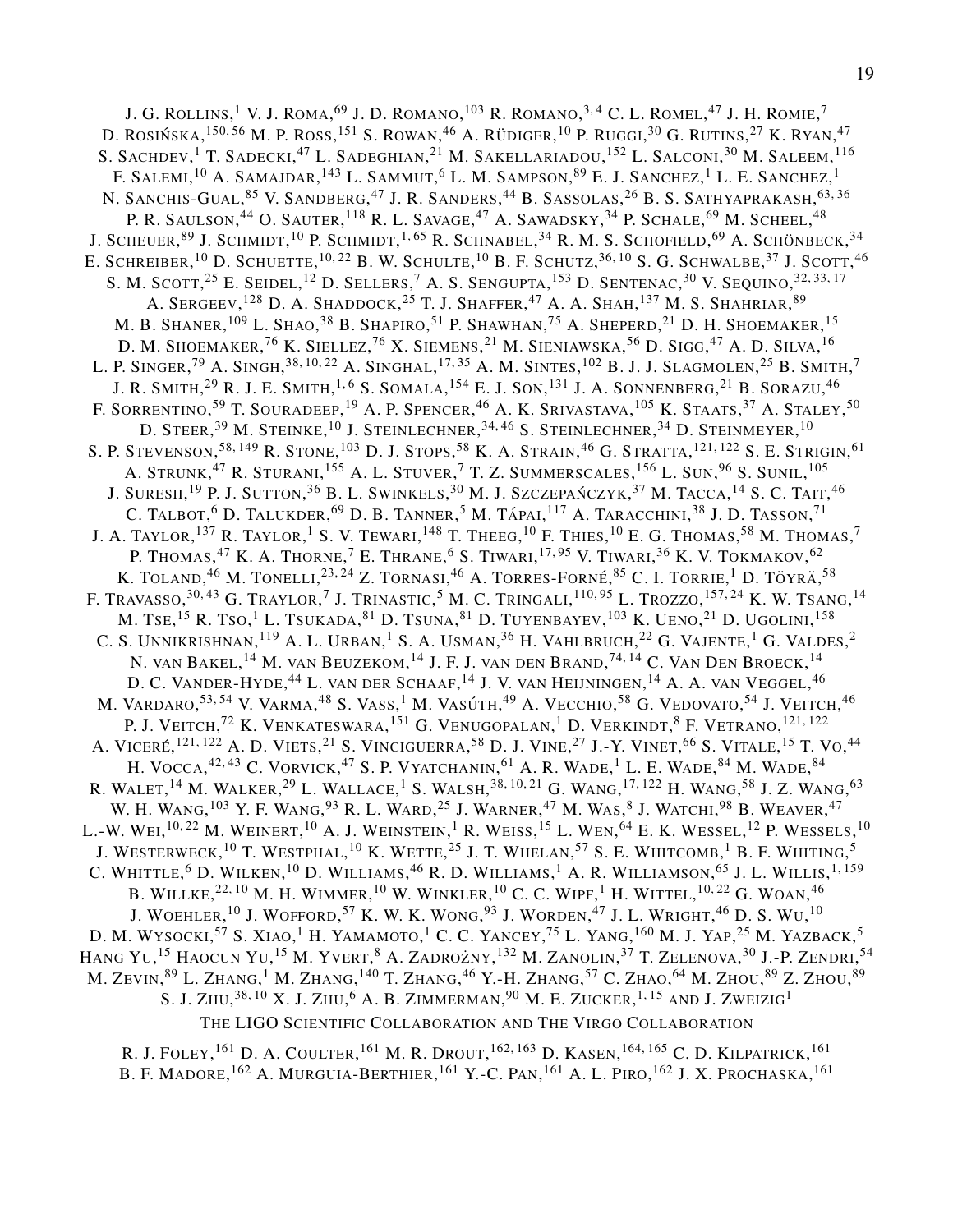## E. RAMIREZ-RUIZ,<sup>161,166</sup> A. Rest,<sup>167</sup> C. Rojas-Bravo,<sup>161</sup> B. J. Shappee,<sup>162,168,169</sup> M. R. Siebert,<sup>161</sup> J. D. SIMON,  $^{162}$  and N. Ulloa $^{170}$

#### THE 1M2H COLLABORATION

J. Annis,<sup>171</sup> M. Soares-Santos,<sup>172,171</sup> D. Brout,<sup>173</sup> D. Scolnic,<sup>174</sup> H. T. Diehl,<sup>171,171</sup> J. Frieman,<sup>171,174</sup> E. Berger,<sup>175</sup> K. D. Alexander,<sup>175</sup> S. Allam,<sup>171,171</sup> E. Balbinot,<sup>176</sup> P. BLANCHARD,<sup>177</sup> R. E. BUTLER,<sup>178,171</sup> R. CHORNOCK,<sup>179</sup> E. R. COOK,<sup>180,181</sup> P. COWPERTHWAITE,<sup>175</sup> A. Drlica-Wagner, <sup>171, 171</sup> M. R. Drout, <sup>163, 182</sup> F. Durret, <sup>183</sup> T. Eftekhari, <sup>177</sup> D. A. Finley, <sup>171</sup> W. FONG, <sup>184, 185</sup> C. L. Fryer, <sup>186</sup> J. García-Bellido, <sup>187</sup> M. S .S. Gill, <sup>188</sup> R. A. Gruendl, <sup>189, 190</sup> C. HANNA, <sup>191, 190</sup> W. HARTLEY, <sup>192, 193</sup> K. HERNER, <sup>171</sup> D. HUTERER, <sup>194</sup> D. KASEN, <sup>195</sup> R. KESSLER, <sup>174</sup> T. S. Li,<sup>171</sup> H. Lin,<sup>171,171</sup> P. A. A. Lopes,<sup>196</sup> A. C. C. Lourenço,<sup>196</sup> R. Margutti,<sup>197</sup> J. Marriner,<sup>171</sup> J. L. MARSHALL, $^{180,\,198}$  T. Matheson, $^{199}$  G. E. Medina, $^{200}$  B. D. Metzger, $^{201}$  R. R. Muñoz, $^{200}$ J. Muir,<sup>202</sup> M. Nicholl,<sup>175</sup> P. Nugent,<sup>203</sup> A. Palmese,<sup>192</sup> F. Paz-Chinchón,<sup>190,190</sup> E. Quataert,<sup>204</sup> M. SAKO,<sup>173</sup> M. SAUSEDA,<sup>180</sup> D. J. SCHLEGEL,<sup>205</sup> L. F. Secco,<sup>173</sup> N. Smith,<sup>206</sup> F. Sobreira,<sup>207,208,207,208</sup> A. STEBBINS,<sup>171</sup> V. A. VILLAR,<sup>177</sup> A. K. VIVAS,<sup>209</sup> W. WESTER,<sup>171</sup> P. K. G. WILLIAMS,<sup>177</sup> B. YANNY,<sup>171</sup> A. ZENTENO,<sup>209</sup> T. M. C. Abbott,<sup>209</sup> F. B. Abdalla,<sup>192,210</sup> K. Bechtol,<sup>181</sup> A. Benoit-Lévy,<sup>211,192,212</sup> E. Bertin,<sup>211,212</sup> S. L. Bridle,<sup>213</sup> D. Brooks,<sup>192</sup> E. Buckley-Geer,<sup>171</sup> D. L. Burke,<sup>214,188</sup> A. CARNERO ROSELL,<sup>208,215</sup> M. Carrasco Kind,<sup>189,190</sup> J. Carretero,<sup>216</sup> F. J. Castander,<sup>217</sup> C. E. CUNHA,<sup>214</sup> C. B. D'ANDREA,<sup>173</sup> L. N. DA COSTA,<sup>208,215</sup> C. DAVIS,<sup>214</sup> D. L. DEPOY,<sup>198</sup> S. DESAI,<sup>218</sup> J. P. DIETRICH, $^{219,220}$  J. Estrada, $^{171}$  E. Fernandez, $^{216}$  B. Flaugher, $^{171}$  P. Fosalba, $^{217}$ E. GAZTANAGA,<sup>217</sup> D. W. Gerdes,<sup>221,194</sup> T. GIANNANTONIO,<sup>222,223,224</sup> D. A. GOLDSTEIN,<sup>225,203</sup> D. GRUEN,<sup>214,188</sup> G. GUTIERREZ,<sup>171</sup> W. G. HARTLEY,<sup>192,193</sup> K. HONSCHEID,<sup>226,227</sup> B. Jain,<sup>173</sup> D. J. JAMES,<sup>228</sup> T. JELTEMA,<sup>229</sup> M. W. G. JOHNSON,<sup>190</sup> S. KENT,<sup>171,174</sup> E. KRAUSE,<sup>214</sup> R. KRON,<sup>171,174</sup> K. KUEHN,<sup>230</sup> S. KUHLMANN,<sup>231</sup> N. KUROPATKIN,<sup>171</sup> O. LAHAV,<sup>192</sup> M. LIMA,<sup>232,208</sup> M. A. G. MAIA,<sup>208,215</sup> M. MARCH,<sup>173</sup> C. J. Miller,<sup>221,194</sup> R. Miquel,<sup>233,216</sup> E. Neilsen,<sup>171</sup> B. Nord,<sup>171</sup> R. L. C. OGANDO,<sup>208,215</sup> A. A. Plazas,<sup>234</sup> A. K. Romer,<sup>235</sup> A. Roodman,<sup>214,188</sup> E. S. Rykoff,<sup>214,188</sup> E. SANCHEZ,<sup>236</sup> V. SCARPINE,<sup>171</sup> M. SCHUBNELL,<sup>194</sup> I. SEVILLA-NOARBE,<sup>236</sup> M. SMITH,<sup>237</sup> R. C. SMITH,<sup>209</sup> E. SUCHYTA,<sup>238</sup> G. TARLE,<sup>194</sup> D. THOMAS,<sup>239</sup> R. C. THOMAS,<sup>203</sup> M. A. Troxel,<sup>226,227</sup> D. L. Tucker,<sup>171</sup> V. VIKRAM,<sup>231</sup> A. R. WALKER,<sup>209</sup> J. WELLER,<sup>219,240,224</sup> AND Y. ZHANG<sup>171</sup> THE DARK ENERGY CAMERA GW-EM COLLABORATION AND THE DES COLLABORATION

J. B. HAISLIP,<sup>241</sup> V. V. KOUPRIANOV,<sup>241</sup> D. E. REICHART,<sup>241</sup> L. TARTAGLIA,<sup>242,243</sup> D. J. SAND,<sup>242</sup> S. VALENTI,<sup>243</sup> AND S. YANG<sup>243, 244, 245</sup>

THE DLT40 COLLABORATION

Iair Arcavi,<sup>246, 247</sup> Griffin Hosseinzadeh,<sup>246, 247</sup> D. Andrew Howell,<sup>246, 247</sup> Curtis McCully,<sup>246, 247</sup> DOVI POZNANSKI,<sup>248</sup> AND **S**ERGIY VASYLYEV<sup>246,247</sup>

THE LAS CUMBRES OBSERVATORY COLLABORATION

N. R. TANVIR,<sup>249</sup> A. J. Levan,<sup>250</sup> J. Hjorth,<sup>251</sup> Z. Cano,<sup>252</sup> C. Copperwheat,<sup>253</sup> A. DE UGARTE-POSTIGO,<sup>252</sup> P.A. Evans,<sup>249</sup> J.P.U. Fynbo,<sup>251</sup> C. González-Fernández,<sup>254</sup> J. GREINER,<sup>255</sup> M. Irwin,<sup>254</sup> J. Lyman,<sup>250</sup> I. Mandel,<sup>256</sup> R. McMahon,<sup>254</sup> B. Milvang-Jensen,<sup>251</sup> P. O'Brien,<sup>249</sup> J. P. Osborne,<sup>249</sup> D. A. Perley,<sup>253</sup> E. Pian,<sup>257</sup> E. Palazzi,<sup>257</sup> E. Rol,<sup>258</sup> S. Rosetti,<sup>249</sup> S. ROSSWOG,  $^{259}$  A. ROWLINSON,  $^{260, 261}$  S. SCHULZE,  $^{262}$  D.T.H. STEEGHS,  $^{250}$  C.C. Thöne,  $^{252}$ K. ULACZYK,<sup>250</sup> D. WATSON,<sup>251</sup> and K. Wiersema<sup>249,250</sup> THE VINROUGE COLLABORATION

V.M. LIPUNOV,<sup>263,264</sup> E. GORBOVSKOY,<sup>264</sup> V.G. KORNILOV,<sup>263,264</sup> N .TYURINA,<sup>264</sup> P. BALANUTSA,<sup>264</sup> D.Vlasenko,<sup>263,264</sup> I.Gorbunov,<sup>264</sup> R. Podesta,<sup>265</sup> H. Levato,<sup>266</sup> C. Saffe,<sup>266</sup> D.A.H.Buckley,<sup>267</sup> N.M. BUDNEV, $^{268}$  O. Gress, $^{268,264}$  V. Yurkov, $^{269}$  R. Rebolo, $^{270}$  and M. Serra-Ricart $^{270}$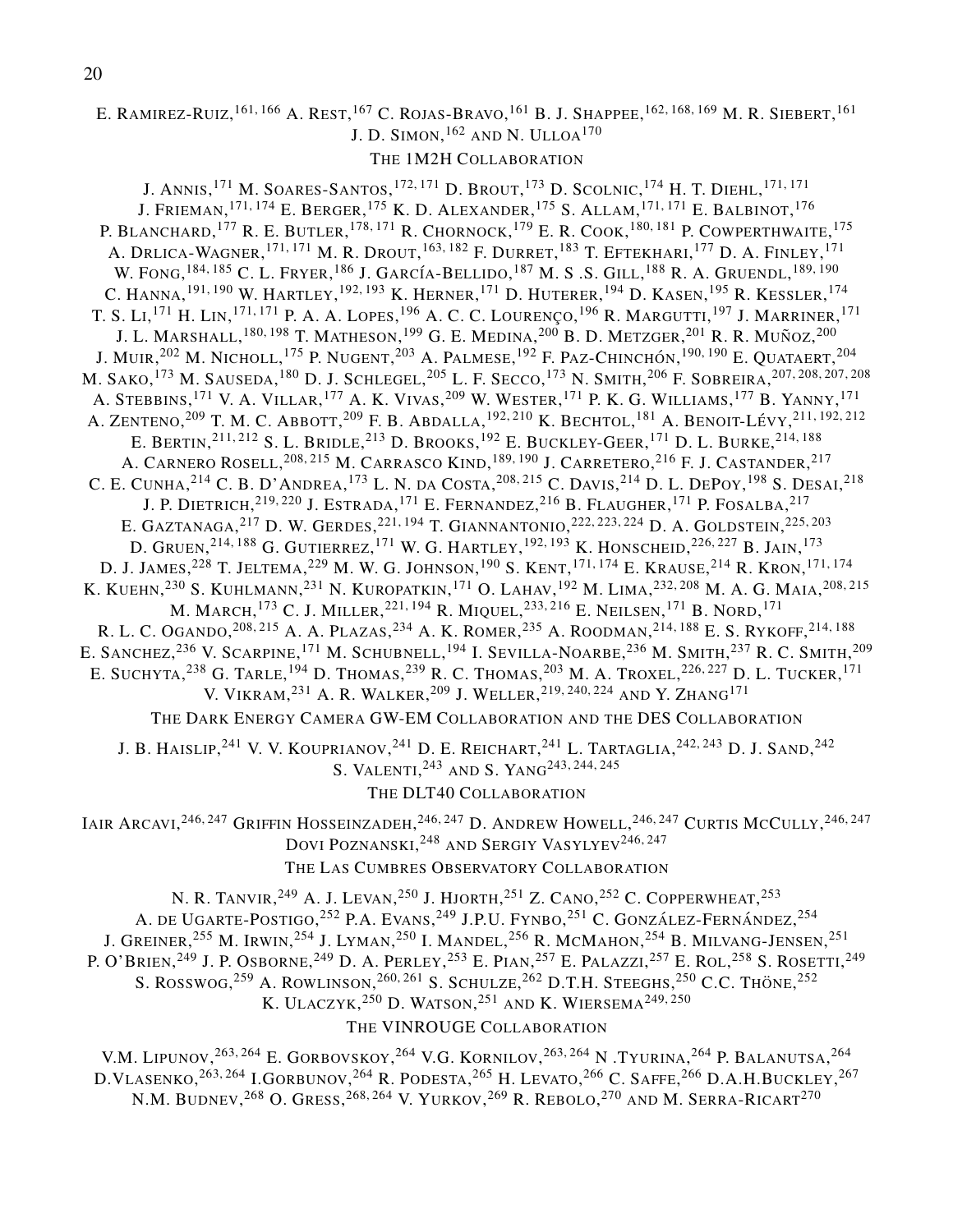#### THE MASTER COLLABORATION

*LIGO, California Institute of Technology, Pasadena, CA 91125, USA Louisiana State University, Baton Rouge, LA 70803, USA Universita di Salerno, Fisciano, I-84084 Salerno, Italy ` INFN, Sezione di Napoli, Complesso Universitario di Monte S.Angelo, I-80126 Napoli, Italy University of Florida, Gainesville, FL 32611, USA OzGrav, School of Physics & Astronomy, Monash University, Clayton 3800, Victoria, Australia LIGO Livingston Observatory, Livingston, LA 70754, USA Laboratoire d'Annecy-le-Vieux de Physique des Particules (LAPP), Universite Savoie Mont Blanc, CNRS/IN2P3, F-74941 ´ Annecy, France University of Sannio at Benevento, I-82100 Benevento, Italy and INFN, Sezione di Napoli, I-80100 Napoli, Italy Max Planck Institute for Gravitational Physics (Albert Einstein Institute), D-30167 Hannover, Germany The University of Mississippi, University, MS 38677, USA NCSA, University of Illinois at Urbana-Champaign, Urbana, IL 61801, USA University of Cambridge, Cambridge CB2 1TN, United Kingdom Nikhef, Science Park, 1098 XG Amsterdam, The Netherlands LIGO, Massachusetts Institute of Technology, Cambridge, MA 02139, USA* <sup>16</sup>Instituto Nacional de Pesquisas Espaciais, 12227-010 São José dos Campos, São Paulo, Brazil *Gran Sasso Science Institute (GSSI), I-67100 L'Aquila, Italy INFN, Laboratori Nazionali del Gran Sasso, I-67100 Assergi, Italy Inter-University Centre for Astronomy and Astrophysics, Pune 411007, India International Centre for Theoretical Sciences, Tata Institute of Fundamental Research, Bengaluru 560089, India University of Wisconsin-Milwaukee, Milwaukee, WI 53201, USA Leibniz Universitat Hannover, D-30167 Hannover, Germany ¨ Universita di Pisa, I-56127 Pisa, Italy ` INFN, Sezione di Pisa, I-56127 Pisa, Italy OzGrav, Australian National University, Canberra, Australian Capital Territory 0200, Australia* <sup>26</sup>Laboratoire des Matériaux Avancés (LMA), CNRS/IN2P3, F-69622 Villeurbanne, France *SUPA, University of the West of Scotland, Paisley PA1 2BE, United Kingdom LAL, Univ. Paris-Sud, CNRS/IN2P3, Universite Paris-Saclay, F-91898 Orsay, France ´ California State University Fullerton, Fullerton, CA 92831, USA European Gravitational Observatory (EGO), I-56021 Cascina, Pisa, Italy Chennai Mathematical Institute, Chennai 603103, India Universita di Roma Tor Vergata, I-00133 Roma, Italy ` INFN, Sezione di Roma Tor Vergata, I-00133 Roma, Italy Universitat Hamburg, D-22761 Hamburg, Germany ¨ INFN, Sezione di Roma, I-00185 Roma, Italy Cardiff University, Cardiff CF24 3AA, United Kingdom Embry-Riddle Aeronautical University, Prescott, AZ 86301, USA Max Planck Institute for Gravitational Physics (Albert Einstein Institute), D-14476 Potsdam-Golm, Germany APC, AstroParticule et Cosmologie, Universite Paris Diderot, CNRS/IN2P3, CEA/Irfu, Observatoire de Paris, Sorbonne Paris ´ Cite, F-75205 Paris Cedex 13, France ´ Korea Institute of Science and Technology Information, Daejeon 34141, Korea West Virginia University, Morgantown, WV 26506, USA Universita di Perugia, I-06123 Perugia, Italy ` INFN, Sezione di Perugia, I-06123 Perugia, Italy Syracuse University, Syracuse, NY 13244, USA University of Minnesota, Minneapolis, MN 55455, USA SUPA, University of Glasgow, Glasgow G12 8QQ, United Kingdom*

*LIGO Hanford Observatory, Richland, WA 99352, USA*

*Caltech CaRT, Pasadena, CA 91125, USA*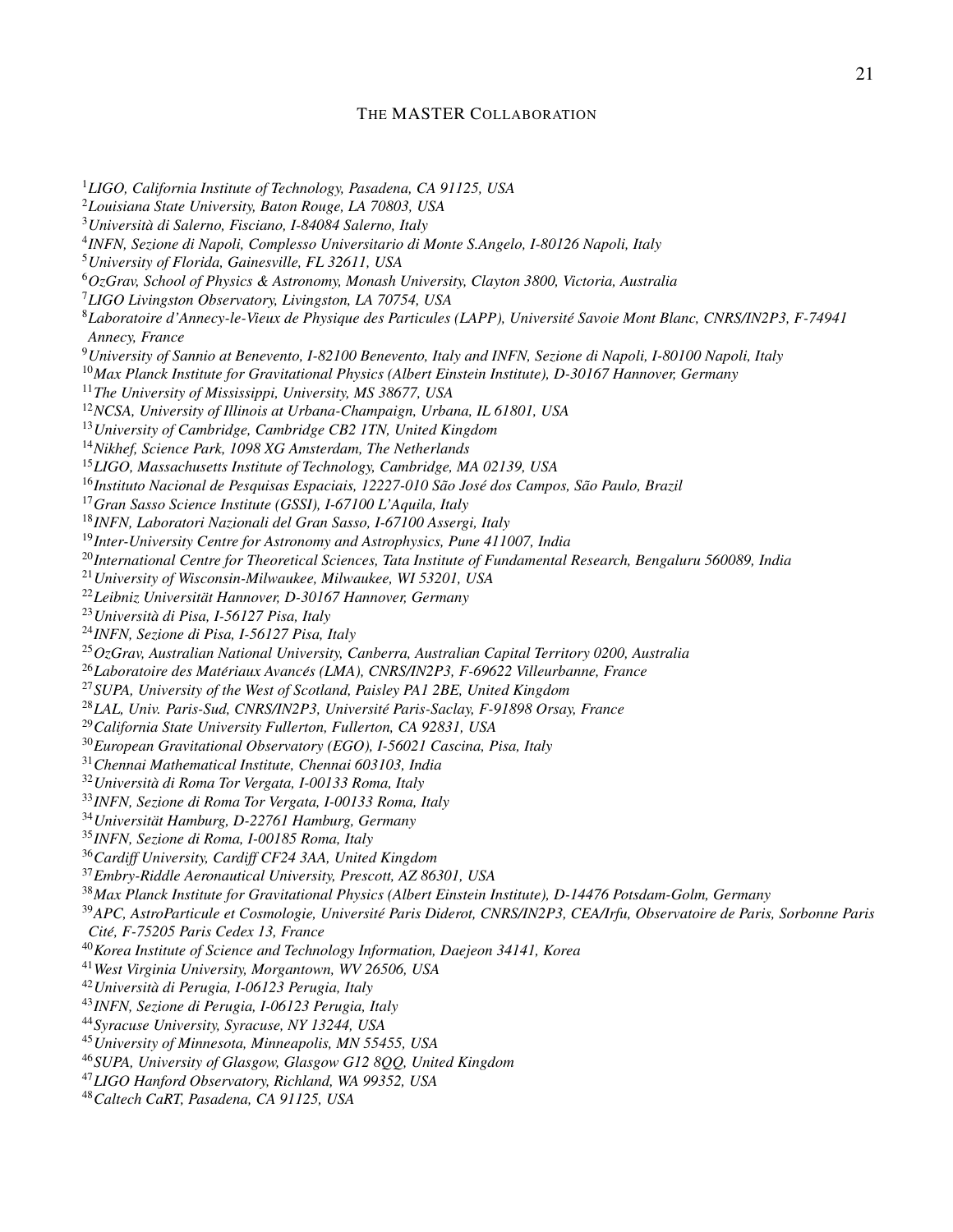- *Wigner RCP, RMKI, H-1121 Budapest, Konkoly Thege Miklos´ ut 29-33, Hungary ´*
- *Columbia University, New York, NY 10027, USA*
- *Stanford University, Stanford, CA 94305, USA*
- *Universita di Camerino, Dipartimento di Fisica, I-62032 Camerino, Italy `*
- *Universita di Padova, Dipartimento di Fisica e Astronomia, I-35131 Padova, Italy `*
- *INFN, Sezione di Padova, I-35131 Padova, Italy*
- 55 Institute of Physics, Eötvös University, Pázmány P. s. 1/A, Budapest 1117, Hungary
- *Nicolaus Copernicus Astronomical Center, Polish Academy of Sciences, 00-716, Warsaw, Poland*
- *Rochester Institute of Technology, Rochester, NY 14623, USA*
- *University of Birmingham, Birmingham B15 2TT, United Kingdom*
- *INFN, Sezione di Genova, I-16146 Genova, Italy*
- *RRCAT, Indore MP 452013, India*
- *Faculty of Physics, Lomonosov Moscow State University, Moscow 119991, Russia*
- *SUPA, University of Strathclyde, Glasgow G1 1XQ, United Kingdom*
- *The Pennsylvania State University, University Park, PA 16802, USA*
- *OzGrav, University of Western Australia, Crawley, Western Australia 6009, Australia*
- *Department of Astrophysics/IMAPP, Radboud University Nijmegen, P.O. Box 9010, 6500 GL Nijmegen, The Netherlands*
- *Artemis, Universite C´ ote d'Azur, Observatoire C ˆ ote d'Azur, CNRS, CS 34229, F-06304 Nice Cedex 4, France ˆ*
- *Institut FOTON, CNRS, Universite de Rennes 1, F-35042 Rennes, France ´*
- *Washington State University, Pullman, WA 99164, USA*
- *University of Oregon, Eugene, OR 97403, USA*
- *Laboratoire Kastler Brossel, UPMC-Sorbonne Universites, CNRS, ENS-PSL Research University, Coll ´ ege de France, F-75005 ` Paris, France*
- *Carleton College, Northfield, MN 55057, USA*
- *OzGrav, University of Adelaide, Adelaide, South Australia 5005, Australia*
- *Astronomical Observatory Warsaw University, 00-478 Warsaw, Poland*
- *VU University Amsterdam, 1081 HV Amsterdam, The Netherlands*
- *University of Maryland, College Park, MD 20742, USA*
- *Center for Relativistic Astrophysics, Georgia Institute of Technology, Atlanta, GA 30332, USA*
- *Universite Claude Bernard Lyon 1, F-69622 Villeurbanne, France ´*
- *Universita di Napoli 'Federico II,' Complesso Universitario di Monte S.Angelo, I-80126 Napoli, Italy `*
- *NASA Goddard Space Flight Center, Greenbelt, MD 20771, USA*
- *Dipartimento di Fisica, Universita degli Studi di Genova, I-16146 Genova, Italy `*
- *RESCEU, University of Tokyo, Tokyo, 113-0033, Japan.*
- *Tsinghua University, Beijing 100084, China*
- *Texas Tech University, Lubbock, TX 79409, USA*
- *Kenyon College, Gambier, OH 43022, USA*
- *Departamento de Astronom´ıa y Astrof´ısica, Universitat de Valencia, E-46100 Burjassot, Val ` encia, Spain `*
- *Museo Storico della Fisica e Centro Studi e Ricerche Enrico Fermi, I-00184 Roma, Italy*
- *National Tsing Hua University, Hsinchu City, 30013 Taiwan, Republic of China*
- *Charles Sturt University, Wagga Wagga, New South Wales 2678, Australia*
- *Center for Interdisciplinary Exploration & Research in Astrophysics (CIERA), Northwestern University, Evanston, IL 60208, USA*
- *Canadian Institute for Theoretical Astrophysics, University of Toronto, Toronto, Ontario M5S 3H8, Canada*
- *University of Chicago, Chicago, IL 60637, USA*
- *Pusan National University, Busan 46241, Korea*
- *The Chinese University of Hong Kong, Shatin, NT, Hong Kong*
- *INAF, Osservatorio Astronomico di Padova, I-35122 Padova, Italy*
- *INFN, Trento Institute for Fundamental Physics and Applications, I-38123 Povo, Trento, Italy*
- *OzGrav, University of Melbourne, Parkville, Victoria 3010, Australia*
- *Universita di Roma 'La Sapienza,' I-00185 Roma, Italy `*
- *Universite Libre de Bruxelles, Brussels 1050, Belgium ´*
- *Sonoma State University, Rohnert Park, CA 94928, USA*
- <sup>100</sup>Departamento de Matemáticas, Universitat de València, E-46100 Burjassot, València, Spain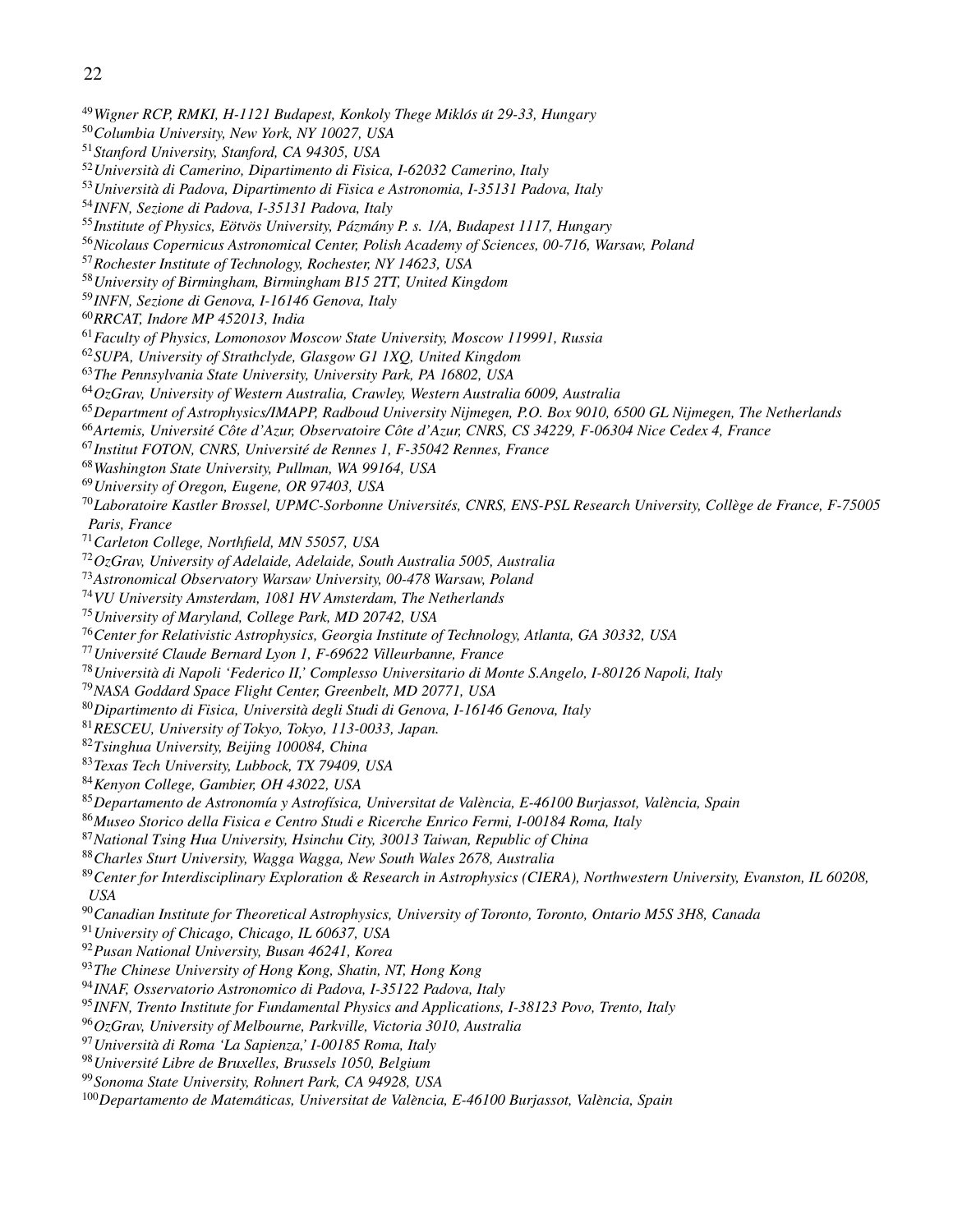*Universitat de les Illes Balears, IAC3—IEEC, E-07122 Palma de Mallorca, Spain Dipartimento di Scienze Matematiche, Fisiche e Informatiche, Universita di Parma, I-43124 Parma, Italy ` INFN, Sezione di Milano Bicocca, Gruppo Collegato di Parma, I-43124 Parma, Italy California State University, Los Angeles, 5151 State University Dr, Los Angeles, CA 90032, USA*

*National Astronomical Observatory of Japan, 2-21-1 Osawa, Mitaka, Tokyo 181-8588, Japan*

<sup>113</sup>Observatori Astronòmic, Universitat de València, E-46980 Paterna, València, Spain

*School of Mathematics, University of Edinburgh, Edinburgh EH9 3FD, United Kingdom*

*University and Institute of Advanced Research, Koba Institutional Area, Gandhinagar Gujarat 382007, India*

*IISER-TVM, CET Campus, Trivandrum Kerala 695016, India*

<sup>117</sup> University of Szeged, Dóm tér 9, Szeged 6720, Hungary

*Montclair State University, Montclair, NJ 07043, USA*

*University of Michigan, Ann Arbor, MI 48109, USA*

*Montana State University, Bozeman, MT 59717, USA*

*Bellevue College, Bellevue, WA 98007, USA*

*Tata Institute of Fundamental Research, Mumbai 400005, India*

*INAF, Osservatorio Astronomico di Capodimonte, I-80131, Napoli, Italy*

*The University of Texas Rio Grande Valley, Brownsville, TX 78520, USA*

*Universita di Trento, Dipartimento di Fisica, I-38123 Povo, Trento, Italy `*

*Institute for Plasma Research, Bhat, Gandhinagar 382428, India The University of Sheffield, Sheffield S10 2TN, United Kingdom*

*Universita degli Studi di Urbino 'Carlo Bo,' I-61029 Urbino, Italy `*

*INFN, Sezione di Firenze, I-50019 Sesto Fiorentino, Firenze, Italy*

*Physik-Institut, University of Zurich, Winterthurerstrasse 190, 8057 Zurich, Switzerland*

*American University, Washington, D.C. 20016, USA*

*University of Białystok, 15-424 Białystok, Poland*

*University of Southampton, Southampton SO17 1BJ, United Kingdom*

*University of Washington Bothell, 18115 Campus Way NE, Bothell, WA 98011, USA*

*Institute of Applied Physics, Nizhny Novgorod, 603950, Russia*

*Korea Astronomy and Space Science Institute, Daejeon 34055, Korea*

*Inje University Gimhae, South Gyeongsang 50834, Korea*

*National Institute for Mathematical Sciences, Daejeon 34047, Korea*

*NCBJ, 05-400 Swierk-Otwock, Poland ´*

*Institute of Mathematics, Polish Academy of Sciences, 00656 Warsaw, Poland*

*Hillsdale College, Hillsdale, MI 49242, USA*

*Hanyang University, Seoul 04763, Korea*

*Seoul National University, Seoul 08826, Korea*

*NASA Marshall Space Flight Center, Huntsville, AL 35811, USA*

*ESPCI, CNRS, F-75005 Paris, France*

*Southern University and A&M College, Baton Rouge, LA 70813, USA*

*College of William and Mary, Williamsburg, VA 23187, USA*

*Centre Scientifique de Monaco, 8 quai Antoine Ier, MC-98000, Monaco*

*Indian Institute of Technology Madras, Chennai 600036, India*

*IISER-Kolkata, Mohanpur, West Bengal 741252, India*

*Whitman College, 345 Boyer Avenue, Walla Walla, WA 99362 USA*

*Indian Institute of Technology Bombay, Powai, Mumbai, Maharashtra 400076, India*

*Scuola Normale Superiore, Piazza dei Cavalieri 7, I-56126 Pisa, Italy*

*Universite de Lyon, F-69361 Lyon, France ´*

*Hobart and William Smith Colleges, Geneva, NY 14456, USA*

*OzGrav, Swinburne University of Technology, Hawthorn VIC 3122, Australia*

<sup>150</sup>Janusz Gil Institute of Astronomy, University of Zielona Góra, 65-265 Zielona Góra, Poland

*University of Washington, Seattle, WA 98195, USA*

*King's College London, University of London, London WC2R 2LS, United Kingdom*

*Indian Institute of Technology, Gandhinagar Ahmedabad Gujarat 382424, India*

*Indian Institute of Technology Hyderabad, Sangareddy, Khandi, Telangana 502285, India*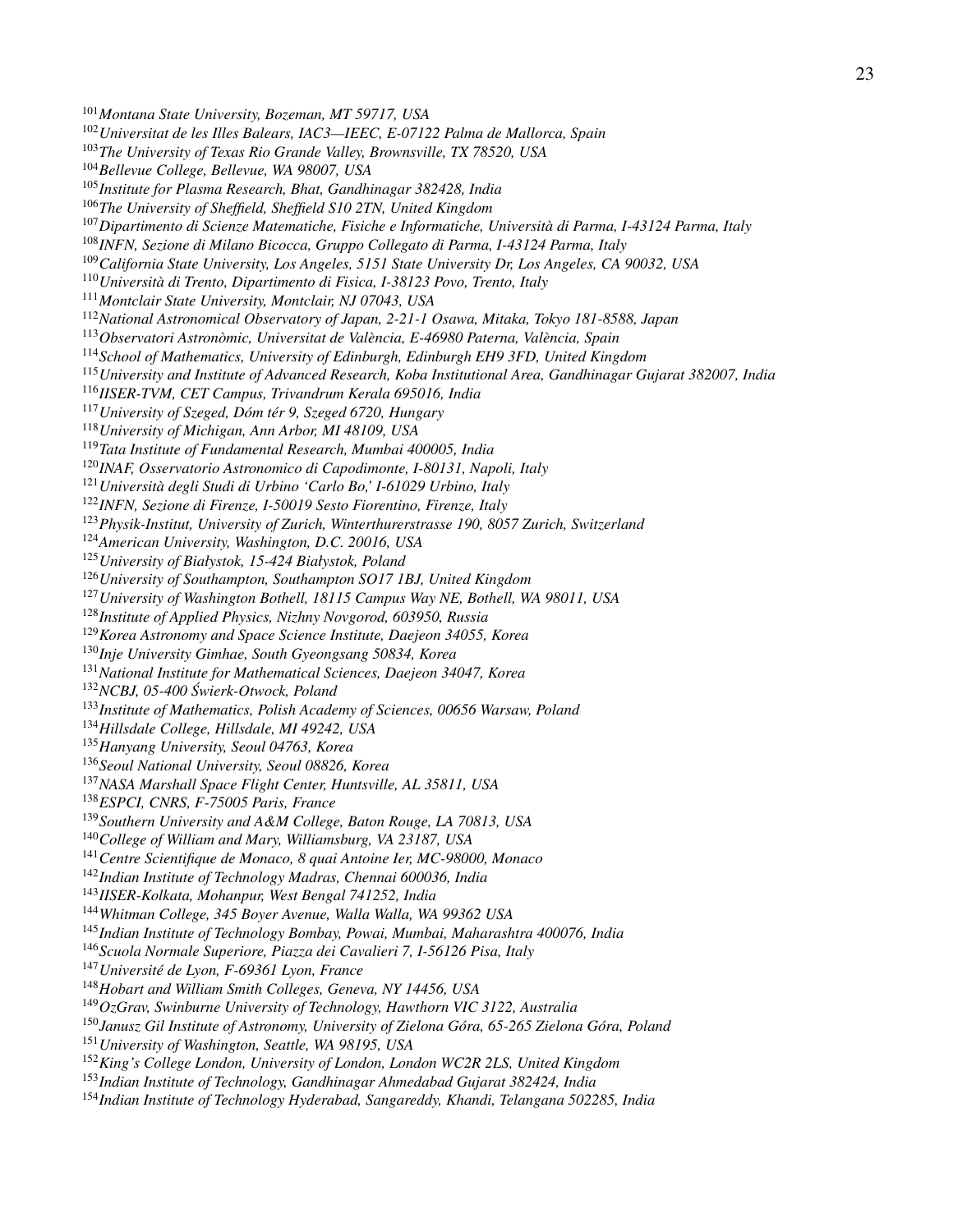*International Institute of Physics, Universidade Federal do Rio Grande do Norte, Natal RN 59078-970, Brazil Andrews University, Berrien Springs, MI 49104, USA Universita di Siena, I-53100 Siena, Italy ` Trinity University, San Antonio, TX 78212, USA Abilene Christian University, Abilene, TX 79699, USA Colorado State University, Fort Collins, CO 80523, USA Department of Astronomy and Astrophysics, University of California, Santa Cruz, CA 95064, USA The Observatories of the Carnegie Institution for Science, 813 Santa Barbara Street, Pasadena, CA 91101 Hubble and Carnegie-Dunlap Fellow Nuclear Science Division, Lawrence Berkeley National Laboratory, Berkeley, CA 94720, USA Departments of Physics and Astronomy, University of California, Berkeley, CA 94720, USA Dark Cosmology Centre, Niels Bohr Institute, University of Copenhagen, Blegdamsvej 17, 2100 Copenhagen, Denmark Space Telescope Science Institute, 3700 San Martin Drive, Baltimore, MD 21218 Institute for Astronomy, University of Hawai'i, 2680 Woodlawn Drive, Honolulu, HI 96822, USA Hubble and Carnegie-Princeton Fellow* <sup>170</sup>Departamento de Física y Astronomía, Universidad de La Serena, La Serena, Chile *Fermi National Accelerator Laboratory, P. O. Box 500, Batavia, IL 60510, USA Department of Physics, Brandeis University, Waltham MA, USA Department of Physics and Astronomy, University of Pennsylvania, Philadelphia, PA 19104, USA Kavli Institute for Cosmological Physics, University of Chicago, Chicago, IL 60637, USA Harvard-Smithsonian Center for Astrophysics, 60 Garden Street, Cambridge, Massachusetts 02138, USA Department of Physics, University of Surrey, Guildford, GU2 7XH, UK Harvard-Smithsonian Center for Astrophysics, 60 Garden Street, Cambridge, MA 02138, USA Department of Astronomy, Indiana University, 727 E. Third Street, Bloomington, IN 47405, USA Astrophysical Institute, Department of Physics and Astronomy, 251B Clippinger Lab, Ohio University, Athens, OH 45701, USA George P. and Cynthia Woods Mitchell Institute for Fundamental Physics and Astronomy, and Department of Physics and Astronomy, Texas A&M University, College Station, TX 77843, USA LSST, 933 North Cherry Avenue, Tucson, AZ 85721, USA The Observatories of the Carnegie Institution for Science, 813 Santa Barbara St., Pasadena, CA 91101, USA Institut d'Astrophysique de Paris (UMR7095: CNRS & UPMC), 98 bis Bd Arago, F-75014, Paris, France Center for Interdisciplinary Exploration and Research in Astrophysics (CIERA) and Department of Physics and Astronomy, Northwestern University, Evanston, IL 60208, USA Hubble Fellow Center for Theoretical Astrophysics, Los Alamos National Laboratory, Los Alamos, NM 87544 Instituto de Fisica Teorica UAM/CSIC, Universidad Autonoma de Madrid, 28049 Madrid, Spain SLAC National Accelerator Laboratory, Menlo Park, CA 94025, USA Department of Astronomy, University of Illinois, 1002 W. Green Street, Urbana, IL 61801, USA National Center for Supercomputing Applications, 1205 West Clark St., Urbana, IL 61801, USA Department of Physics and Astronomy & Astrophysics,The Pennsylvania State University, University Park, PA 16802, USA Department of Physics & Astronomy, University College London, Gower Street, London, WC1E 6BT, UK Department of Physics, ETH Zurich, Wolfgang-Pauli-Strasse 16, CH-8093 Zurich, Switzerland Department of Physics, University of Michigan, Ann Arbor, MI 48109, USA Departments of Physics and Astronomy, and Theoretical Astrophysics Center, University of California, Berkeley, CA 94720-7300, USA* <sup>196</sup>Observatòrio do Valongo, Universidade Federal do Rio de Janeiro, Ladeira do Pedro Antônio 43, Rio de Janeiro, RJ, *20080-090, Brazil Center for Interdisciplinary Exploration and Research in Astrophysics (CIERA) and Department of Physics and Astronomy, Northwestern University, Evanston, IL 60208 George P. and Cynthia Woods Mitchell Institute for Fundamental Physics and Astronomy, and Department of Physics and Astronomy, Texas A&M University, College Station, TX 77843, USA National Optical Astronomy Observatory, 950 North Cherry Avenue, Tucson, AZ 85719, USA Departamento de Astronomon´ıa, Universidad de Chile, Camino del Observatorio 1515, Las Condes, Santiago, Chile Department of Physics and Columbia Astrophysics Laboratory, Columbia University, New York, NY 10027, USA*

*Department of Physics, University of Michigan, 450 Church St, Ann Arbor, MI 48109-1040*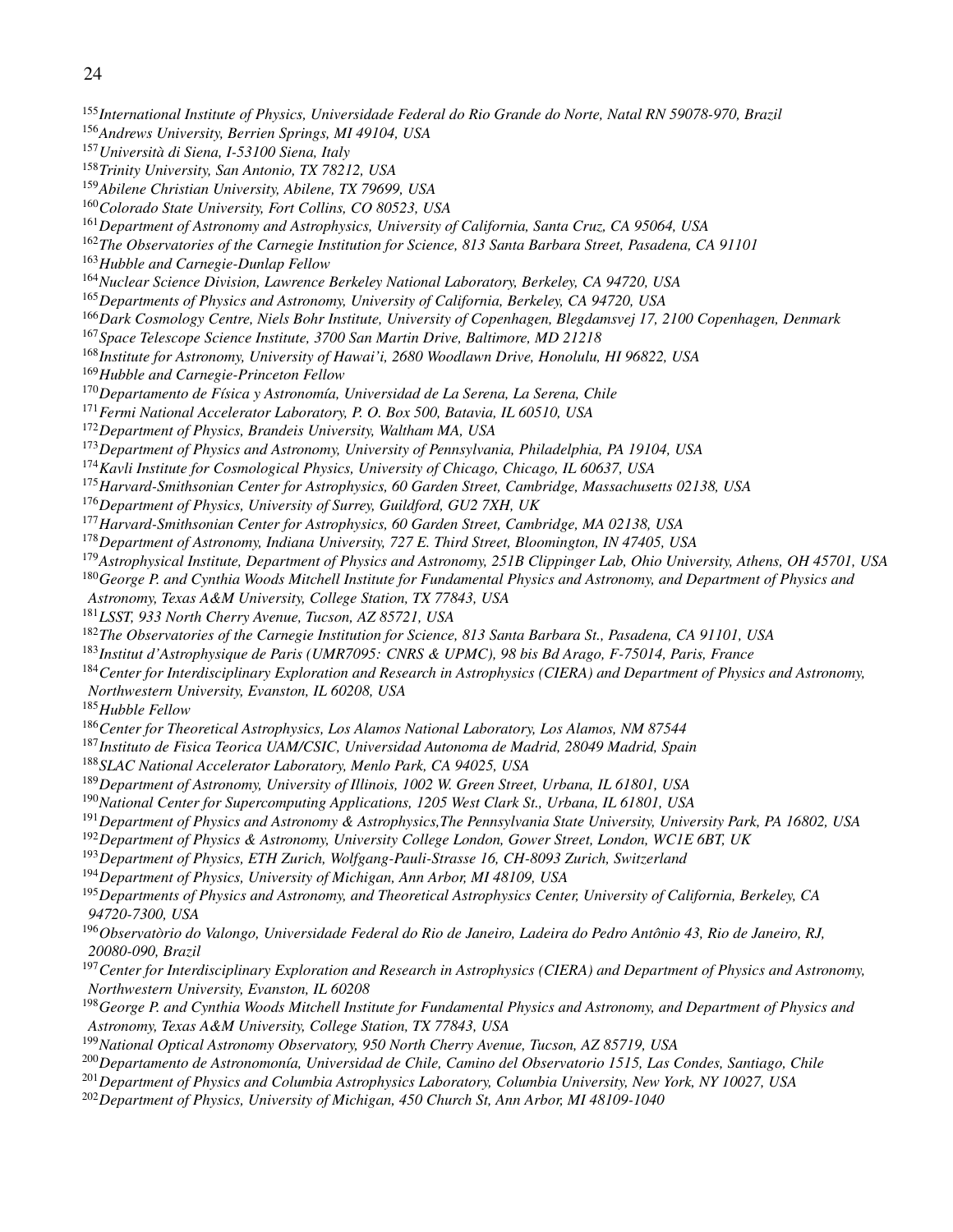- *Lawrence Berkeley National Laboratory, 1 Cyclotron Road, Berkeley, CA 94720, USA*
- *Department of Astronomy & Theoretical Astrophysics Center, University of California, Berkeley, CA 94720-3411, USA*
- *Physics Division, Lawrence Berkeley National Laboratory, Berkeley, CA 94720-8160, USA*
- *Steward Observatory, University of Arizona, 933 N. Cherry Ave., Tucson, AZ 85721*
- <sup>207</sup>*Instituto de Física Gleb Wataghin, Universidade Estadual de Campinas, 13083-859, Campinas, SP, Brazil*
- <sup>208</sup>Laboratório Interinstitucional de e-Astronomia LIneA, Rua Gal. José Cristino 77, Rio de Janeiro, RJ 20921-400, Brazil
- *Cerro Tololo Inter-American Observatory, National Optical Astronomy Observatory, Casilla 603, La Serena, Chile*
- *Department of Physics and Electronics, Rhodes University, PO Box 94, Grahamstown, 6140, South Africa*
- *CNRS, UMR 7095, Institut d'Astrophysique de Paris, F-75014, Paris, France*
- *Sorbonne Universites, UPMC Univ Paris 06, UMR 7095, Institut d'Astrophysique de Paris, F-75014, Paris, France ´*
- *Jodrell Bank Center for Astrophysics, School of Physics and Astronomy, University of Manchester, Oxford Road, Manchester, M13 9PL, UK*
- *Kavli Institute for Particle Astrophysics & Cosmology, P. O. Box 2450, Stanford University, Stanford, CA 94305, USA*
- <sup>215</sup>Observatório Nacional, Rua Gal. José Cristino 77, Rio de Janeiro, RJ 20921-400, Brazil
- <sup>216</sup> Institut de Física d'Altes Energies (IFAE), The Barcelona Institute of Science and Technology, Campus UAB, 08193 Bellaterra *(Barcelona) Spain*
- *Institute of Space Sciences, IEEC-CSIC, Campus UAB, Carrer de Can Magrans, s/n, 08193 Barcelona, Spain*
- *Department of Physics, IIT Hyderabad, Kandi, Telangana 502285, India*
- *Excellence Cluster Universe, Boltzmannstr. 2, 85748 Garching, Germany*
- <sup>220</sup> Faculty of Physics, Ludwig-Maximilians-Universität, Scheinerstr. 1, 81679 Munich, Germany
- *Department of Astronomy, University of Michigan, Ann Arbor, MI 48109, USA*
- *Institute of Astronomy, University of Cambridge, Madingley Road, Cambridge CB3 0HA, UK*
- *Kavli Institute for Cosmology, University of Cambridge, Madingley Road, Cambridge CB3 0HA, UK*
- <sup>224</sup> Universitäts-Sternwarte, Fakultät für Physik, Ludwig-Maximilians Universität München, Scheinerstr. 1, 81679 München, *Germany*
- *Department of Astronomy, University of California, Berkeley, 501 Campbell Hall, Berkeley, CA 94720, USA*
- *Center for Cosmology and Astro-Particle Physics, The Ohio State University, Columbus, OH 43210, USA*
- *Department of Physics, The Ohio State University, Columbus, OH 43210, USA*
- *Astronomy Department, University of Washington, Box 351580, Seattle, WA 98195, USA*
- *Santa Cruz Institute for Particle Physics, Santa Cruz, CA 95064, USA*
- *Australian Astronomical Observatory, North Ryde, NSW 2113, Australia*
- *Argonne National Laboratory, 9700 South Cass Avenue, Lemont, IL 60439, USA*
- <sup>232</sup>Departamento de Física Matemática, Instituto de Física, Universidade de São Paulo, CP 66318, São Paulo, SP, 05314-970, *Brazil*
- <sup>233</sup>Institució Catalana de Recerca i Estudis Avancats, E-08010 Barcelona, Spain
- *Jet Propulsion Laboratory, California Institute of Technology, 4800 Oak Grove Dr., Pasadena, CA 91109, USA*
- *Department of Physics and Astronomy, Pevensey Building, University of Sussex, Brighton, BN1 9QH, UK*
- <sup>236</sup> Centro de Investigaciones Energéticas, Medioambientales y Tecnológicas (CIEMAT), Madrid, Spain
- *School of Physics and Astronomy, University of Southampton, Southampton, SO17 1BJ, UK*
- *Computer Science and Mathematics Division, Oak Ridge National Laboratory, Oak Ridge, TN 37831*
- *Institute of Cosmology & Gravitation, University of Portsmouth, Portsmouth, PO1 3FX, UK*
- *Max Planck Institute for Extraterrestrial Physics, Giessenbachstrasse, 85748 Garching, Germany*
- *Department of Physics and Astronomy, University of North Carolina at Chapel Hill, Chapel Hill, NC, 27599, USA*
- *Department of Astronomy and Steward Observatory, University of Arizona, 933 N Cherry Ave, Tucson, AZ 85719, USA*
- *Department of Physics, University of California, 1 Shields Avenue, Davis, CA 95616-5270, USA*
- *Department of Physics and Astronomy, University of Padova, Via 8 Febbraio, 2-35122 Padova, Italy*
- *INAF Osservatorio Astronomico di Padova, Vicolo della Osservatorio 5, I-35122 Padova, Italy*
- *Department of Physics, University of California, Santa Barbara, CA 93106-9530, USA*
- *Las Cumbres Observatory, 6740 Cortona Dr Ste 102, Goleta, CA 93117-5575, USA*
- *School of Physics and Astronomy, Tel Aviv University, Tel Aviv 69978, Israel*
- *Department of Physics and Astronomy, University of Leicester, University Road, Leicester, LE1 7RH, UK*
- *Department of Physics, University of Warwick, Coventry, CV4 7AL, UK*
- *DARK, Niels Bohr Institute, University of Copenhagen, Juliane Maries Vej 30, 2100 Copenhagen Ø, Denmark*
- <sup>252</sup>Instituto de Astrofísica de Andalucía (IAA-CSIC), Glorieta de la Astronomía s/n, 18008 Granada, Spain